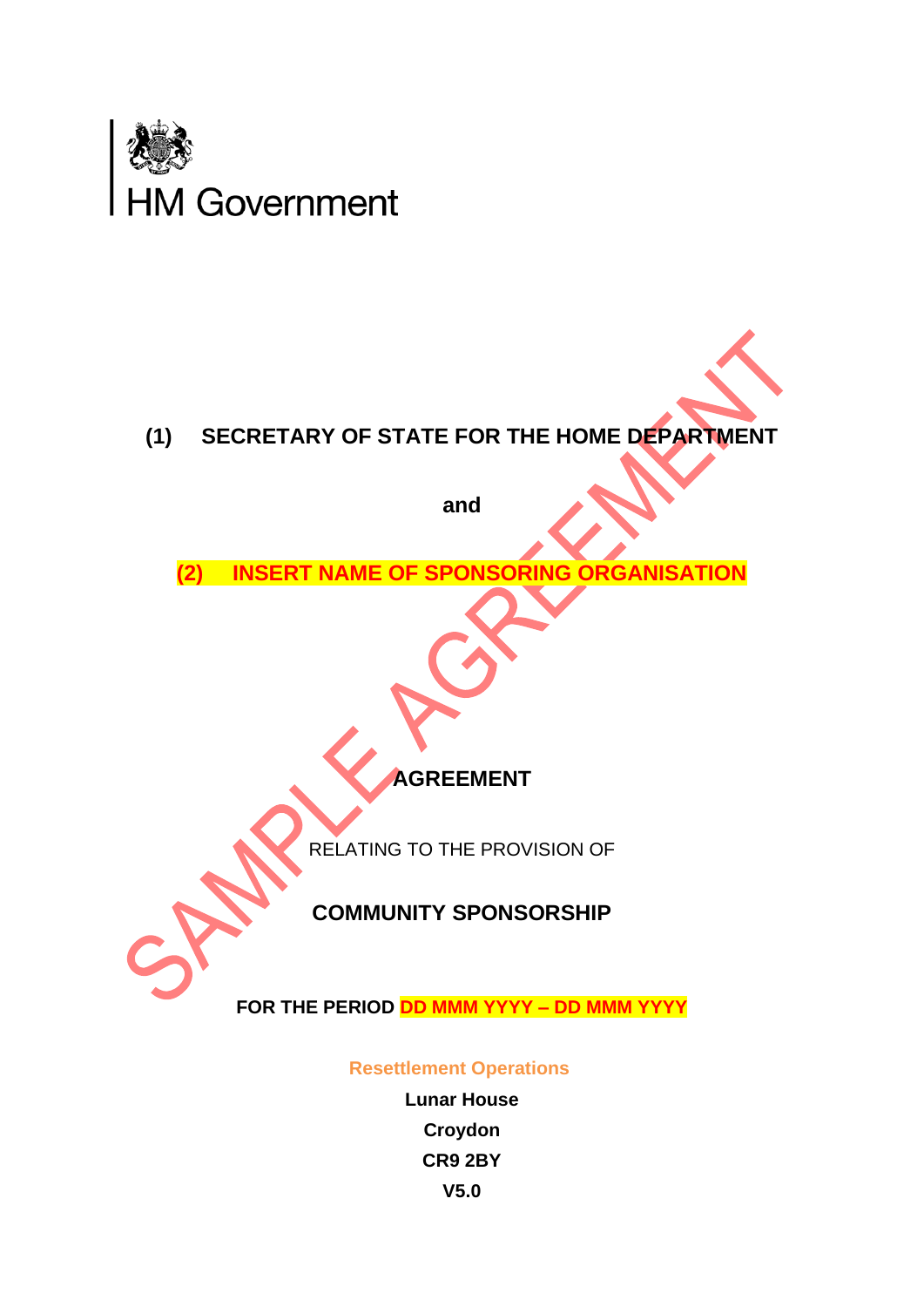#### **THIS AGREEMENT** is made on this **[NUMBER]** day of **[MONTH]** 20**[1]**.

#### **BETWEEN**:

- (1) **THE SECRETARY OF STATE FOR THE HOME DEPARTMENT** acting on behalf of the Crown through Resettlement Operations whose principal place of business is at Lunar House, Croydon, CR9 2BY (the "**Authority**"); and
- (2) **[INSERT NAME OF SPONSORING ORGANISATION]** whose registered address is at [insert Community Sponsor's address] (the "**Community Sponsor**")

#### **BACKGROUND**

- (A) The Authority published a notice on 19 July 2016 on GOV.UK, seeking applications from potential community sponsors capable of supporting vulnerable persons brought to the United Kingdom under the Programme.
- (B) The Community Sponsor is an organisation that has met the Authority's criteria to resettle refugees through Community Sponsorship and on this basis applied.
- (C) Following assessment of the Application the Authority has contented itself of the Community Sponsor's capacity and capability to deliver the services as set out in this Contract.
- (D) The Parties have agreed that the Community Sponsor shall dispense their obligations on the terms and conditions set out in this Contract.

**IT IS AGREED** as follows: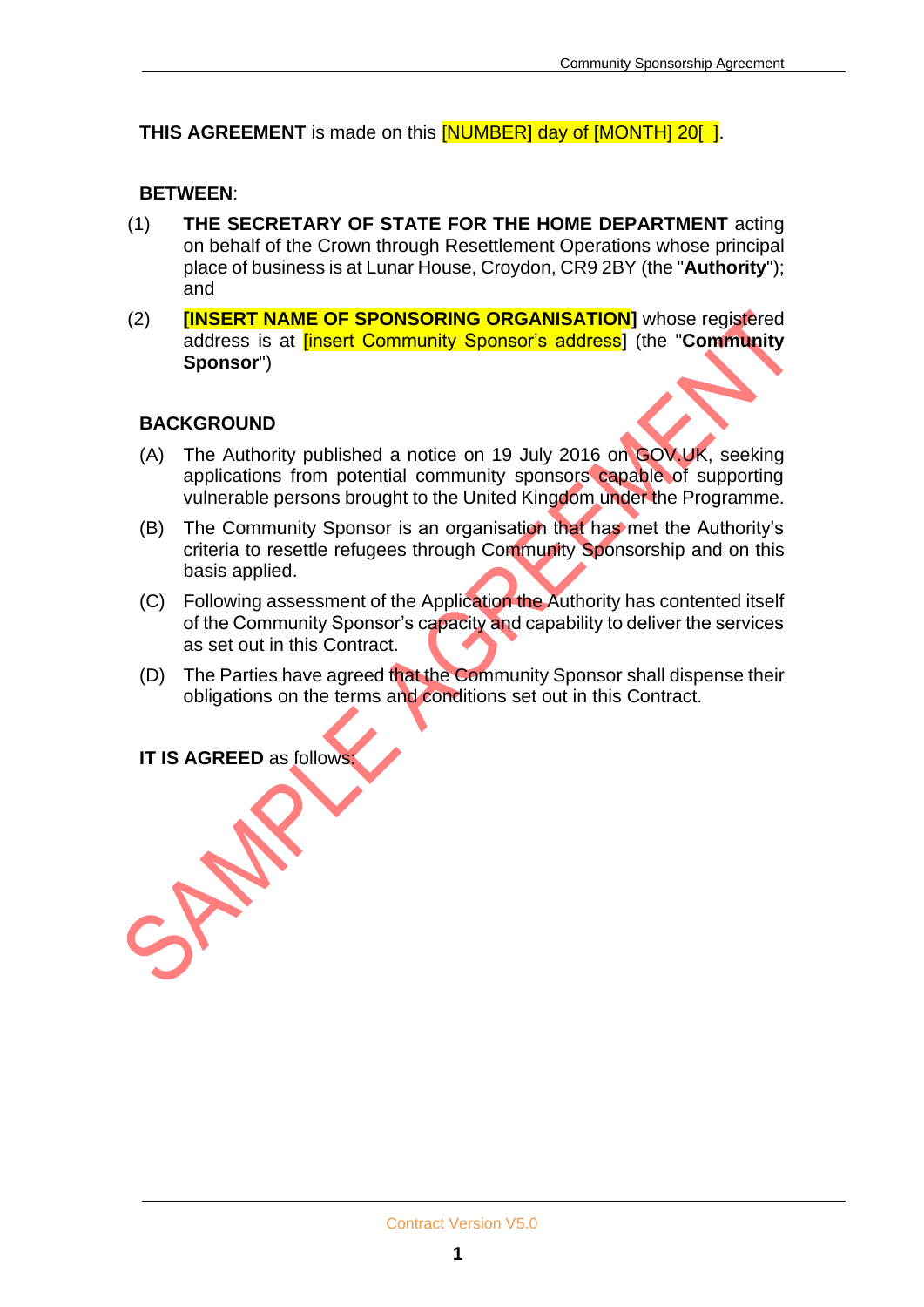#### **1. Definitions and Interpretations**

- 1.1 This Contract sets out the entire agreement between the Parties. It replaces all previous negotiations, agreements, understandings and representations between the Parties, whether oral or in writing.
- 1.2 In this Contract:
	- a. The "**Application**" means the process by which the Authority shall satisfy itself as to the eligibility of potential sponsors.
	- b. The "**Authority**" means the Secretary of State for the Home Department acting on behalf of the Crown through Resettlement Operations.
	- c. A "**Beneficiary**" means those who have been resettled to the UK under the Afghan Citizens Resettlement Scheme (ACRS) or the UK Resettlement Scheme (UKRS).
	- d. The "**Commencement Date**" means DD MMM YYYY.
	- e. The "**Community Sponsor**" (or the "**Sponsor**") means [insert sponsor (organisation) name] and whose registered address is at [insert address] and whose registered [charity (or from 2013 as a charitable incorporated organisation), or a community interest company] number is *[insert reg. number].*
	- f. The "**Community Sponsorship Framework**" means the published guidance setting out the criteria and processes underpinning the community sponsorship scheme.
	- g. The "**Data Sharing Protocol**" (or the "**DSP**") means the set of principles detailed in Schedule 4 which govern the processes and practicalities of information sharing between the Authority and the Sponsor.
	- h. A "**Day**" means any calendar day, Sunday through Saturday inclusive of any public holidays.
	- i. A "**Delivery Partner**" means any third party working with the Sponsor to deliver their obligations arising from this Agreement.

**The "Duration**" means the twenty four (24) Month period for which the Sponsor has committed to supporting a Beneficiary:

- Year 1: DD MMM YYYY DD MMM YYYY
- Year 2: DD MMM YYYY DD MMM YYYY
- k. A "**File Share Area**" means the designated area within MOVEit from where a Sponsor can access files that the Authority has made available to share.
- l. The "**Community sponsorship Contract**" (or the "**Contract**") means this written agreement between the Parties consisting of these Terms and Conditions (comprised of twenty-two (22) Clauses, five (5) Schedules and five (5) Annexes) and any other document, plan or specification referred to herein.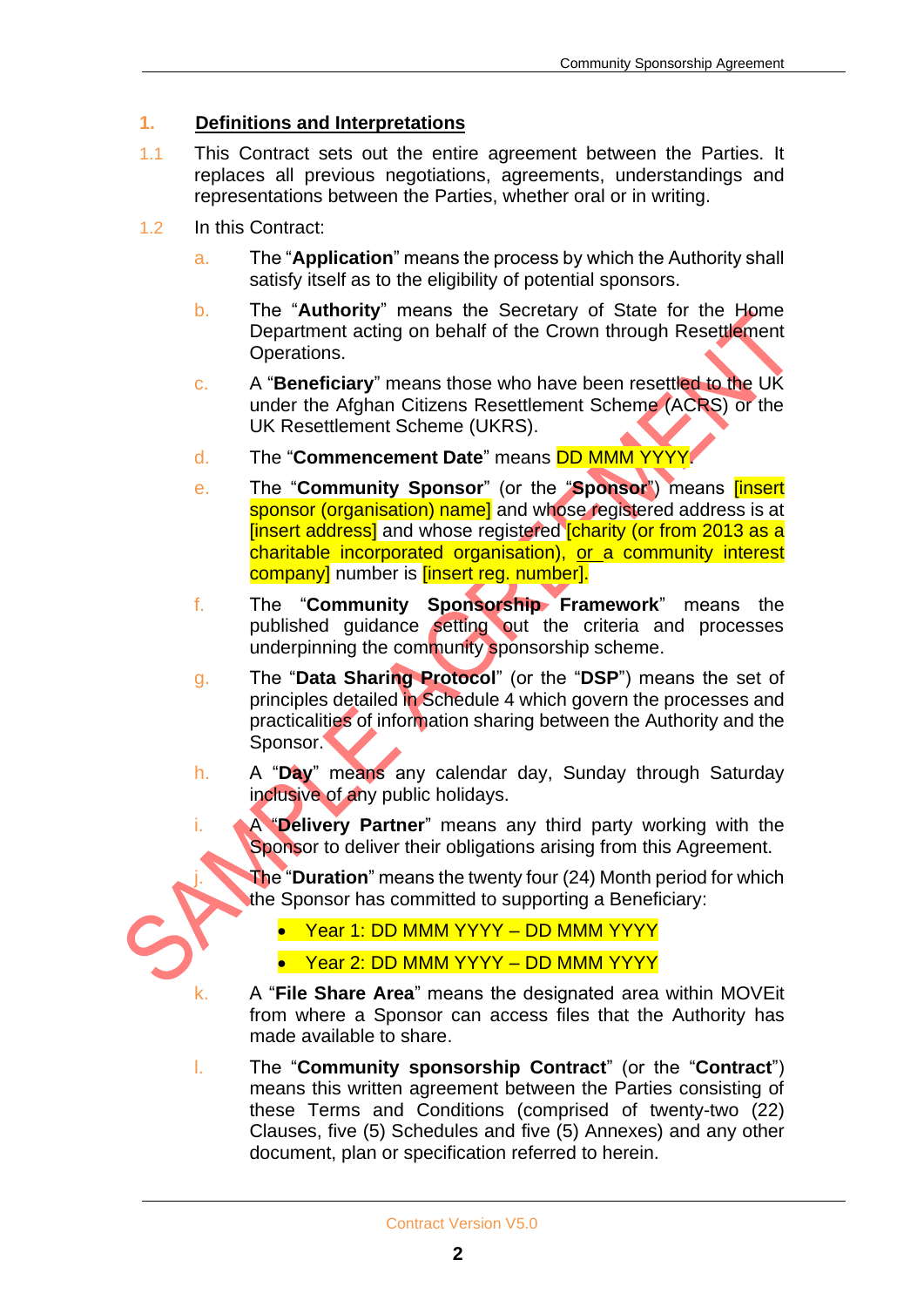- m. The "**Community Sponsorship Scheme**" (or the '**Scheme**') means the scheme developed by the Authority to enable Community Groups to support Beneficiaries brought to the UK through the Programme.
- n. The "**Lead Officer**" means the individual nominated by the Authority as the principal point of contact with the Sponsor for all matters relating to this Contract (and whose details are recorded at Annex A).
- o. The "**Lead Sponsor**" means the individual nominated by the Sponsor as having overall responsibility for authorising the Sponsor's involvement in the Scheme (and whose details are recorded at Annex A) and who will act as the single point of contact for authorising Personnel access to the Sponsor's designated file share area within MOVEit.
- p. The "**Local Administrator**" means a senior member of Personnel with responsibility for managing the Beneficiary's Resettlement Plan.
- q. A "**Month**" means a calendar month.
- r. "**MOVEit**" means the Authority's online two-way file-sharing service that allows the sharing of Official and Official-Sensitive (IL2) data with other government departments, non-departmental public bodies and external organisations, in a completely secure environment. Files including PDFs, all types of Office documents, images and Winzip of up to 2GB in size may be shared.
- s. A "**Party**" means a signatory to this Contract.
- t. **"Personnel"** means any person employed or engaged by the Sponsor and acting in connection with the operation of this Contract including the Sponsor's owners, directors, employees servants, agents, suppliers, volunteers and sub-contractors, any consultants and professional advisers (and their respective owners, directors, employees, servants, agents, suppliers and Sub-contractors) used in the performance of its obligations under the Contract.

The "**Programme**" means any one of the UK government's humanitarian relief programmes supporting Refugees where it has been determined that resettlement is in their best interests principally (but not limited to) the UK Resettlement Scheme (UKRS) and the Afghan Citizens' Resettlement Scheme (ACRS).

- v. The "**Project Manager**" means the individual nominated by the Sponsor as the principal point of contact with the Authority for all matters relating to this Contract (and whose details are recorded at Annex A).
- w. The "**Purpose**" means the support provided by the Sponsor, as detailed in Schedule 1 and Schedule 2.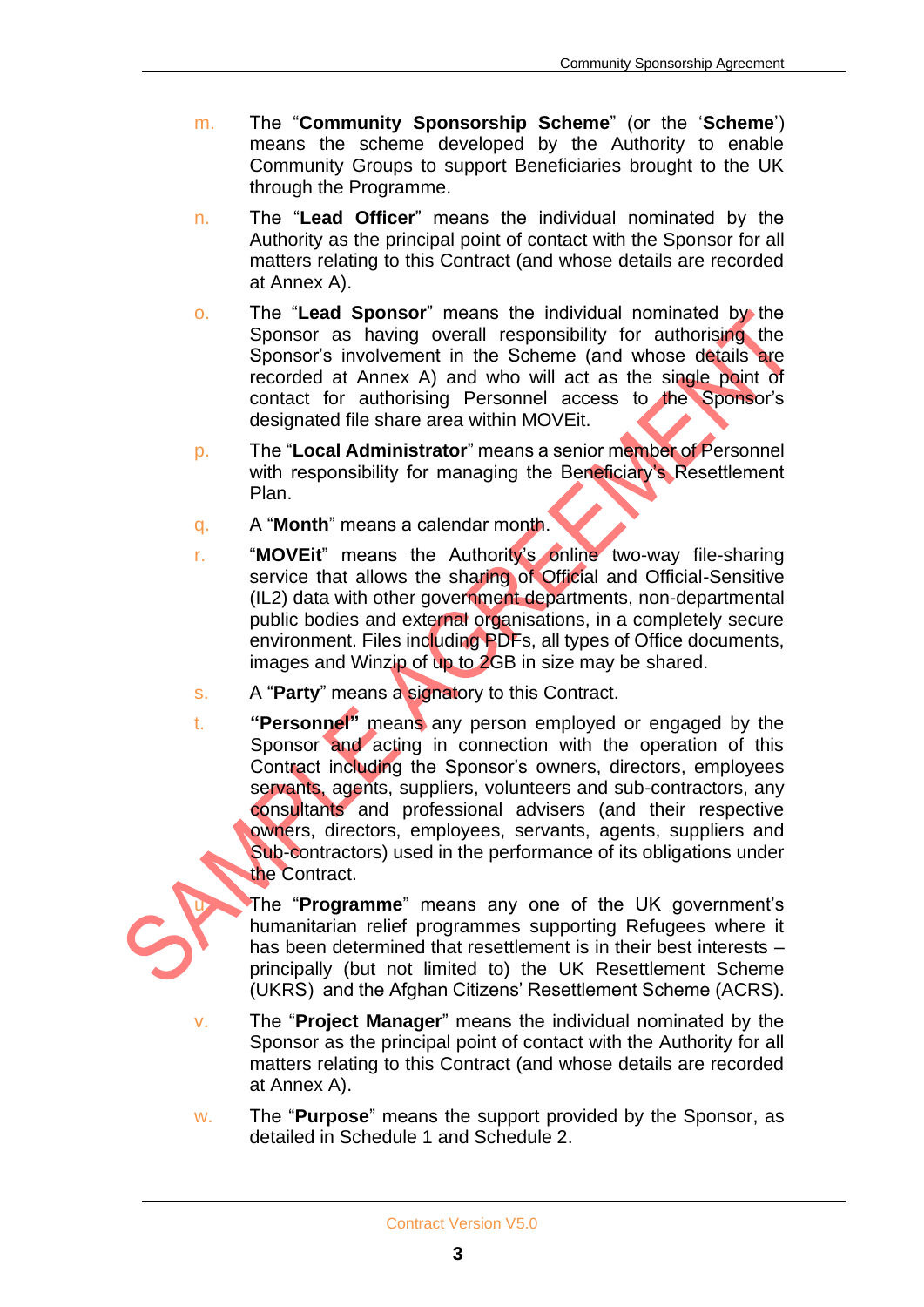- x. "**Resettlement Operations**" means the unit comprising staff from the Home Office, whose objective is to deliver the UKRS and the ACRS.
- y. The **"Resettlement Plan"** means the Sponsor's plan which clearly sets out how and, where appropriate, when they will discharge their obligations for supporting Beneficiaries under this Contract, as detailed in Schedule 2.
- z. A "**Voluntary and Community Group**" (or "**Community Group**") means a group or organisation which exists and works for the benefit of the community rather than private shareholders and is registered as either a charity (or from 2013 as a charitable incorporated organisation) or a community interest company or is an individual or body falling within section  $10(2)(a)$  of the Charities Act 2011.
- aa. A "**Working Day**" means any day Monday to Friday (inclusive) excluding any recognised public holidays.
- 1.3 References to the singular include the plural, and vice versa.
- 1.4 References to a gender include the other gender and the neuter.
- 1.5 References in this Contract to Clauses, Appendices, Annexes and Schedules are references to the clauses, sub-clauses, appendices annexes and schedules to this Contract.
- 1.6 The headings in this Contract are for ease of reference only and shall not affect the interpretation or construction of the Contract.
- 1.7 References to "writing" include printing, display on screen and electronic transmission and other modes of representing or reproducing words in visible form.
- 1.8 References to any law includes a reference to that law as amended, extended, consolidated or re-enacted from time to time and to any legislation or byelaw made under that law.
- 1.9 Any references to policy bulletins, enactments, orders, statutes, regulations or other similar instruments shall be construed as a reference to the policy bulletin, enactment, order, statute, regulation or instrument as amended or replaced by any subsequent policy bulletin, statute, enactment, order, regulation, or instrument.

Nothing in this Contract shall be deemed to constitute a partnership or agency relationship between the Parties at any time.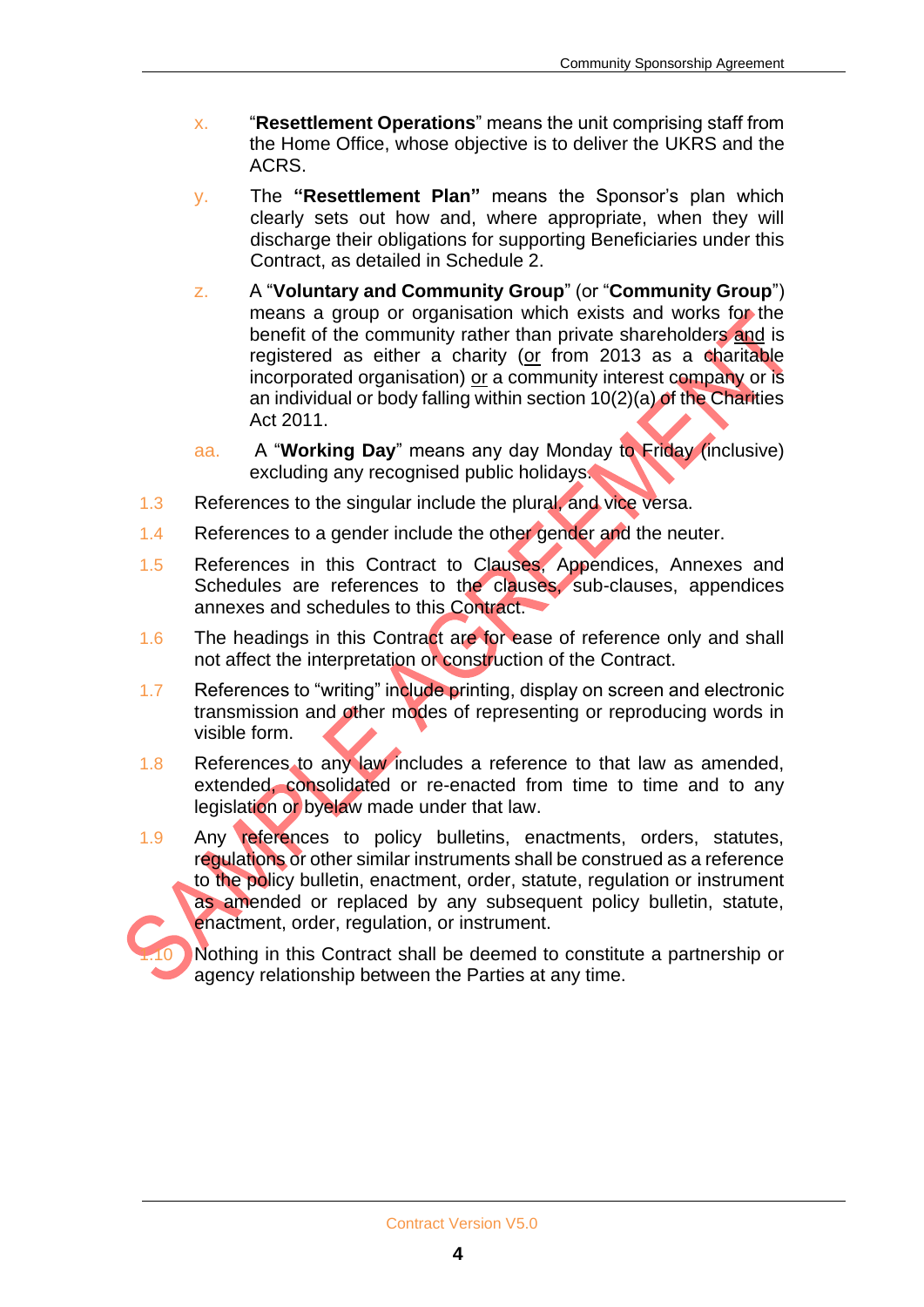#### **2 Duration**

2.1 The Contract shall take effect on the Commencement Date and shall expire automatically on **[insert date]**, unless it is terminated in accordance with the provisions of the Contract, or otherwise lawfully terminated.

#### **3 The Authority's Offer**

- 3.1 The Authority has approved the Application by the Sponsor to provide support to Beneficiaries of the Scheme.
- 3.2 On this basis, and subject to the Sponsor complying with the terms and conditions set out in this Contract, the Authority shall provide support to the Sponsor as described in Schedule 3.
- 3.3 The Sponsor acknowledges that the Authority shall support the Sponsor's ability to deliver their obligations under the Scheme effectively only as described in Schedule 3.
- 3.4 The implementation of this Contract is contingent on the Sponsor having the necessary support from the relevant statutory authorities (e.g. local council, clinical commissioning group, police, education sector etc) to accept resettlement cases to the area identified.

#### **4 Restrictions**

- 4.1 The Sponsor is not permitted to charge, apply fees to or require payment from Beneficiaries for any activity provided in connection with this Contract.
- 4.2 The Sponsor shall not seek to profit financially from undertaking to act as a sponsor.
- 4.3 Clause 4.1 shall not apply to situations where the Sponsor is acting as the Beneficiary's landlord and charging rent; such rent that is charged must not exceed the Local Housing Allowance rate.
- 4.4 Nothing in this Contract shall be construed as providing or permitting the total relevant benefits to exceed the statutory limit (the 'benefit cap') prevailing at the time.
- 4.5 The Sponsor will not require participation by Beneficiaries in activities associated with the sponsoring organisation.

The Sponsor must inform the Authority before entering into any agreement for supplementary funding from a third party for delivery of the Purpose. Such an agreement must not conflict with the obligations of this Contract.

4.7 The Sponsor shall not, nor shall the Sponsor engage with individuals or organisations known to, demonstrate vocal or active opposition to our fundamental values, including democracy, the rule of law, individual liberty and mutual respect and tolerance of different faiths and beliefs. This includes those who make extremist calls for the death of members of the armed forces.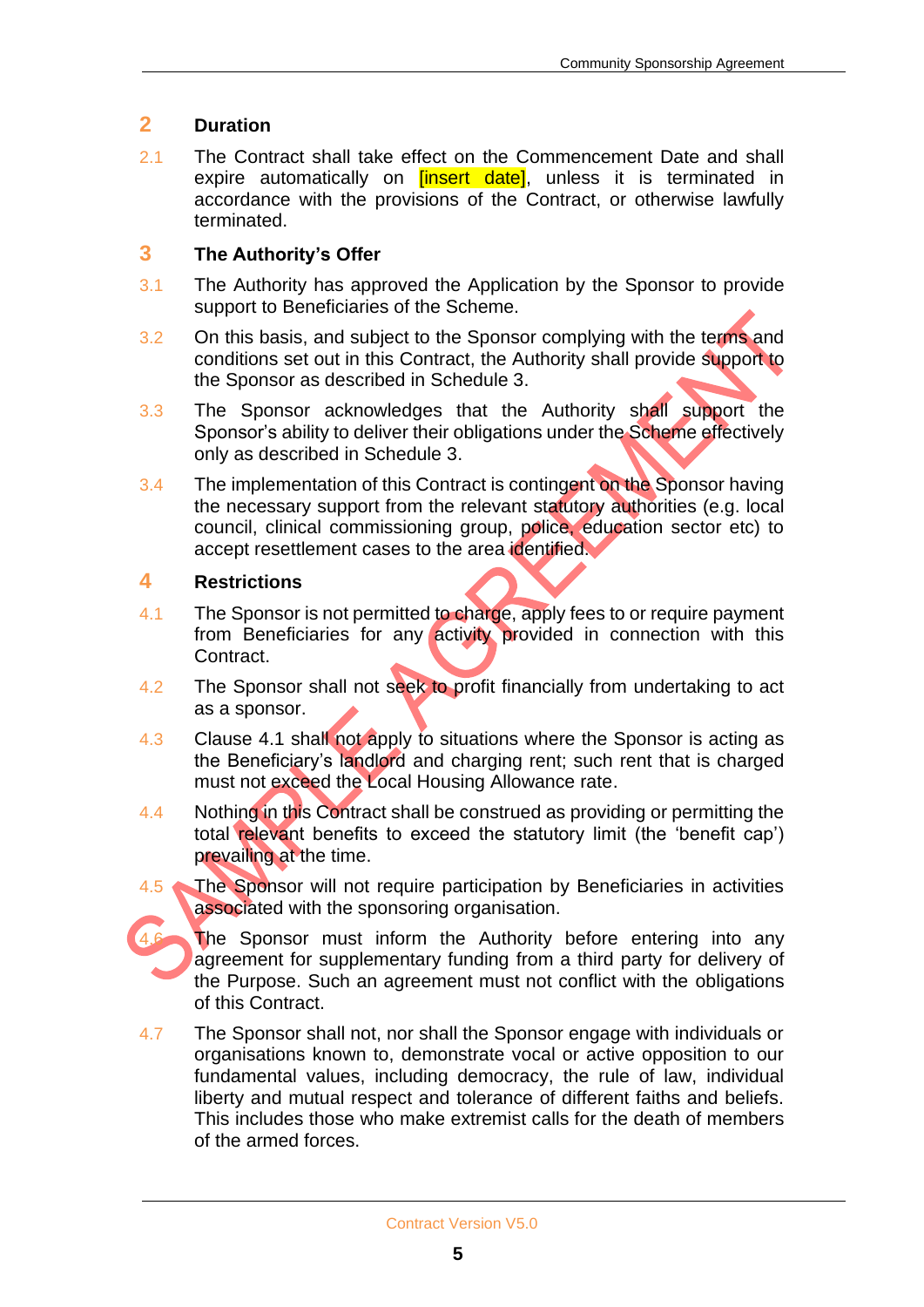#### **5 Managing the Contract**

- 5.1 Each Party must notify the other of:
	- a. the nominated person(s) who will act as the party's authorised representative(s); and
	- b. the contact details of the authorised representative(s)

These details will be maintained and updated as required using Annex  $A<sub>1</sub>$ 

- 5.2 The Authority may ask the Sponsor to clarify information provided to it. If so, the Sponsor shall comply promptly with any reasonable request.
- 5.3 Both Parties undertake to perform all activities required to fulfil their obligations within agreed timescales.
- 5.4 The Sponsor shall ensure that its Personnel are aware of, and at all times comply with, the obligations arising from this Contract.
- 5.5 The Sponsor will notify the Authority:
	- a. if they are unable to deliver the agreed Resettlement Plan; or
	- b. of the commencement of any investigation by the Charity Commission; or
	- c. of any change in organisational status (e.g. loss of charity status, closure); or
	- d. of any change in circumstance that have been declared as part of their Application.

#### **6 Monitoring and Evaluation**

- 6.1 The Sponsor will implement their Resettlement Plan and will have procedures in place to ensure its implementation and milestones are regularly monitored and reviewed.
- 6.2 In the event that a Beneficiary develops new needs, or unexpected needs are identified, the Sponsor will take appropriate steps to address these. This may include engaging third parties, such as the local authority or police, or supporting the Beneficiary to access appropriate healthcare.

The Sponsor will facilitate visits by the Community Sponsorship Scheme Capacity Building Organisation (currently "Reset Communities and Refugees") staff for post arrival support, when requested including providing interpreter services if required.

- 6.4 The Sponsor will maintain accurate and up-to-date records for each of their Beneficiaries as directed by the Authority. Records may include, but are not necessarily limited to, information relating to English language ability, employment, education, self-sufficiency, security and safeguarding.
- 6.5 All required records will be subject to the confidentiality requirements set out in Clause 17 below and the Data Sharing Protocol at Schedule 4.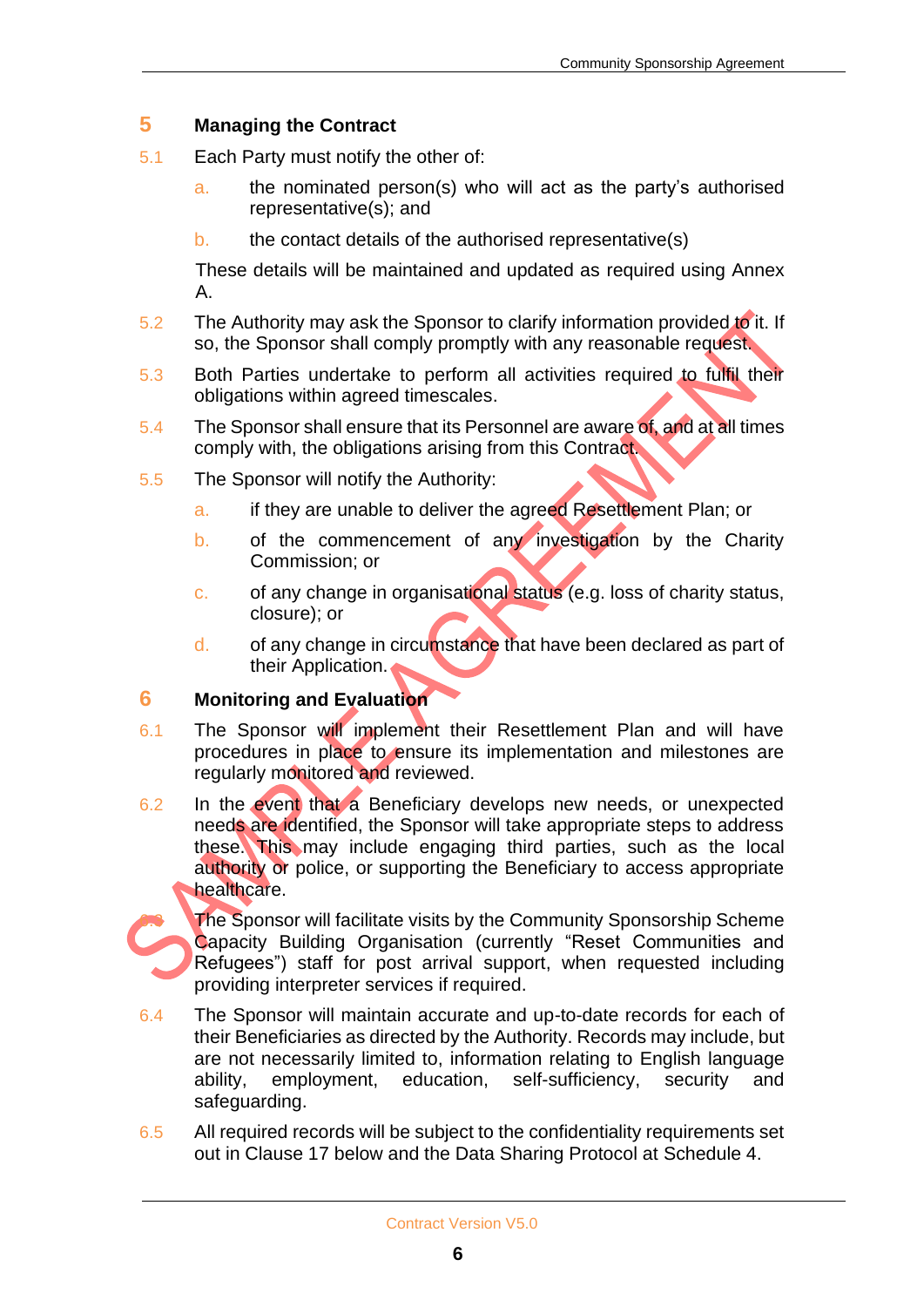#### **7 Audit and inspection**

7.1 The Sponsor, without charge, will permit any officer or officers of the Authority, external auditing bodies (e.g. National Audit Office, Northern Ireland Audit Office) or their nominees, to visit its premises and/or inspect any of its activities for the purpose of monitoring and evaluating the Scheme. The Authority shall endeavour, but is not obliged, to provide due notice of its intent to conduct an audit.

#### **8 Personnel standards**

- 8.1 The Sponsor will comply, and ensure that its Personnel comply, with their policies and statutory duties to safeguard children and vulnerable adults and will notify the relevant authorities (e.g. local authority and/or police) where there are concerns for a Beneficiary's well-being.
- 8.2 Through its recruitment, selection and training processes, the Sponsor must ensure that all reasonable steps have been taken to ensure that it, its Personnel and anyone acting on its behalf shall possess all the necessary qualifications, licences, permits, skills and experience to discharge their responsibilities effectively, safely and in conformance with all relevant law for the time being in force (so far as binding on the Sponsor) and that sufficient security provisions are made for all Personnel undertaking face-to-face activities.
- 8.3 In addition, the Sponsor shall ensure that all Personnel:
- a. employed or engaged have the right to work in the United Kingdom under applicable immigration law. Some people who do not have the right to work including asylum seekers are still eligible to volunteer. This includes spending time, unpaid, doing something that aims to benefit the sponsorship group. In such cases the volunteering must not amount to engagement as an 'employee' or a 'worker' and it is the responsibility of the individual and the sponsor to check that such activity does not mean they are working in breach of conditions, and
	- b. are suitable and of good character to provide support to Beneficiaries. Consideration must be given to eligibility for Disclosure and Barring Service (DBS)<sup>1</sup> checks. Where such checks reveal prior criminal convictions that might reasonably be regarded as relevant to the appropriateness of the individual to have unsupervised access, particularly to children under the age of 18, or where such checks are not possible because of identification issues, the Sponsor shall follow its internal policy and carry out an appropriate risk assessment before an offer of employment is made, and
	- c. who are likely to have unsupervised access to children under the age of 18 has been instructed in accordance with the relevant national child protection guidelines (e.g. for people working in

<sup>1</sup> The DBS is an executive non-departmental public body sponsored by the Home Office that helps employers make safer recruitment decisions and prevent unsuitable people from working with vulnerable groups, including children. It replaced the Criminal Records Bureau (CRB) and Independent Safeguarding Authority (ISA).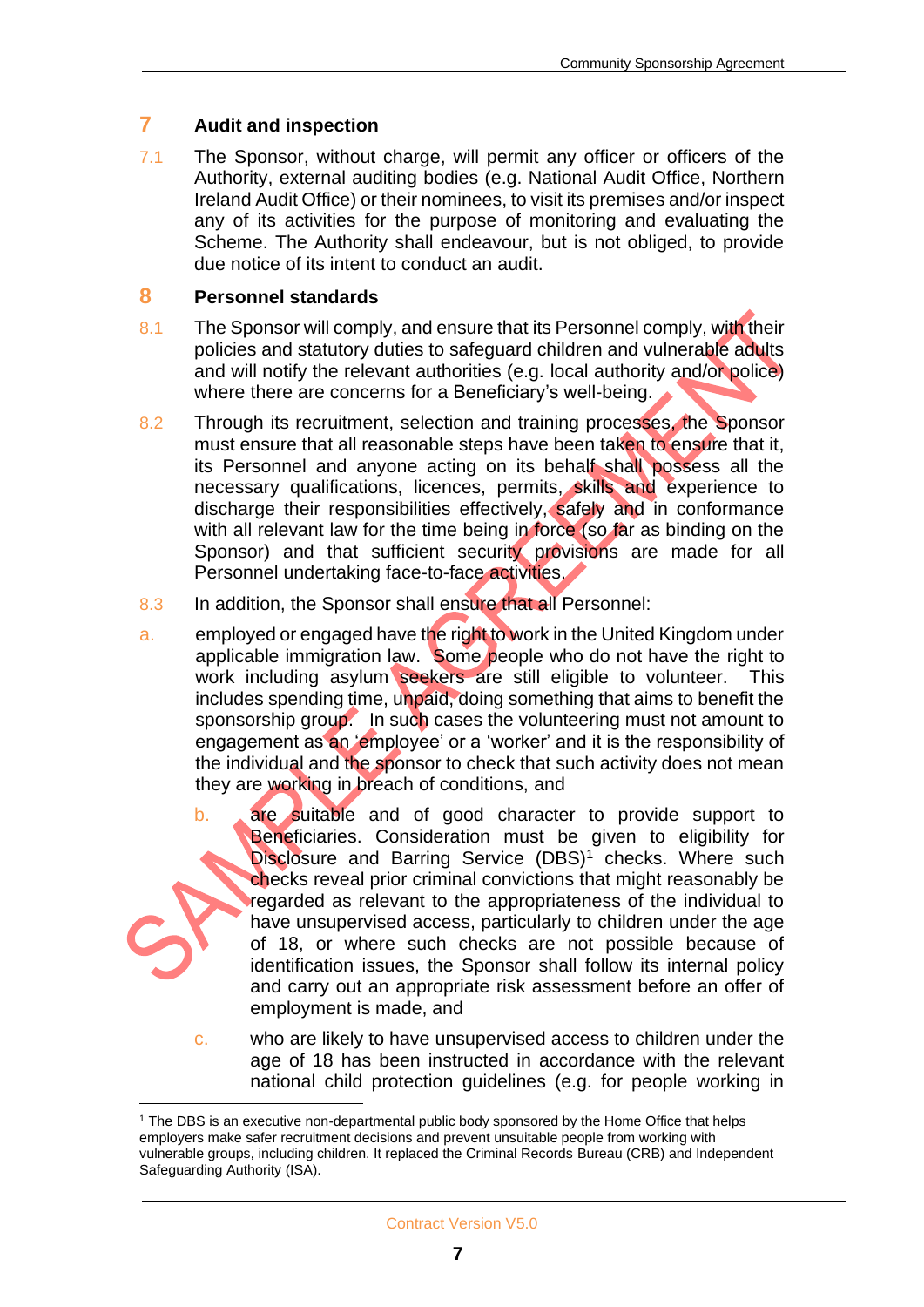England, DfE's Working Together to Safeguard Children, 2015, and for Northern Ireland the Revised Regional Core Child Protection Policies and Procedures, 2018) and local councils' guidance and procedures, and

- d. providing immigration advice should be known to the Office of the Immigration Services Commissioner (OISC) in accordance with the regulatory scheme specified under Part 5 of the Immigration & Asylum Act 1999. The Sponsor shall use all reasonable endeavours to ensure that Personnel do not provide immigration advice or immigration services unless they are "qualified" or "exempt" as determined and certified by OISC.
- e. Safeguarding responsibilities and obligations apply for as long as personnel, including volunteers, have formal involvement with the Sponsor in delivering resettlement and integration services to the beneficiary.
- 8.4 The Sponsor must take all reasonable steps to ensure that it, and anyone acting on its behalf, shall not bring the Authority or the Programme or the Scheme into disrepute, for instance by reason of prejudicing the Purpose and/or being contrary to the interests of the Authority.
- 8.5 The Sponsor shall, on request, provide the Authority with details, including CVs and/or job descriptions, of all Personnel (and volunteers and sub-contractor, or agents) delivering the Contract.
- 8.6 The Sponsor shall comply with the requirements of the Computer Misuse Act 1990.
- 8.7 The Sponsor shall implement the Programme in compliance with the provisions of the EU General Data Protection Regulation and Data Protection Act 2018.

#### **9 Conflict of interest and financial or other irregularities**

9.1 Further to Clause 4.6, the Authority may request information from the Sponsor regarding sources of funding if it reasonably believes there may be a conflict of interest for instance by reason of prejudicing the Purpose and/or being contrary to the interests of the Authority. Where such conflict arises, the Authority may require the Sponsor to refuse or return the supplementary funds.

If the Sponsor has any grounds for suspecting financial irregularity in the sources of its funding, it must notify the Authority immediately, explain what steps are being taken to investigate the suspicion, and keep the Authority informed of the progress of the investigation.

- 9.3 For the purposes of Clause 9.2, "financial irregularity" includes fraud or other impropriety, mismanagement, and the use of the public funds for purposes other than those intended.
- 9.4 The Sponsor shall not offer or give, or agree to give, to the Authority or any other public body or any person employed by or on behalf of the Authority or any other public body any gift or consideration of any kind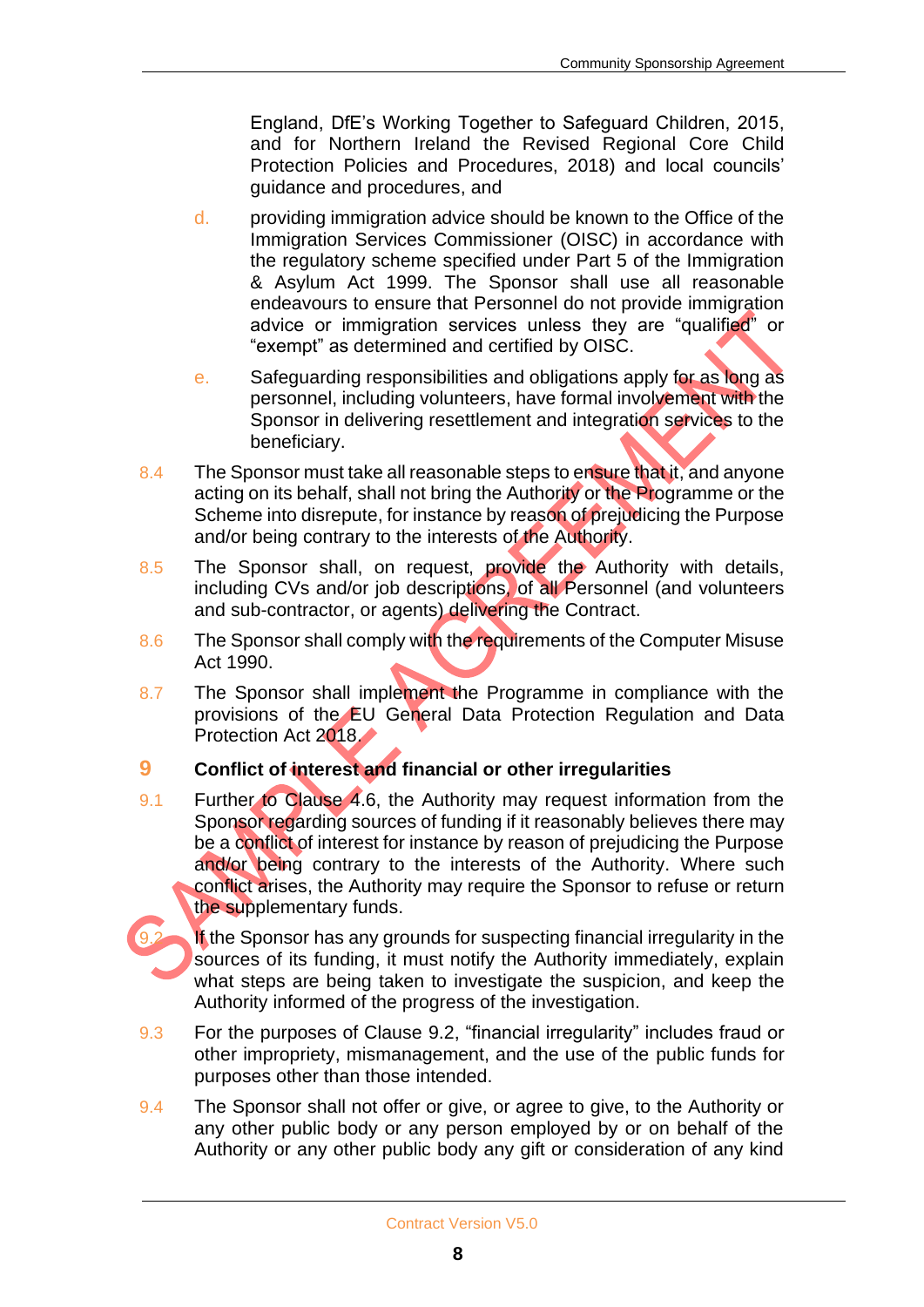as an inducement or reward for doing, refraining from doing, or for having done or refrained from doing, any act in relation to the obtaining or execution of the Contract or any other contract with the Authority or any other public body, or for showing or refraining from showing favour or disfavour to any person in relation to the Contract or any such contract.

#### **10 Breach of Contract Conditions**

- 10.1 If the Sponsor fails to comply with **any** of the conditions set out in this Contract, or if any of the events mentioned in Clause 10.2 occur, then the Authority may terminate this Contract.
- 10.2 The events referred to in Clause 10.1 are as follows:
	- a. The Sponsor purports to transfer or assign any rights, interests or obligations arising under this Contract without the written agreement in advance of the Authority; or
	- b. Any information provided in the Application or in any subsequent supporting correspondence is found to be incorrect or incomplete to an extent which the Authority considers to be material; or
	- c. The Sponsor takes inadequate measures to investigate and resolve any reported irregularity; or
	- d. The Sponsor ceases to operate and / or changes the nature of its operations to an extent which the Authority considers to be significant or prejudicial; or
	- e. The Sponsor is subject to a proposal for a voluntary arrangement or has a petition for an administration order or a winding-up order brought against it; or passes a resolution to wind up; or makes any composition, arrangement, conveyance or assignment for the benefit of its creditors, or purports to do so; or is subject to the appointment of a receiver, administrator or liquidator.
- 10.3 It is hoped that where difficulties are encountered by the Sponsor they will be overcome with the advice and support of the Authority. In the event that it becomes necessary to take steps to enforce the terms and conditions of this Contract, the Authority will write to the Sponsor giving particulars of its concern or of any breach of a term or condition of the Contract.

The Sponsor must act within thirty (30) Days (or earlier, depending on the severity of the problem) to address the Authority's concern or rectify the breach, and may consult the Authority or agree with it an action plan for resolving the problem. If the Authority is not satisfied with steps taken by the Sponsor to address its concern or rectify the breach, it may terminate the Contract.

10.5 The Authority will act reasonably and proportionately in all the circumstances when exercising its rights under this provision where such breach has occurred.

#### **11 Insurance coverage**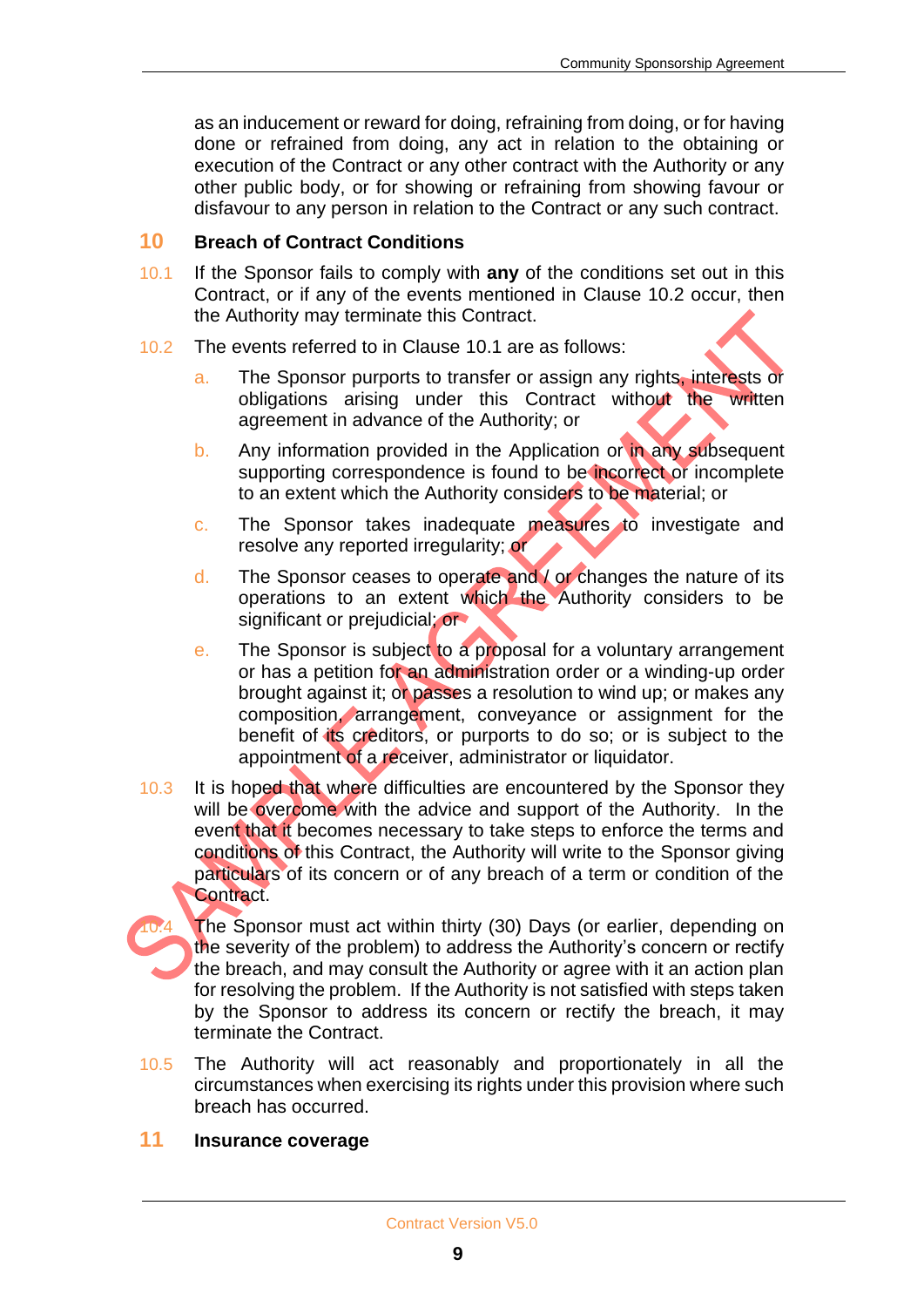11.1 The Sponsor shall ensure that it has adequate insurance coverage (including but not limited to public liability insurance) in place, for the duration of the agreement, and shall provide evidence of such insurance to the Authority on request. This includes the loss or personal injury to persons undertaking activities in furtherance of the Purpose.

#### **12 Indemnity**

- 12.1 The Sponsor agrees to indemnify the Authority for any costs, claims, damages or losses which arise as a result of negligence by the Sponsor or out of any breach by the Sponsor of any terms of this Contract.
- 12.2 The Sponsor shall not be liable under clause 12.1 for:
	- a. any Losses to the extent that they arise directly from the negligence or wilful default by the Authority, or any failure by the Authority to comply with its obligations under the Contract,
	- b. any Losses which are attributable to any event, matter of fact or circumstance occurring after the expiry of the Duration, and
	- c. any Losses that arise by result of Force Majeure.

#### **13 Intellectual Property Rights**

- 13.1 The Sponsor retains any and all intellectual property rights to any material, product, and/or report produced by the Sponsor under this Contract. The Sponsor shall however grant to the Authority at no cost an irrevocable, royalty-free perpetual license to use and to sub-license the use of any material created by the Sponsor under the terms of this Contract for such purposes as the Authority shall deem appropriate.
- 13.2 The Sponsor shall seek approval from the Authority prior to using the Authority's logo or other identifier when acknowledging the Authority's support of its work.
- 13.3 The Sponsor shall ensure that it has the right to use any documentation, computer hardware / software or any material of any sort whatsoever used to deliver the Contract. The Sponsor shall indemnify the Authority against all claims, proceedings, damages, actions, expenses, legal costs (on a solicitor and client basis) and any other sort of liabilities arising from the use of any such items in the delivery of the Contract.

#### **14 Funding Period and Termination**

The Authority does not commit to renew the Contract or continue to support the Sponsor beyond the Duration.

- 14.2 The Authority may terminate this Contract forthwith by serving a written notice on the Sponsor if the Sponsor is in breach of its obligations arising from this Contract and has failed to remedy the situation to the satisfaction of the Authority.
- 14.3 Notwithstanding Clause 14.2 above, this Contract may be terminated by either Party, in whole or part, giving the other at least three (3) Months (or other time period as may be agreed) notice in writing.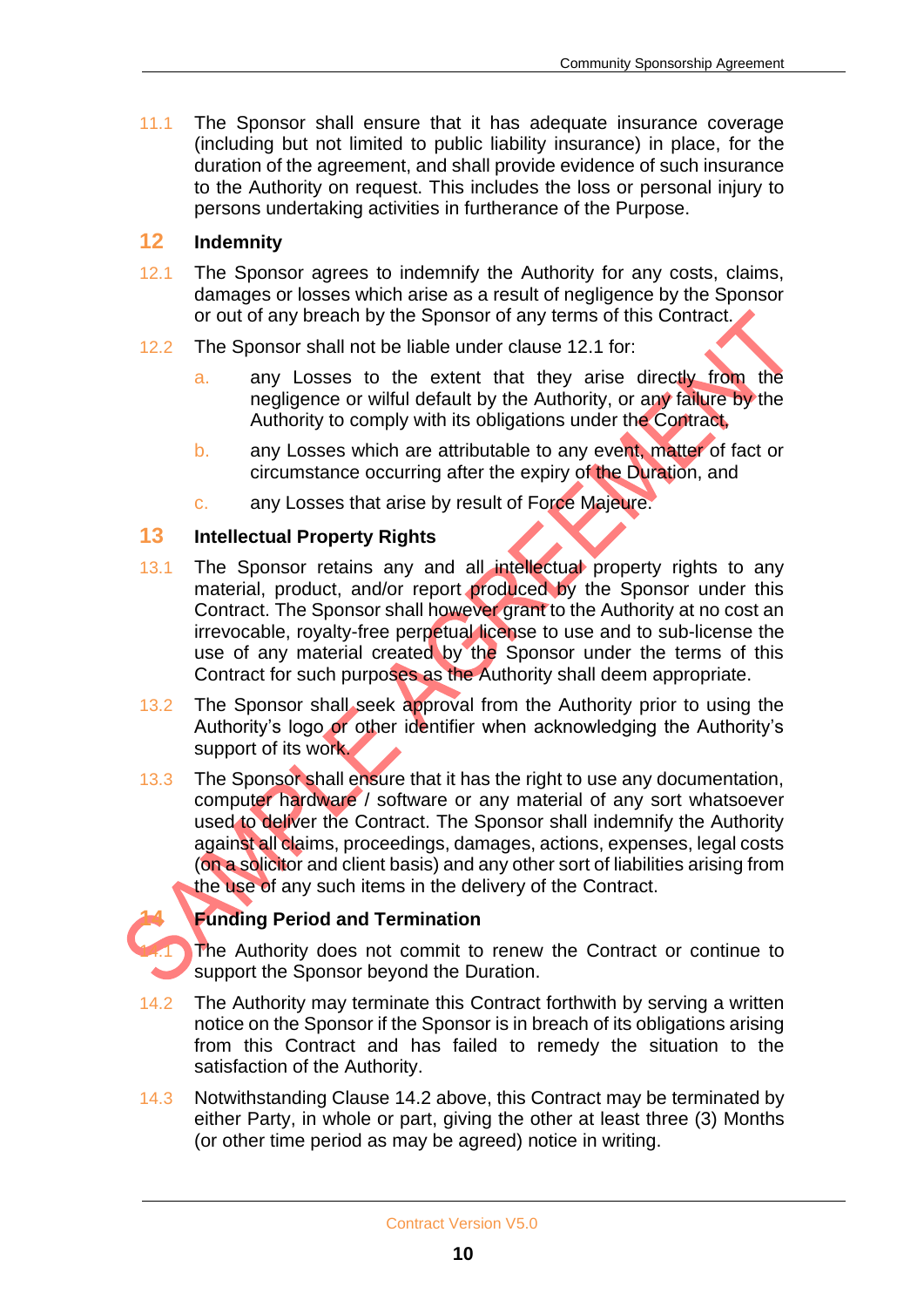- 14.4 With reference to Clause 14.3 above, in the event that the Authority exercises its right to give notice of termination under this Contract, the Authority shall reimburse the Sponsor for any commitments, liabilities or expenditure which represent an unavoidable direct loss to the Sponsor by reason of the termination of the Contract, provided that the Sponsor takes all reasonable steps to mitigate such loss.
- 14.5 The Sponsor shall submit a fully itemised and costed list of unavoidable direct loss(es) which it would seek to recover from the Authority, with supporting evidence, of loss(es) reasonably and actually incurred by the Sponsor as a result of a termination by the Authority in accordance with Clause 14.3.
- 14.6 Any payment due under Clauses 14.4 and 14.5 will be made within thirty (30) Days from receipt of a correctly submitted invoice(s) but in any case, solely upon completion to the Authority's satisfaction, and at the Sponsor's sole cost, of any reasonable investigation required by the Authority of the costs detailed within the invoice(s). The Authority agrees that any such investigation shall be carried out as soon as reasonably practicable.
- 14.7 The right to reimbursement shall be excluded if termination of the Contract is enacted under the provisions set out in Clause 14.2 above or where the Sponsor has exercised its rights with reference to Clause 14.3.
- 14.8 The Authority may at any time serve notice upon the Sponsor requiring it to cease using a particular sub-contractor or any individual acting on its behalf; the Authority will only do so where it has reasonable grounds to object to the continued use of such a sub-contractor or individual. Any such notice will be cognisant of the terms of Sponsor's sub-contract and, where appropriate, the need for an alternative to be provided.
- 14.9 Any termination of this Contract will be without prejudice to any other rights or remedies of the Parties under this Contract or at law and will not affect any accrued rights or liabilities of the Parties at the date of termination.
- 14.10 The Sponsor shall prepare a plan which sets out the provisions required to achieve a controlled closure of the programme and a seamless transition from the support they provide under this Contract at the end of the Duration or upon termination (howsoever caused) whichever is the earlier as required by Schedule 1, clause 6 (Programme Closure Planning).

#### **15 Amendments to the Contract**

- 15.1 Any amendments to this Contract shall be valid only if they are in writing and signed by an Authorised Representative of both Parties.
- 15.2 The Authority shall have the right to amend the Contract at any time provided that the amendment required is related in nature to the Purpose and does not impose a material burden on the Sponsor.
- 15.3 Either Party may also request an amendment to the Contract, by submitting such request in writing to the other's Authorised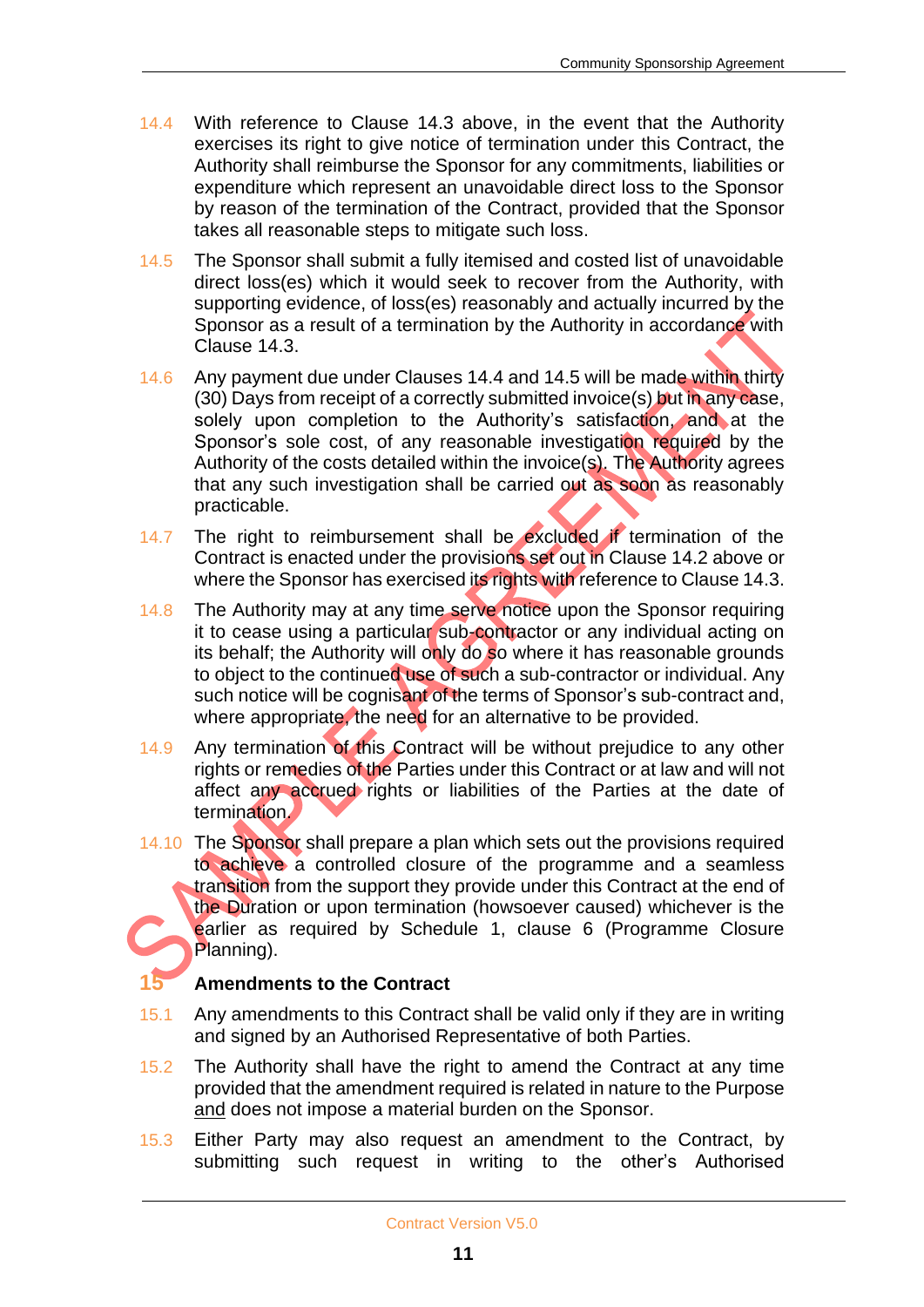Representative for consideration.

- 15.4 Any amendments to which the Parties may agree shall be recorded in Annex D using the template Variation of Agreement form (Annex E). The Contract itself shall be updated using the next sequential version control reference.
- 15.5 If the Parties cannot agree on the content of a change initiated under Clause 15.3 then the proposed change(s) will be withdrawn.
- 15.6 In all events the Authority will have the final right of rejection.

#### **16 Freedom of Information and Transparency**

- 16.1 Where applicable, the Sponsor and the Authority are required to comply with the Freedom of Information Act 2000 (the "**FOI Act**") and the Environmental Information Regulations 2004 (the "**EIR**"), any subordinate legislation and any guidance issued by the Information Commissioner's Office.
- 16.2 The Sponsor agrees to assist and cooperate with the Authority in a timely manner to enable the Authority to comply with its obligations under the FOI Act and EIR whenever a request is made for information which relates to, or arises out of, this Contract.
- 16.3 The Authority reserves the right to publish information relating to the Contract in accordance with the Government's transparency agenda and/or any other information as it may deem appropriate from time to time in response to enquiries from Parliament, its members and officers and any person conducting an enquiry on behalf of or appointed by the Authority, whether or not the enquiry is statutory.
- 16.4 No information shall be disclosed if such disclosure would be in breach of the EU General Data Protection Regulation and Data Protection Act 2018, or is exempted from disclosure under the FOI Act.

#### **17 Confidentiality**

17.1 The Sponsor undertakes to keep secret and not to disclose, and to procure that its Personnel keep secret and do not disclose, any information of a confidential nature which it has obtained by reason of this Contract.

Nothing in Clause 17.1 shall apply to the extent that

- such disclosure is a requirement of Law placed upon the Party making the disclosure, including any requirements for disclosure under the FOI Act or the EIR pursuant to Clause 16;
- b. such information was legitimately in the possession of the Party making the disclosure without obligation of confidentiality prior to its disclosure by the information owner;
- c. such information was obtained from a third party without obligation of confidentiality;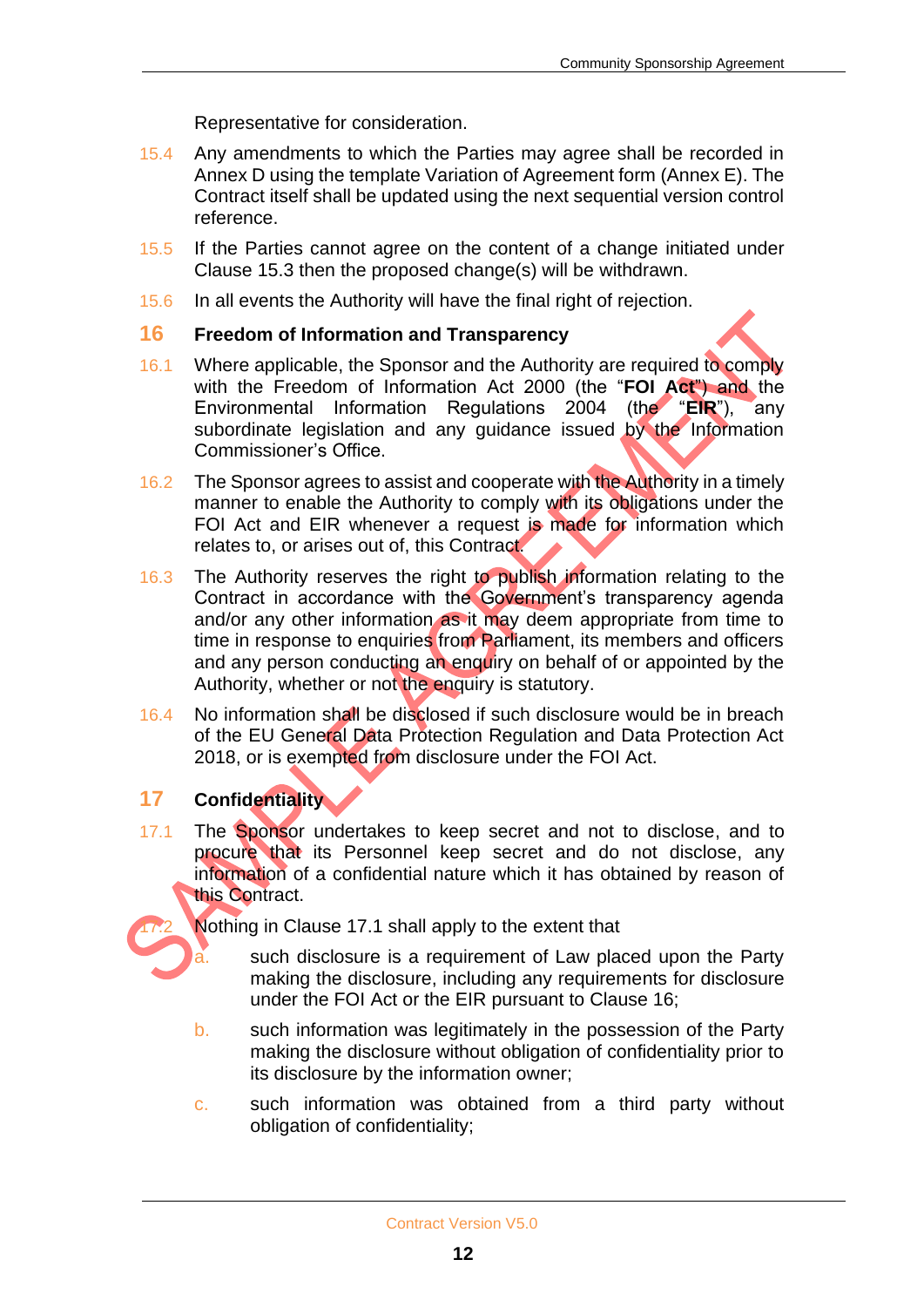- d. such information was already in the public domain at the time of disclosure (otherwise than by a breach of this Contract); or
- e. the relevant information was independently developed without access to the other Party's Confidential Information.
- 17.3 The Sponsor shall not make any announcements, whether they be to press, television, radio or other communications media, on any matter concerning the Contract or in any way use the Authority's name in any marketing material, except with the prior written approval of the Authority.
- 17.4 The Sponsor shall require that its Personnel comply with Clause 17.3.
- 17.5 The Sponsor shall ensure that any personal information concerning any Beneficiary disclosed to it in the course of delivering this Contract is treated as confidential and should only be disclosed to a third party in accordance with the provisions of the Data Protection Act 2018. In the event of any doubt arising, the matter shall be referred to the Authority whose decision on the matter shall be final. In particular, the Sponsor shall:
	- a. have in place appropriate policy and procedures to recognise and maintain the Beneficiaries need for confidentiality; and
	- b. ensure that without the consent of the Beneficiary, details of Beneficiaries are not released to the press (including in-house and trade) or any other organisation not party to this Contract; and
	- c. that any information concerning a Beneficiary shall not be passed to, nor allowed to fall into the hands of any agency, company or individual not specified in the Contract.
- 17.6 The Sponsor shall not use any information which it has obtained as a result of delivering this Contract (including, without limitation, any information relating to any Beneficiary) in any way which is inaccurate or misleading.
- 17.7 In the event of any unauthorised disclosure, the Authority must be informed without delay. The Authority will decide on what, if any, remedial action should take place and the Sponsor shall be bound by and will abide by the decision of the Authority.



17.8 The Sponsor shall ensure that when required, any information of a sensitive nature, howsoever held, is securely disposed of in accordance with the Authority's directions.

The provisions of this Condition shall survive the termination of this Contract, however that occurs.

#### **18 Data Sharing**

18.1 The Sponsor shall ensure that it, and its Personnel, complies with the Authority's data sharing protocols as described in Schedule 4.

#### **19 Notices**

19.1 All notices, invoices and other communications relating to this Contract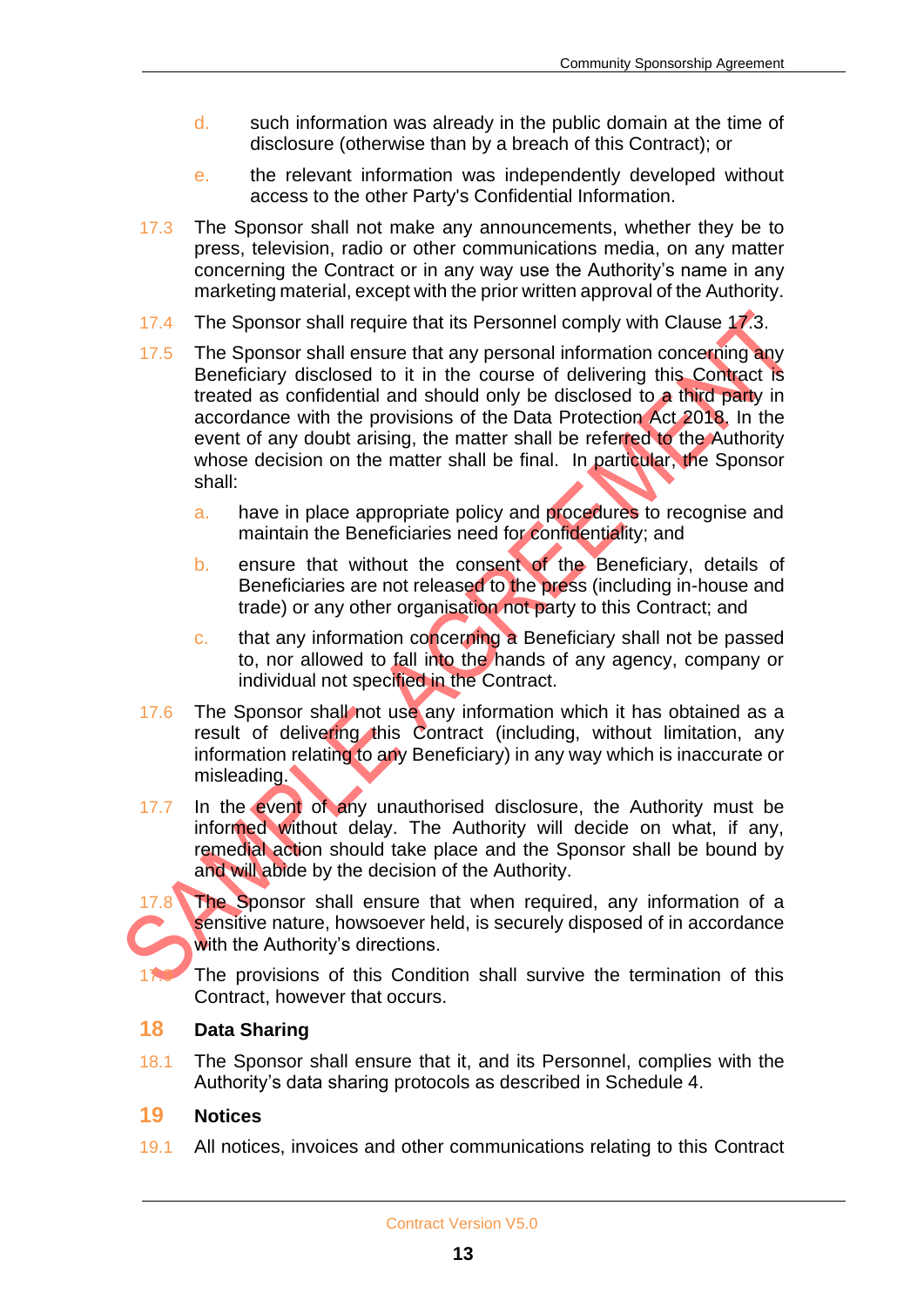shall be in writing and in English and shall be served by a party on the other Party at its address shown at the head of this Contract.

- 19.2 Notices delivered hereunder shall be deemed to be delivered:
	- a. if delivered by hand, upon receipt;
	- b. if sent by pre-paid registered first-class post (providing it is not returned as undelivered to the sender), two (2) Working Days after posting;
	- c. if sent by electronic mail, on the date of delivery subject to the following condition:
		- when an electronic mail is sent on a day which is not a Working Day or after 15:00-hrs on a Working Day, the electronic mail is deemed to have been received on the next Working Day.

#### **20 Contract (Rights of Third Parties) Act 1999**

20.1 No person who is not a Party to this Contract shall have the right to enforce any of its terms.

#### **21 Dispute Resolution**

- 21.1 The Parties shall attempt in good faith to negotiate a settlement to any dispute between them arising out of or in connection with this Contract and such efforts shall involve the escalation of the dispute to an appropriately senior representative of each Party.
- 21.2 If the dispute cannot be resolved by the Parties within one month of being escalated as referred to in Clause 21.1, the dispute may by agreement between the Parties be referred to a neutral adviser or mediator (the "Mediator") chosen by agreement between the Parties. All negotiations connected with the dispute shall be conducted in confidence and without prejudice to the rights of the Parties in any further proceedings.
- 21.3 If the Parties fail to appoint a Mediator within one month, or fail to enter into a written agreement resolving the dispute within one month of the Mediator being appointed, then either Party may exercise any remedy it has under applicable law.

#### **22 Governing Law**

This Contract shall be subject to and construed in accordance with English Law and subject to the exclusive jurisdiction of the courts of England and Wales.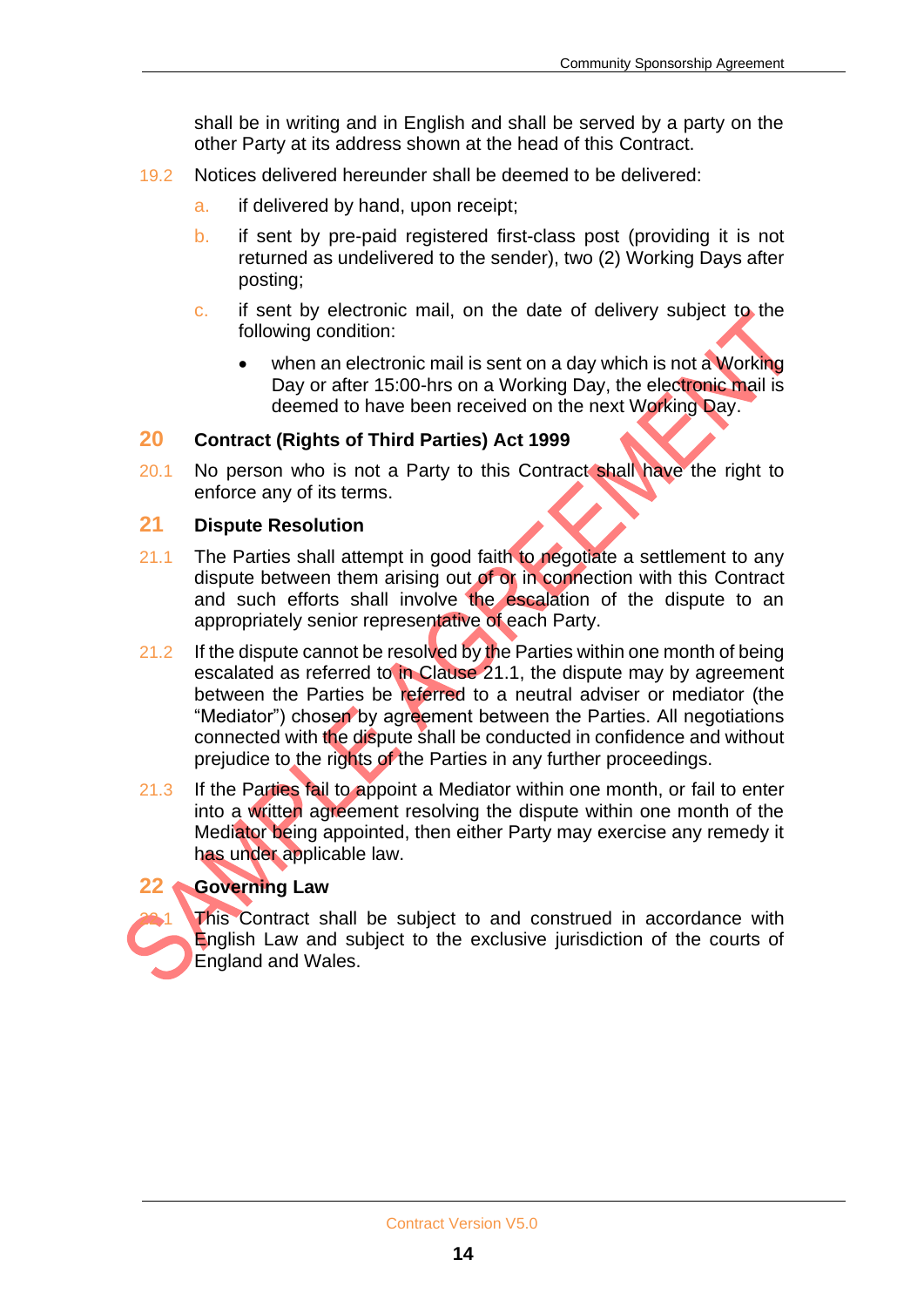#### **ACCEPTANCE**

**[INSERT NAME OF SPONSOR]** confirms that it has the capability and the financial wherewithal to act as a Community Sponsor, and accepts the offer of support from the Authority contained in this Community Sponsorship Agreement, and agrees to comply with the terms and conditions on which the offer is made.

#### **SIGNED** for and on behalf of **[insert name of sponsor here]:**

| Signature: |                                                                   |  |
|------------|-------------------------------------------------------------------|--|
| Name:      |                                                                   |  |
| Position:  | <b>[Lead Sponsor]</b>                                             |  |
|            | <b>SIGNED</b> for and on behalf of linsert name of sponsor herel: |  |

#### **SIGNED** for and on behalf of **[insert name of sponsor here]:**

| Signature: |                                                  |
|------------|--------------------------------------------------|
| Name:      |                                                  |
| Position:  | <b>[Treasurer, Finance Officer or equivalent</b> |

#### **SIGNED** for and on behalf of **The Secretary of State for the Home Department:**  $\blacktriangle$

Position: *[Commercial Officer]*

| Signature:  |                                                                 |
|-------------|-----------------------------------------------------------------|
| Name:       |                                                                 |
| Position:   | [Lead Officer]                                                  |
| Department: | SIGNED for and on behalf of The Secretary of State for the Home |
| Signature:  |                                                                 |
| Name:       |                                                                 |
|             |                                                                 |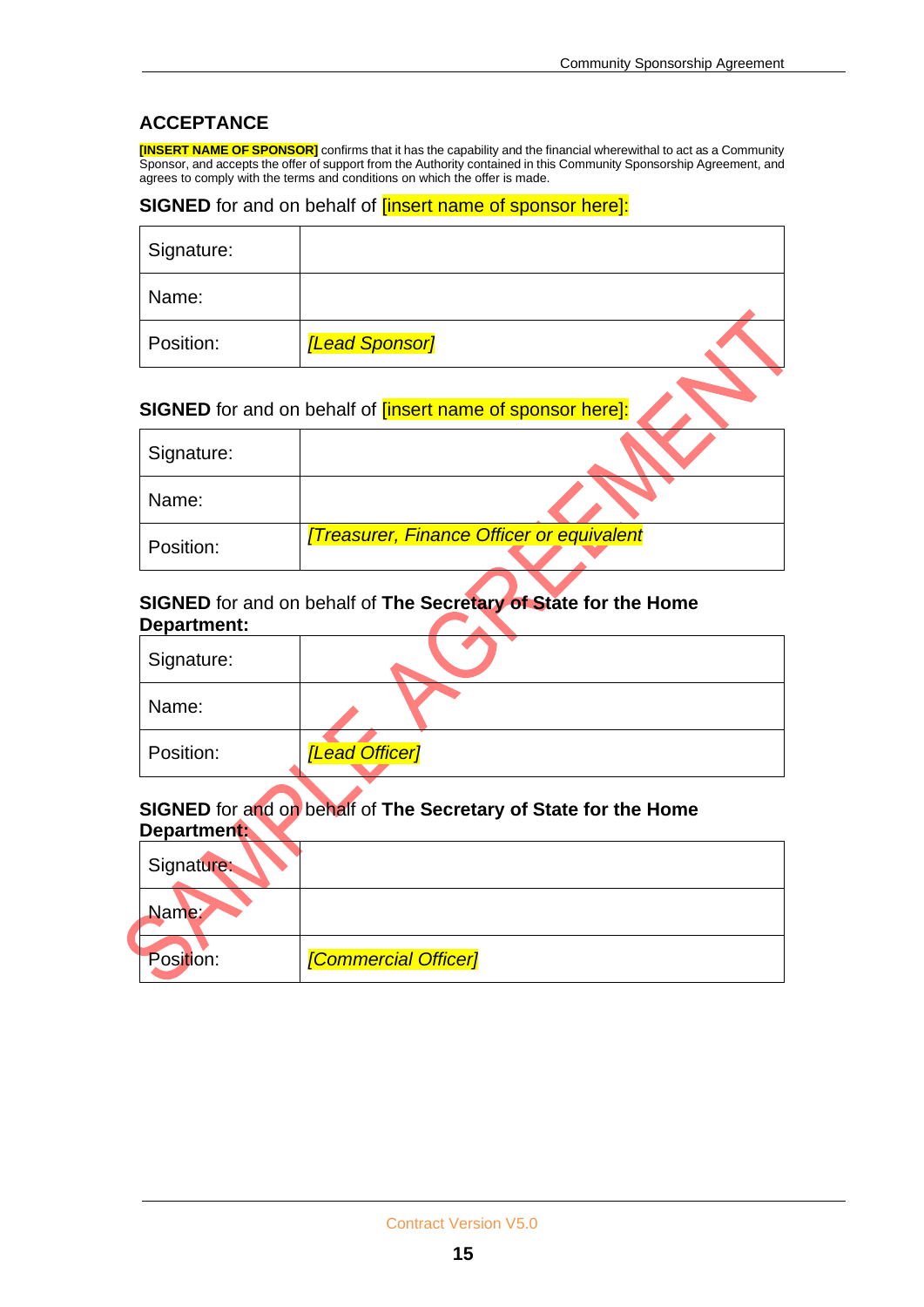## **SCHEDULE 1 – THE PURPOSE (aims and objectives)**

## **1. BACKGROUND**

The UK operates a number of schemes which provide a route to safety for refugees and people in need of protection.

- 1.1 The UK Resettlement Scheme (UKRS) started in March 2021. Its purpose being to resettle refugees in need of protection from a range of regions of conflict and instability across the globe.
- 1.2 The Scheme's primary purpose is to resettle Beneficiaries in a way that:
	- Secures nationality security and public protection, and
	- Has the wellbeing of the vulnerable persons and the welcoming communities at the centre of decision making, and
	- Delivers value for money for the UK tax-payer.
- 1.3 UKRS is run in partnership with the United Nations High Commission for Refugees (the 'UNHCR'). It demonstrates the UK's support for the UNHCR's global effort to relieve the humanitarian crisis through the provision of resettlement opportunities for some of the most vulnerable people into communities within the UK, over the life of the Parliament, who:
	- have registered with the UNHCR and
	- the UNHCR consider meet one of their resettlement submission criteria which are set out at Annex B.
- 1.4 The Afghan Citizens Resettlement Scheme (ACRS) was announced in response to the crisis in Afghanistan, and will provide 5,000 people at risk with a route to safety in the first year, and up to 20,000 people in the coming years.

WEST-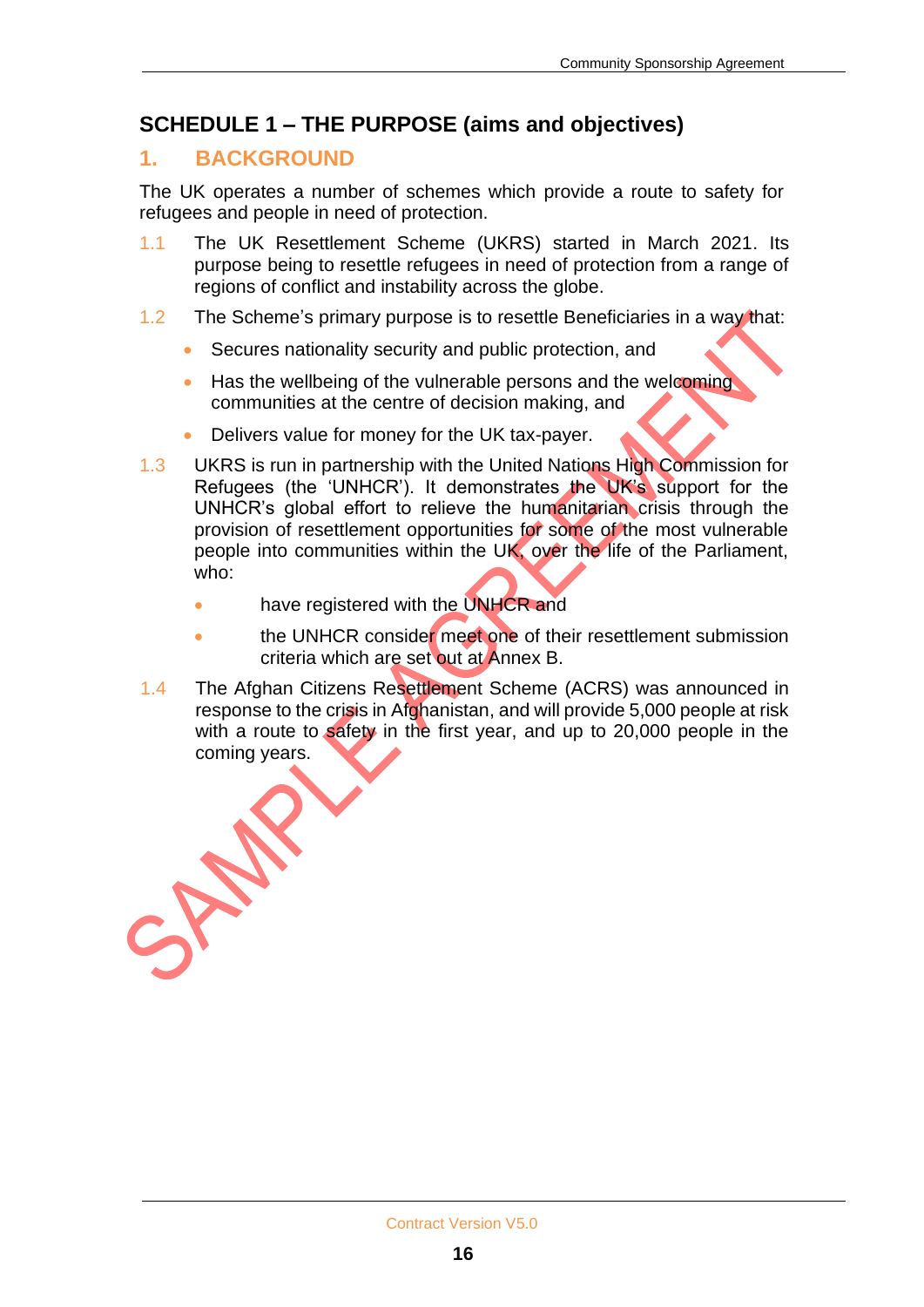## **2. THE SPONSOR'S COMMITMENTS**

- 2.1 As a Community Sponsor, you have made commitments to provide support for [Insert number in words (and numerically)] Beneficiaries of the Scheme for up to twenty-four (24) months unless stated otherwise in Schedule 2 Appendix A, after their initial arrival in the UK, by ensuring that they:
	- 1. Have a home in which to settle in the UK, with adequate space and facilities to live in comfort and safety,
	- 2. Feel welcome in the UK and are able to quickly acclimatise to living in the UK, and
	- 3. Are able to make a life for themselves in the UK, through accessing community activities, medical care, language skills, education and employment.
- 2.2 The Sponsor's responsibilities and undertakings are detailed in Schedule 2 and Schedule 2 Appendix A.

#### **3 THE AUTHORITY'S ROLE**

- 3.1 The Authority is the UK Government Department with lead responsibility for immigration and passports, drugs policy, crime policy and counterterrorism and works to ensure visible, responsive and accountable policing.
- 3.2 The Authority is working with the Department for Levelling Up, Housing and Communities (DLUHC) and the Northern Ireland Executive Office (TEO) to facilitate the provision of resettlement and cultural orientation activity for Beneficiaries entering the UK through the Programme.
- 3.3 The Authority will ensure Beneficiaries are screened for security concerns and will arrange for visas and travel to the UK.
- 3.4 The Authority, or it's representatives, will assist the Sponsor to deliver effectively, supporting positive outcomes for Beneficiaries and the community, by providing:



2. where appropriate, funding for up to eight weeks at Local Housing Allowance (LHA) rates to cover void costs incurred in holding accommodation. Additionally, in exceptional cases only - to be decided by the Authority, funding for up to a further four weeks to cover the same;

- **3.** a training session provided through the Capacity Building Organisation (currently Reset Communities and Refugees) to ensure sponsors are able to fulfil their responsibilities effectively;
- 4. opportunities to learn from other sponsors and share best practice.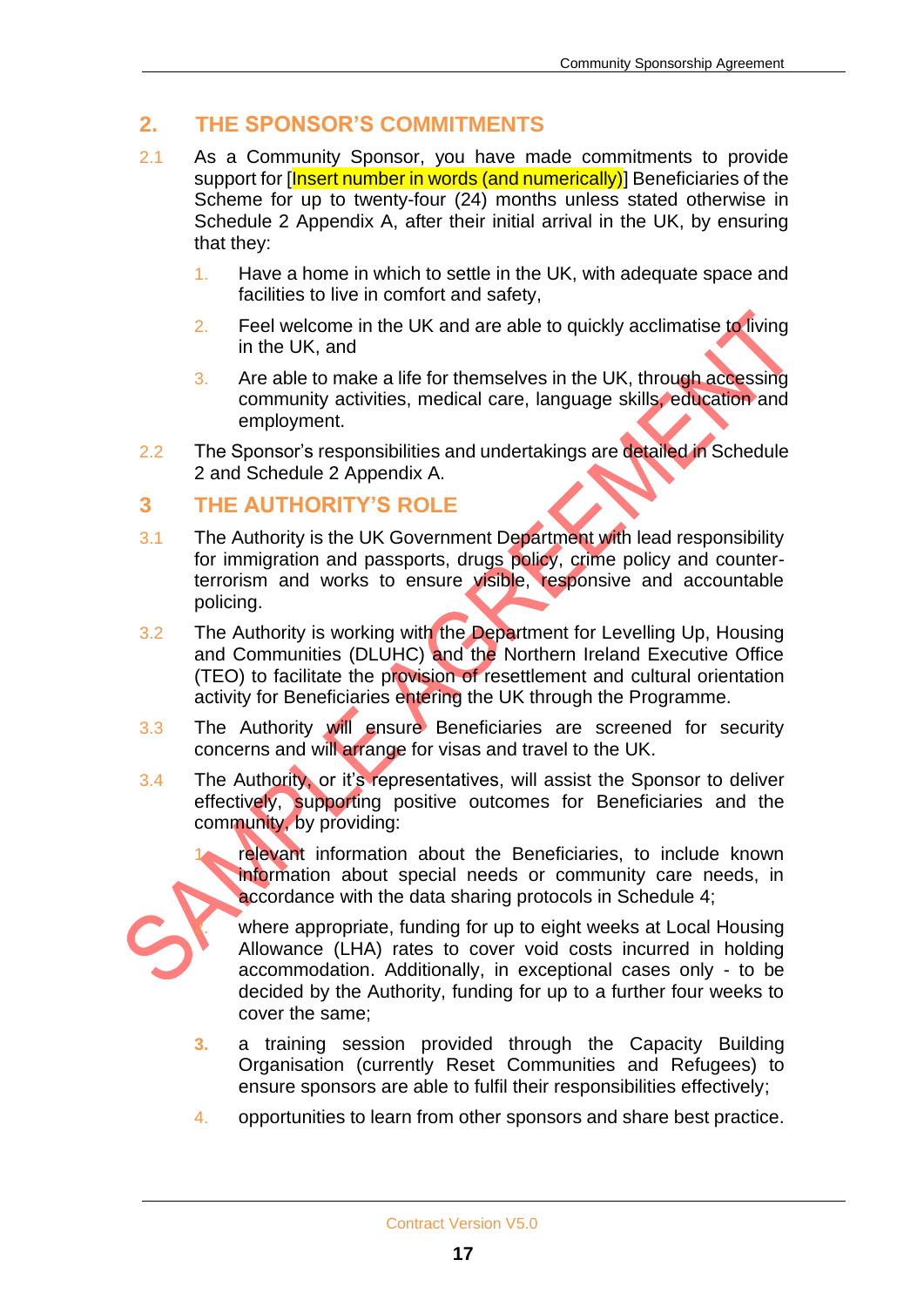3.5 The Authority's commitments and undertakings are detailed in Schedule 3.

## **4 THE BENEFICIARIES**

- 4.1 Beneficiaries arriving under the UKRS have been individually assessed by the UNHCR as being exceptionally vulnerable; their human rights are still at risk in the country from which they have sought refuge; they are unable to sustain long term security and have no prospect of local integration in the country where they sought refuge. In all instances, the final decision on acceptance of cases is taken by the Authority.
- 4.2 Beneficiaries arriving under the ACRS are some of those who have assisted the UK efforts in Afghanistan and stood up for values such as democracy, women's rights and freedom of speech, rule of law; and vulnerable people, including women and girls at risk, and members of minority groups at risk. Further information on the eligibility and referral process is set out at:

[https://www.gov.uk/government/publications/afghanistan-resettlement](https://gbr01.safelinks.protection.outlook.com/?url=https%3A%2F%2Fwww.gov.uk%2Fgovernment%2Fpublications%2Fafghanistan-resettlement-and-immigration-policy-statement%2Fafghanistan-resettlement-and-immigration-policy-statement-accessible-version&data=04%7C01%7CJane.kennedy%40homeoffice.gov.uk%7Caa28c37ec2a7424b39fb08d9bb36e3f0%7Cf24d93ecb2914192a08af182245945c2%7C0%7C0%7C637746666692343616%7CUnknown%7CTWFpbGZsb3d8eyJWIjoiMC4wLjAwMDAiLCJQIjoiV2luMzIiLCJBTiI6Ik1haWwiLCJXVCI6Mn0%3D%7C3000&sdata=L7tjYl9PUEVe%2F8MiaCGeJRfHMtJkOy2g%2F0WUNWYLF08%3D&reserved=0)[and-immigration-policy-statement/afghanistan-resettlement-and](https://gbr01.safelinks.protection.outlook.com/?url=https%3A%2F%2Fwww.gov.uk%2Fgovernment%2Fpublications%2Fafghanistan-resettlement-and-immigration-policy-statement%2Fafghanistan-resettlement-and-immigration-policy-statement-accessible-version&data=04%7C01%7CJane.kennedy%40homeoffice.gov.uk%7Caa28c37ec2a7424b39fb08d9bb36e3f0%7Cf24d93ecb2914192a08af182245945c2%7C0%7C0%7C637746666692343616%7CUnknown%7CTWFpbGZsb3d8eyJWIjoiMC4wLjAwMDAiLCJQIjoiV2luMzIiLCJBTiI6Ik1haWwiLCJXVCI6Mn0%3D%7C3000&sdata=L7tjYl9PUEVe%2F8MiaCGeJRfHMtJkOy2g%2F0WUNWYLF08%3D&reserved=0)[immigration-policy-statement-accessible-version.](https://gbr01.safelinks.protection.outlook.com/?url=https%3A%2F%2Fwww.gov.uk%2Fgovernment%2Fpublications%2Fafghanistan-resettlement-and-immigration-policy-statement%2Fafghanistan-resettlement-and-immigration-policy-statement-accessible-version&data=04%7C01%7CJane.kennedy%40homeoffice.gov.uk%7Caa28c37ec2a7424b39fb08d9bb36e3f0%7Cf24d93ecb2914192a08af182245945c2%7C0%7C0%7C637746666692343616%7CUnknown%7CTWFpbGZsb3d8eyJWIjoiMC4wLjAwMDAiLCJQIjoiV2luMzIiLCJBTiI6Ik1haWwiLCJXVCI6Mn0%3D%7C3000&sdata=L7tjYl9PUEVe%2F8MiaCGeJRfHMtJkOy2g%2F0WUNWYLF08%3D&reserved=0)

- 4.3 The Sponsor should note that Beneficiaries of the ACRS and UKRS will be:
	- **1.** individuals, couples or a family unit (ranging from a single parent to an extended family), and
	- **2.** entitled to the same rights as any person settled in the UK. In particular they will be granted:
		- $\triangleright$  Indefinite leave to remain,
		- $\triangleright$  Full entitlements to mainstream welfare and health benefits upon being granted leave to remain,
			- Full access to public housing under existing legislation,
				- **Entitlement to further education as a home student, and**
				- The right to apply for family re-union.
- The Sponsor further acknowledges and agrees that some Beneficiaries will have particular characteristics and require particular support including:
	- **1.** Physical and/or mental disabilities,
	- **2.** Medical conditions demanding the provision of particular support, and
	- **3.** Support in adjusting to life in the UK. Many of the Beneficiaries will have spent long periods of time in refugee camps or temporary accommodation and have experienced particularly difficult living conditions so may need considerable support to adjust to their new lives.
- **5 KEY ROLES**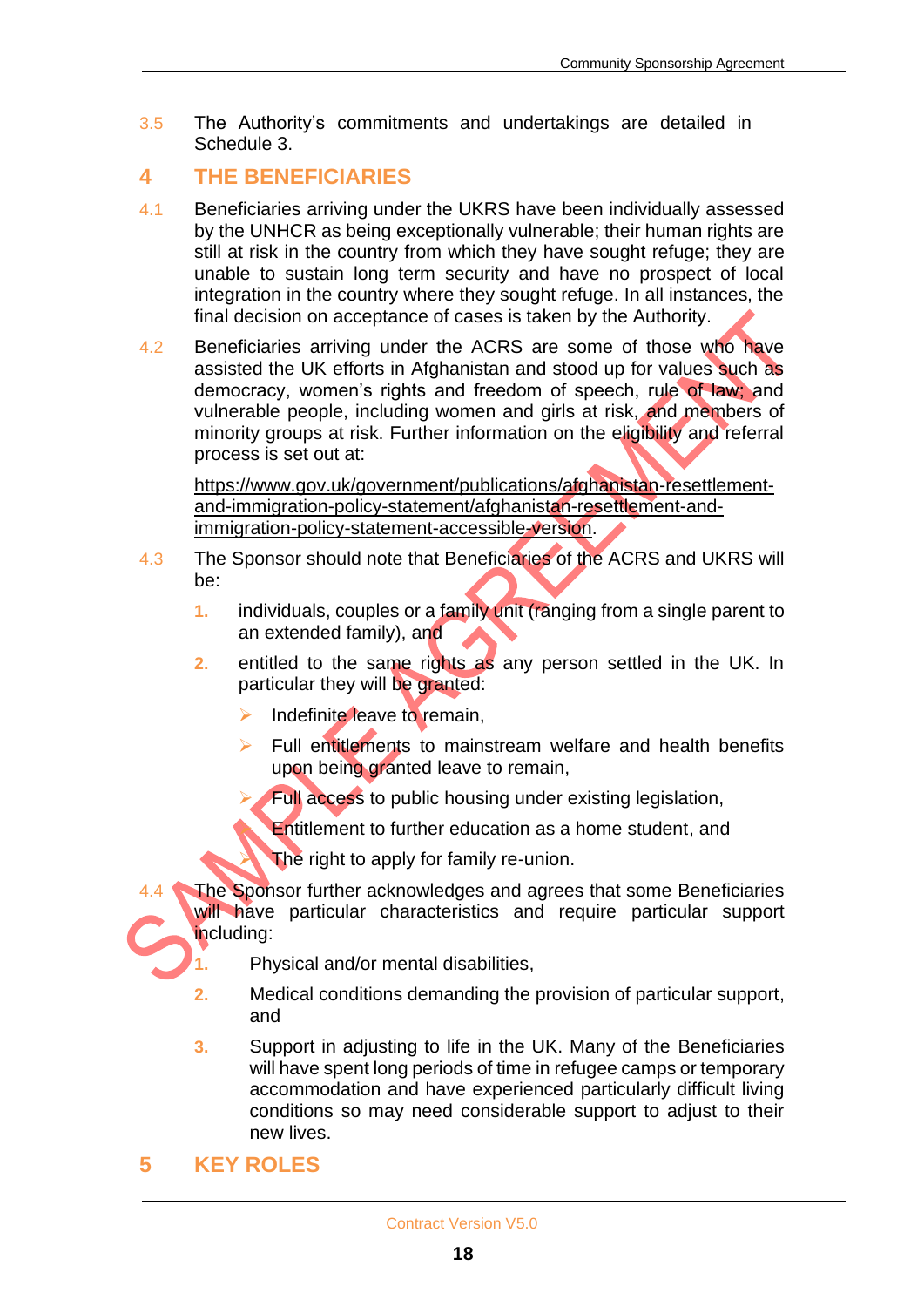- 5.1 The Authority is represented by a **Lead Officer** who will act as the principal point of contact for the Sponsor and support their delivery of the Purpose.
- 5.2 The Sponsor is responsible for delivering the Purpose and shall appoint a **Project Manager** who will have responsibility for ensuring that project is functional and has the structures to fulfil its objectives.
- 5.3 In the event that the **Lead Sponsor** stands down or becomes incapacitated the **Project Manager** will then act as the principal point of contact for the Sponsorship Group until such a time as a new **Lead Sponsor** is appointed or the original named **Lead Sponsor** is able to resume the role.

KA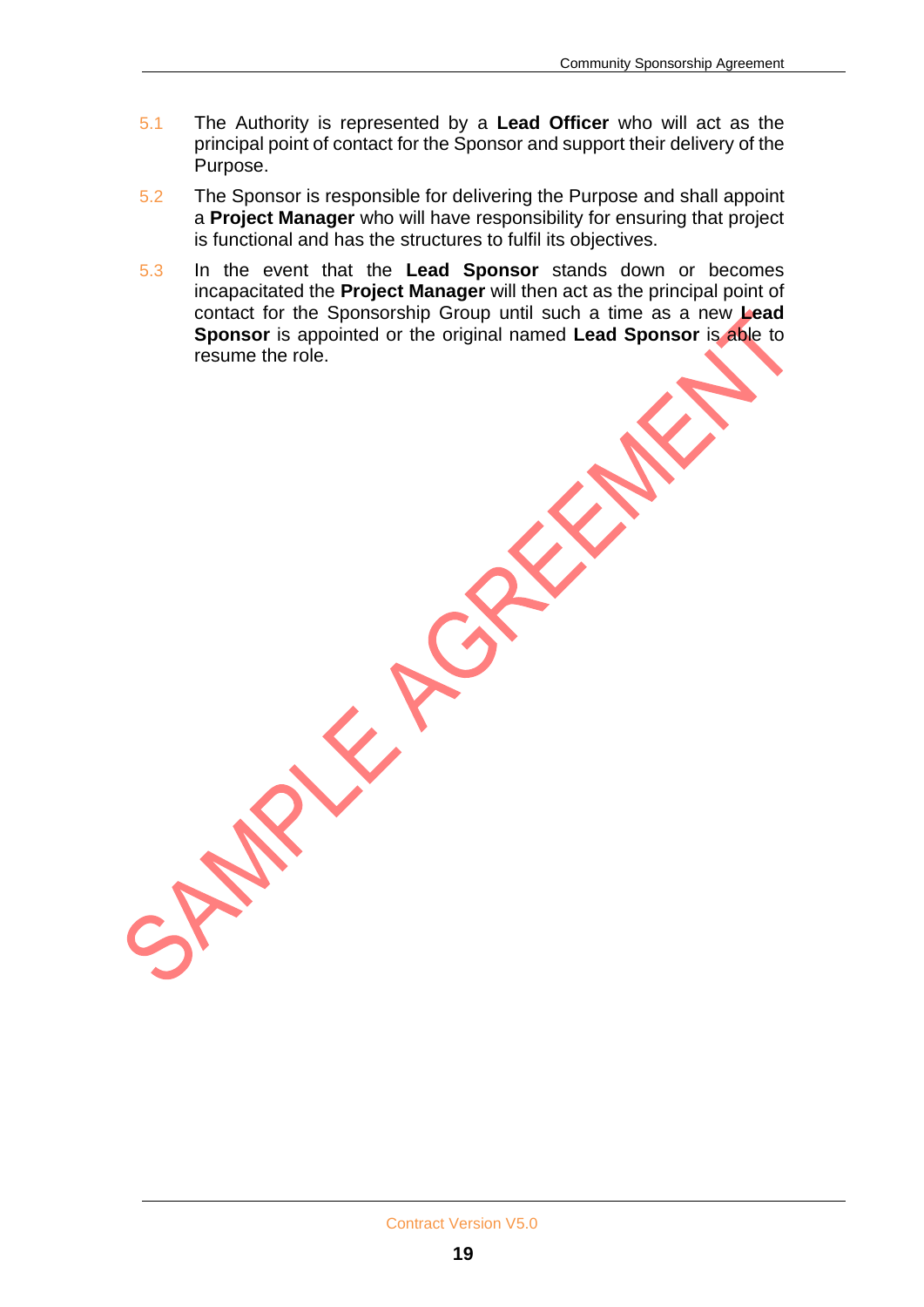## **6 PROGRAMME CLOSURE PLANNING**

- 6.1 Planning for programme closure is essential to ensure that Beneficiaries are supported at all times, for example by allowing a seamless transition of support arrangements from the Sponsor to another party's care.
- 6.2 The Project Manager shall prepare, and the Lead Officer shall agree, a plan which sets out the provisions for a controlled closure of the Sponsor's participation in the Scheme, howsoever caused, including transitional dependencies, Delivery Partners, activities and timescales [not exceeding any no-fault termination period] required to do so.
- 6.3 The plan should also provide indicative costs that, subject to Clauses 14.3 to 14.7, the Authority may reasonably be expected to contribute towards **and** demonstrate that due consideration is given for (including, but not limited to):
	- **1.** any existing commitments (e.g. sub-contracts, dilapidations, recurring cost commitments etc.), and
	- **2.** additional costs and activities directly resulting from an early termination (e.g. property lease breaks, notice periods and estimated costs for redundancy/severance etc.).
- 6.4 The Authority will consider such information but does not commit in advance to pay such costs identified. These will be negotiated on a caseby-case basis, based upon the provision of auditable evidence.<sup>2</sup>
- 6.5 The initial programme closure plan must be shared with the Authority no later than six (6) Months after the Commencement Date. During the life of the Contract the programme closure plan will be kept current through review, development and refinement as necessary by the Sponsor.

SAN

<sup>&</sup>lt;sup>2</sup> The Sponsor should note that the Authority will only in exceptional circumstances consider claims for reasonable costs actually incurred as a result of a planned closure where the Contract expires by effluxion of time (i.e. at the end of the Duration).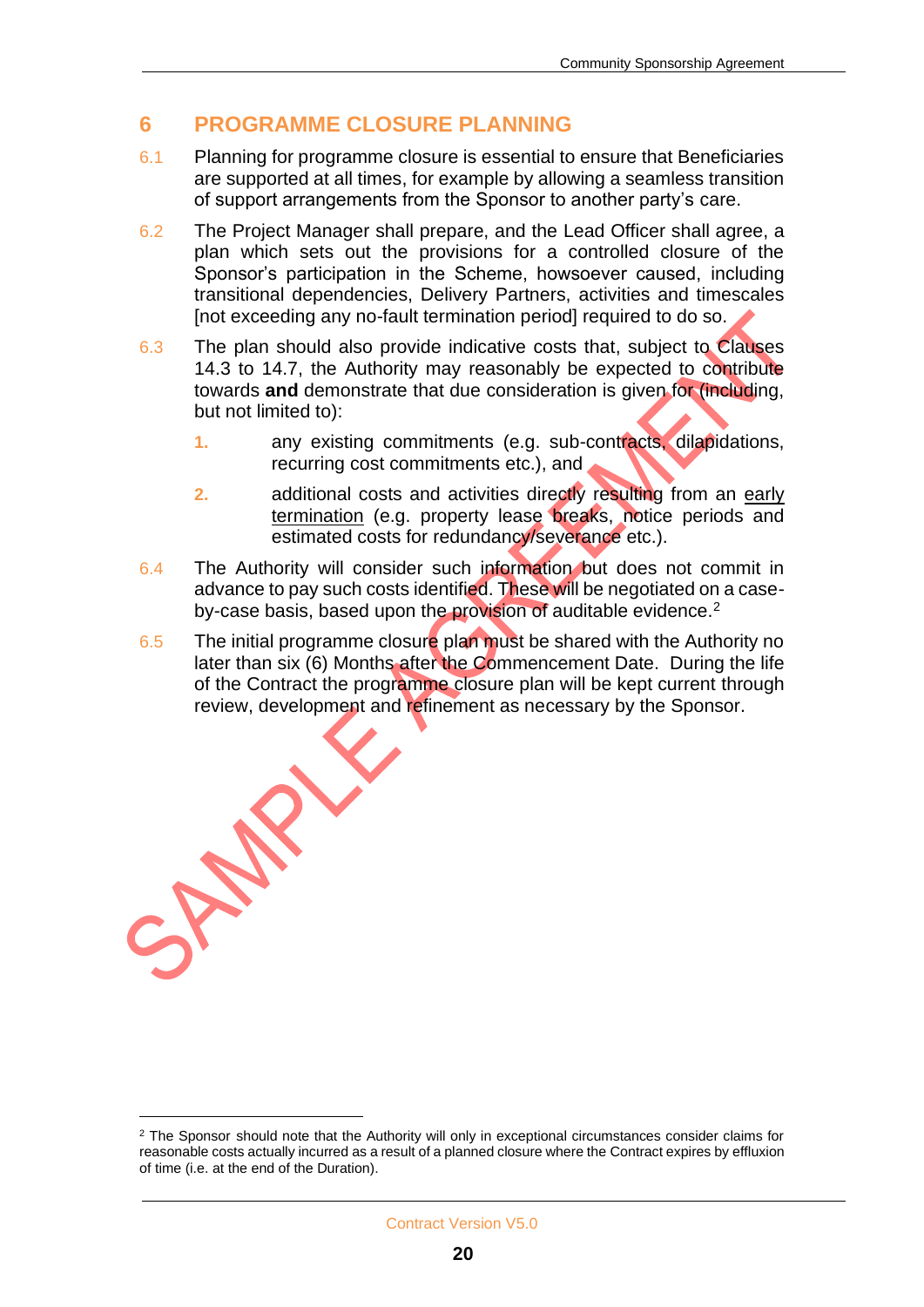## **SCHEDULE 2** – **THE SPONSOR'S OBLIGATIONS**

#### **1. RESETTLEMENT PLAN**

1.1 In developing their Resettlement Plan, the Sponsor will have carefully considered the resources, expertise and support required to deliver effective sponsorship. The Resettlement Plan is at Annex C.

#### **2. COMPLAINTS AND SENSITIVE CASES**

- 2.1 The Sponsor and/or its Delivery Partners shall abide by the safeguarding policy and complaints policy provided to the Authority and on which basis approval was given.
- 2.2 The Sponsor will be expected to notify us of incidents in some circumstances details of which will be provided by the Authority.

#### **3. RESETTLEMENT TRAINING**

3.1 The Sponsor will participate in required training as provided through the Capacity Building Organisation (currently Reset Communities and Refugees) to ensure they are able to fulfil their sponsorship responsibilities effectively.

#### **4. USE OF INFORMATION**

JAN

X

4.1 The Sponsor undertakes not to use any information that is not in the public domain acquired in performance of the agreement (e.g. personal contact details), for any purpose other than the activities that the Sponsor is required to perform as part of the agreement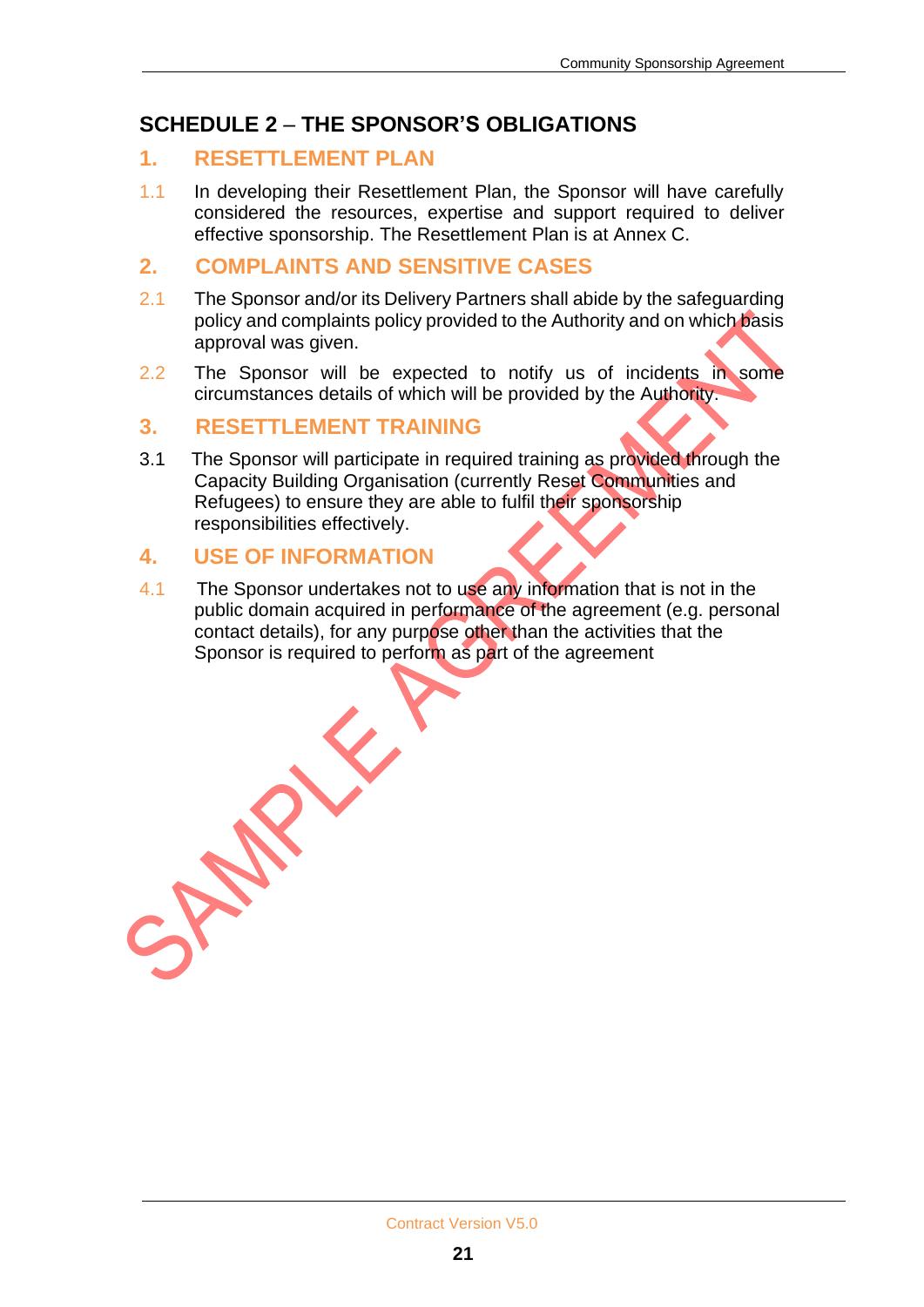#### **SCHEDULE 2 Appendix A**

#### **Statement of Requirements for Sponsors**

#### **Accommodation**

#### **Aim: Resettled family has a home in which to settle in the UK, with adequate space and facilities to live in comfort.**

Sponsors are required to source suitable and sustainable accommodation available for use by the resettled family for a minimum period of two years with a two-year lease. The accommodation must:

- be available to the resettled family at a cost that is affordable and sustainable, taking into account the social welfare income the family will receive;
- have independent access and provide adequate privacy, with its own front door;
- comply with local authority guidance on occupation levels;
- be in a proper state of structural repair, maintained throughout in a good state of repair;
- have safe electricity and/or gas supplies, and with adequate ventilation and lighting.

The property should be appropriately furnished with:

- an appropriate number and type of beds;
- a toilet, a washbasin and a fixed bath or shower with hot and cold water;
- a fixed heating appliance in each room, which is capable of providing effective heating and which the tenant can control;
- facilities for cooking and for the hygienic preparation and storage of food (for example, a 4-ring hob with oven and grill, fridge-freezer, microwave oven, and kitchen sink);

• access to washing facilities (e.g. a washing machine or nearby launderette);

- access to facilities to dry clothes (e.g. outdoor clothes line or indoor clothes-drying rack);
- a fire blanket and smoke alarms (including a carbon monoxide alarm where appropriate).

The Sponsor must provide: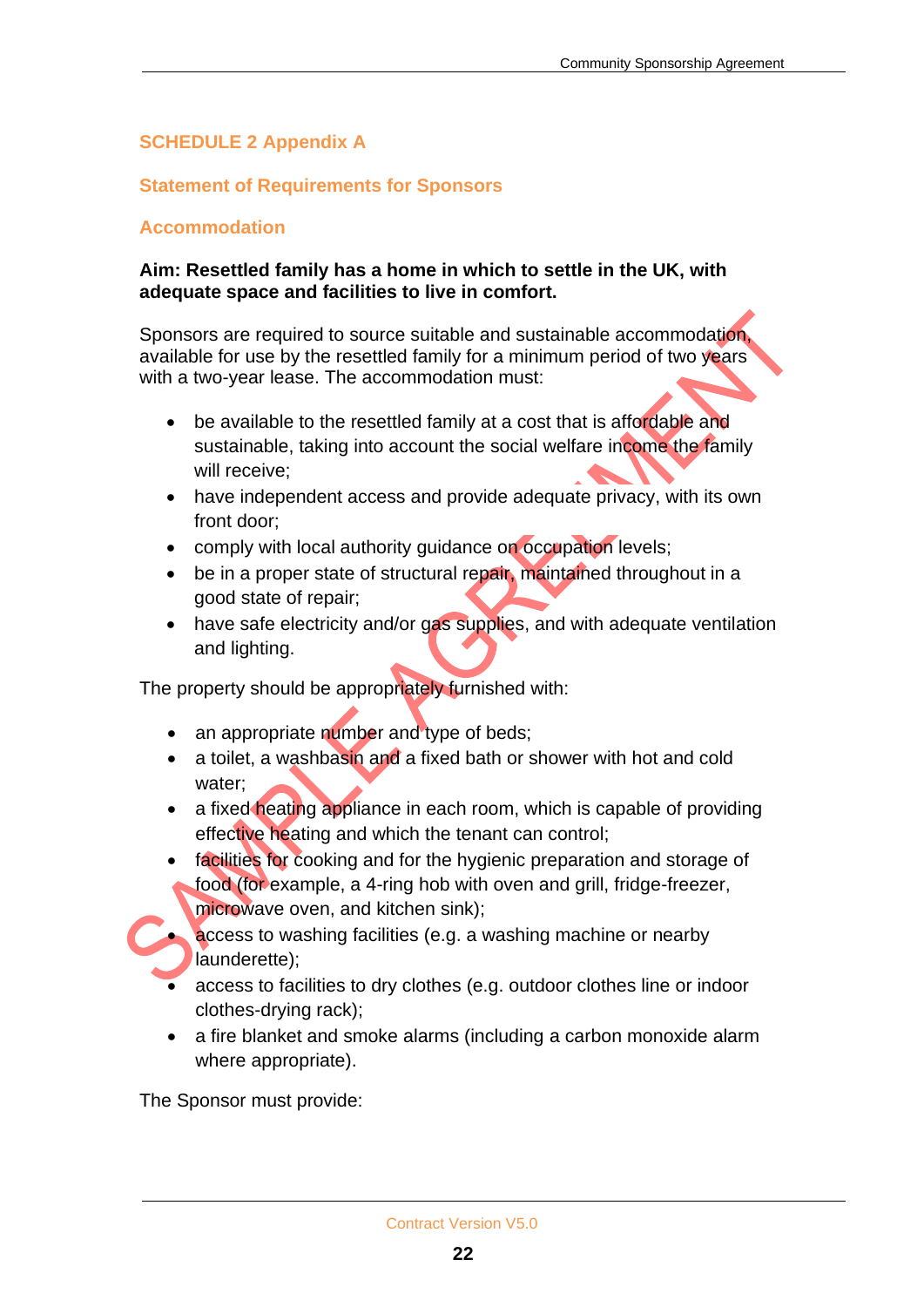- assistance with registration with utility companies and making sure arrangements are made for payment (no pre-pay/card accounts);
- information to resettled persons on the accommodation, health and safety, and an emergency contact point.

#### **Welcome to the UK**

#### **Aim: Resettled family members feel welcome in the UK and are able to quickly acclimatise to living in the UK.**

Sponsors are required to:

- meet and greet arriving family from the relevant airport and escort them to their accommodation, briefing them on how to use the amenities;
- provide a welcome pack of groceries, the content of which should take into account the culture and nationality of the resettled family;
- provide £200 per person (adults and children) in cash on arrival for initial expenses including groceries, toiletries, clothes, and ensure the family have sufficient funds to live on while their claim for benefits is being processed (e.g. for a family of five the sponsor would provide £1,000);
- provide information and support to access local shops, services, and transport.

#### **Establishing a Life in the UK**

**Aim: Resettled family are empowered to make a life for themselves and integrate in the UK, through accessing community activities, medical care, language skills, education and employment. Activities to be delivered in the first 12 months of arrival in the UK.**

Sponsors are required to:

ensure resettled family members receive their Biometric Residence Permits within 1 day of receiving them;



- provide interpreting services, as required, for 12 months from arrival;
- arrange for English language tuition for adults as soon as possible and within one month of arrival;
- provide formal English language tuition by a suitably qualified ESOL teacher, for a minimum of 8 hours per week for the first 12 months;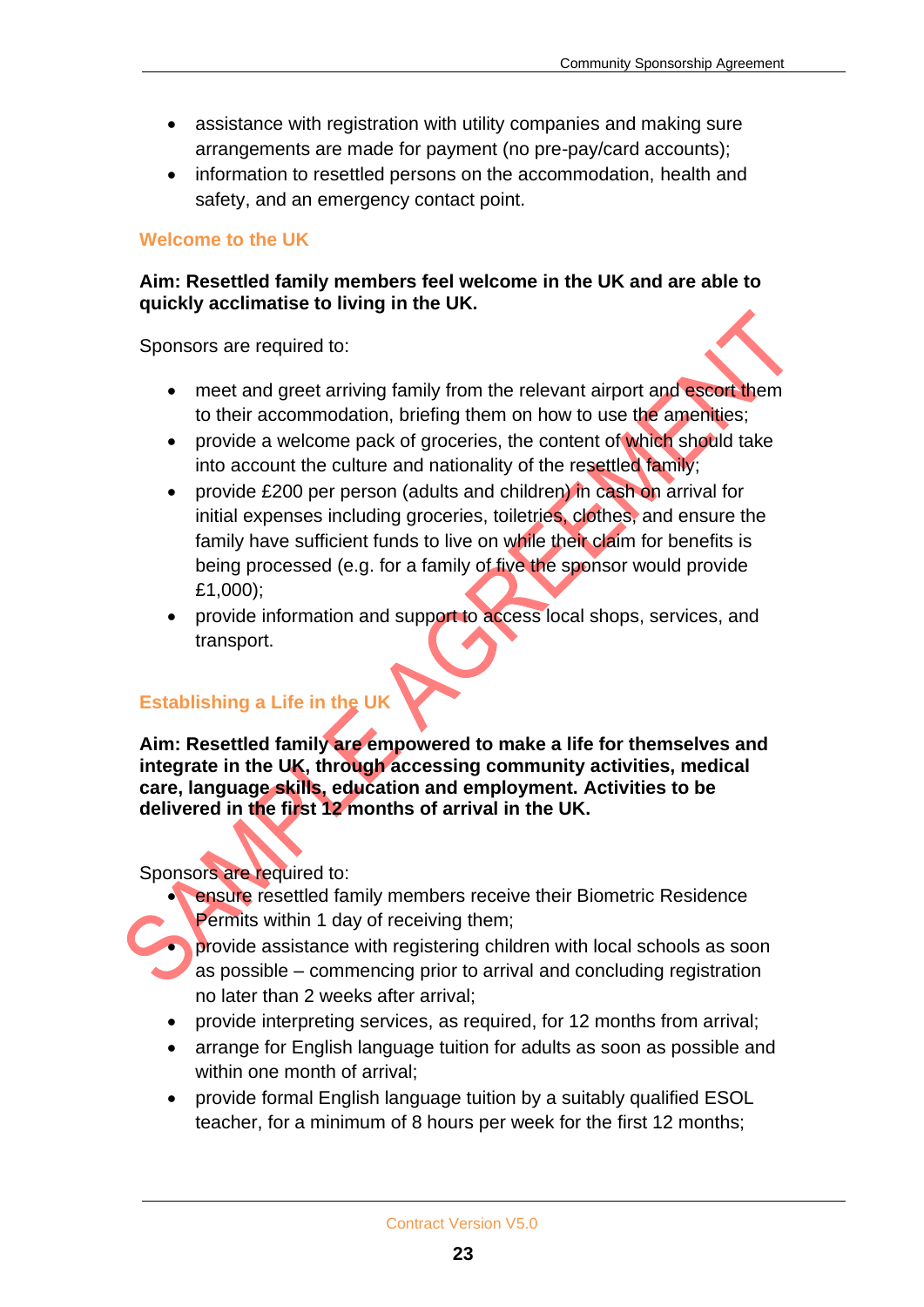- make provisions for formal English language tuition to be supplemented on a regular basis by less formal conversational English;
- monitor progress of each individual and aim for at least one ESOL level of progress (in speaking and listening, reading, and writing) over the course of the year;
- provide the opportunity to obtain an English language qualification at the appropriate level, where this will support access to employment and education;
- support attendance at local Job Centre appointments for benefit assessments, within three days of arrival;
- assist with registration with a local GP, within one week of arrival;
- advise on accessing appropriate mental health services and specialist services for victims of torture as appropriate;
- provide assistance with access to employment, including development of curriculum vitae, and education;
- provide assistance with accessing digital services;
- make aware of, and support attendance at, local community activities, within and without the sponsoring organisation, such as children's playgroups, coffee mornings, local clubs, local events, etc.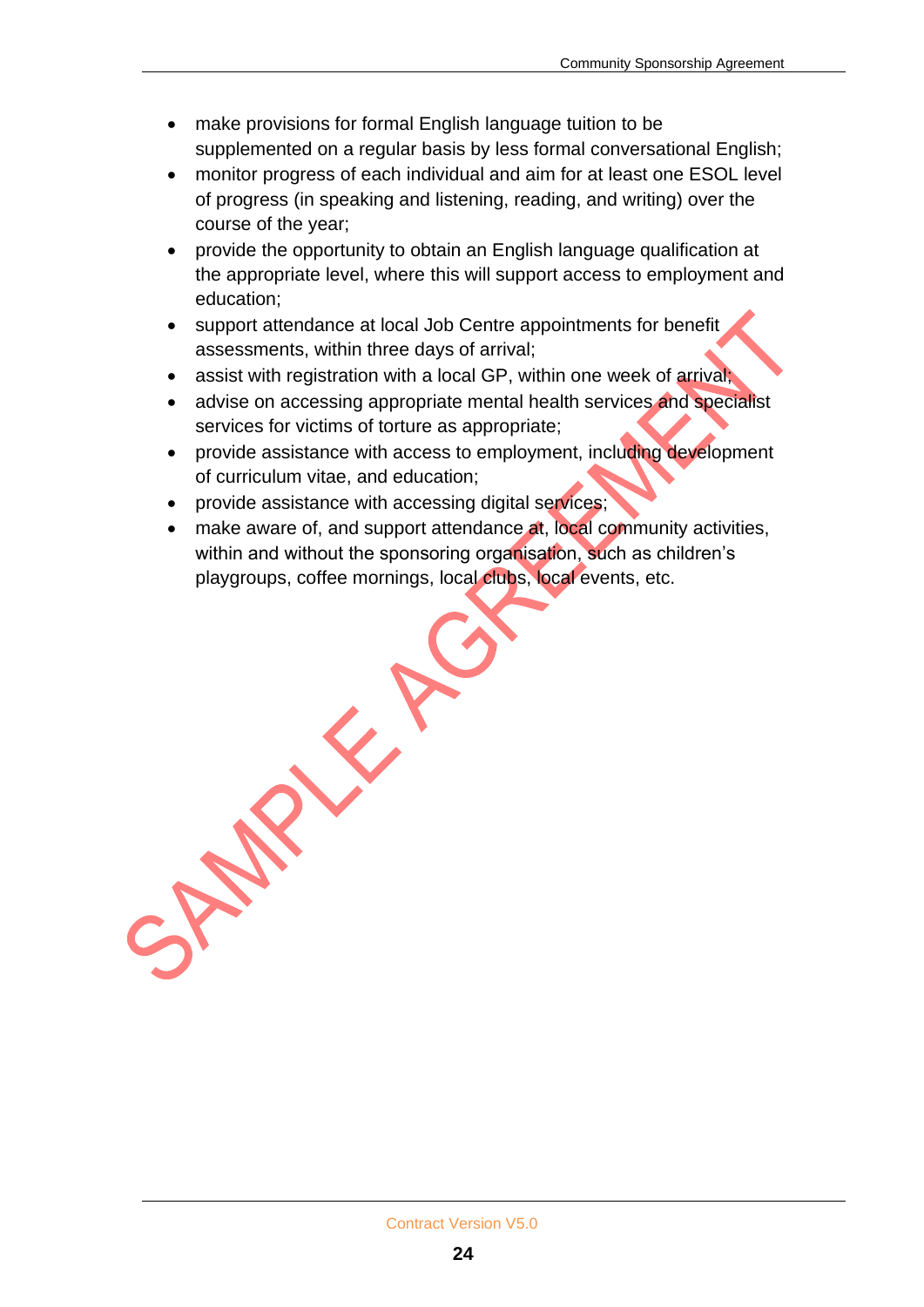## **SCHEDULE 3 – THE AUTHORITY'S COMMITMENTS**

#### **1. THE COMMITMENTS**

- 1.1 The Authority will:
	- 1. 1 provide training through the Community Sponsorship Capacity Building organisation or other organisations procured by the Authority to provide capacity building services (currently Reset Communities and Refugees) to support the Sponsor in their final preparations to deliver the Purpose;
	- 1. 2 where appropriate, consider provision of financial assistance with void (accommodation rental) costs incurred; and,
	- 1. 3 pay a fee of £1.00 (one pound) as consideration (see Schedule 5).

#### **2. TRAINING**

- 2.1 The required training will provide the Sponsor with:
	- A clear understanding of the Community Sponsorship scheme, and what to expect;
	- An understanding of how resettlement works in the UK:
	- Cultural Awareness and expectation of how beneficiaries may feel about coming to the UK;
	- Practical and sensitive approaches on how to empower beneficiaries to thrive in the UK;
	- An introduction to safeguarding and refugees;
	- An understanding of how to prepare and manage the arrivals and ongoing support for beneficiaries.

AN-I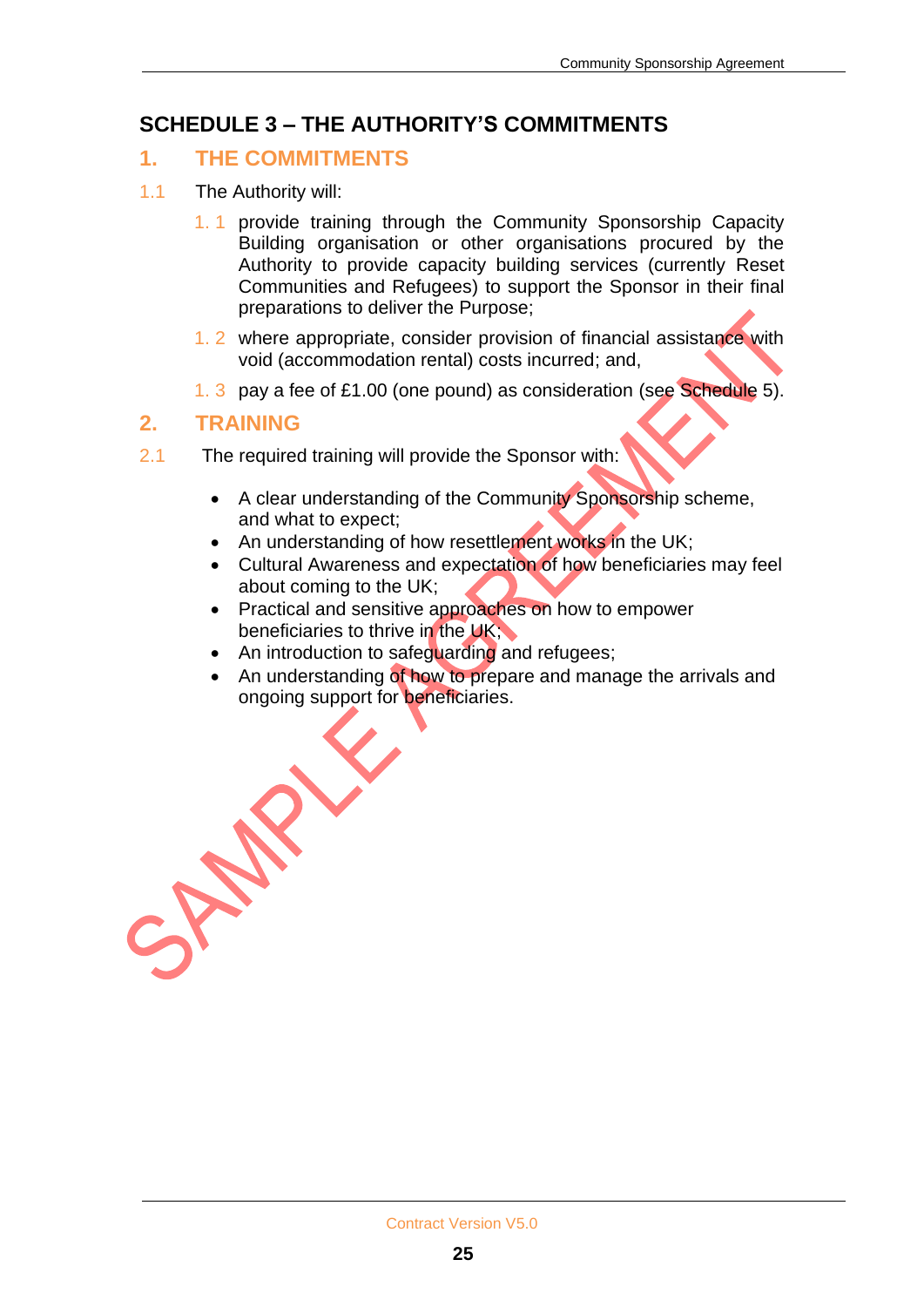## **SCHEDULE 4 – DATA SHARING PROTOCOL (DSP)**

#### **1. AIMS AND OBJECTIVES OF THE DSP**

- 1.1 The aim of this DSP is to provide a set of principles for information sharing between the Authority and the Sponsor.
- 1.2 This DSP sets out the rules that the Sponsor must follow when handling information classified as "personal data" by the Data Protection Legislation<sup>3</sup>

#### **2. DATA PROTECTION LEGISLATION**

- 2.1 The Data Protection Legislation stipulates specific obligations upon all individuals who process personal data which must be adhered to. The Data Protection Legislation requires that all transfers of information fall within its six data protection principles. The Sponsor, when processing personal data in connection with the Instruction, must comply with these principles of good practice.
- 2.2 Personal data must be processed in accordance with the following six data protection principles:

a) processed lawfully, fairly and in a transparent manner in relation to individuals;

b) collected for specified, explicit and legitimate purposes and not further processed in a manner that is incompatible with those purposes; further processing for archiving purposes in the public interest, scientific or historical research purposes or statistical purposes shall not be considered to be incompatible with the initial purposes;

c) adequate, relevant and limited to what is necessary in relation to the purposes for which they are processed;

d) accurate and, where necessary, kept up to date; every reasonable step must be taken to ensure that personal data that are inaccurate, having regard to the purposesy for which they are processed, are erased or rectified without delay;

<sup>3</sup> Data Protection Legislation in force, namely

a) the GDPR ( Regulation (EU) 2016/679 of the European Parliament and of the Council of 27 April 2016 on the protection of natural persons with regard to the processing of data and on the free movement of such data and repealing Directive 95/46/EC) (b) the applied GDPR

<sup>(</sup>c) the Data Protection Act 2018

<sup>(</sup>d) regulation made under the DPA 2018

<sup>(</sup>e) regulation made under section 2(2) of the European Communities Act 1972 which relate to the GDPR or the Law Enforcement Directive.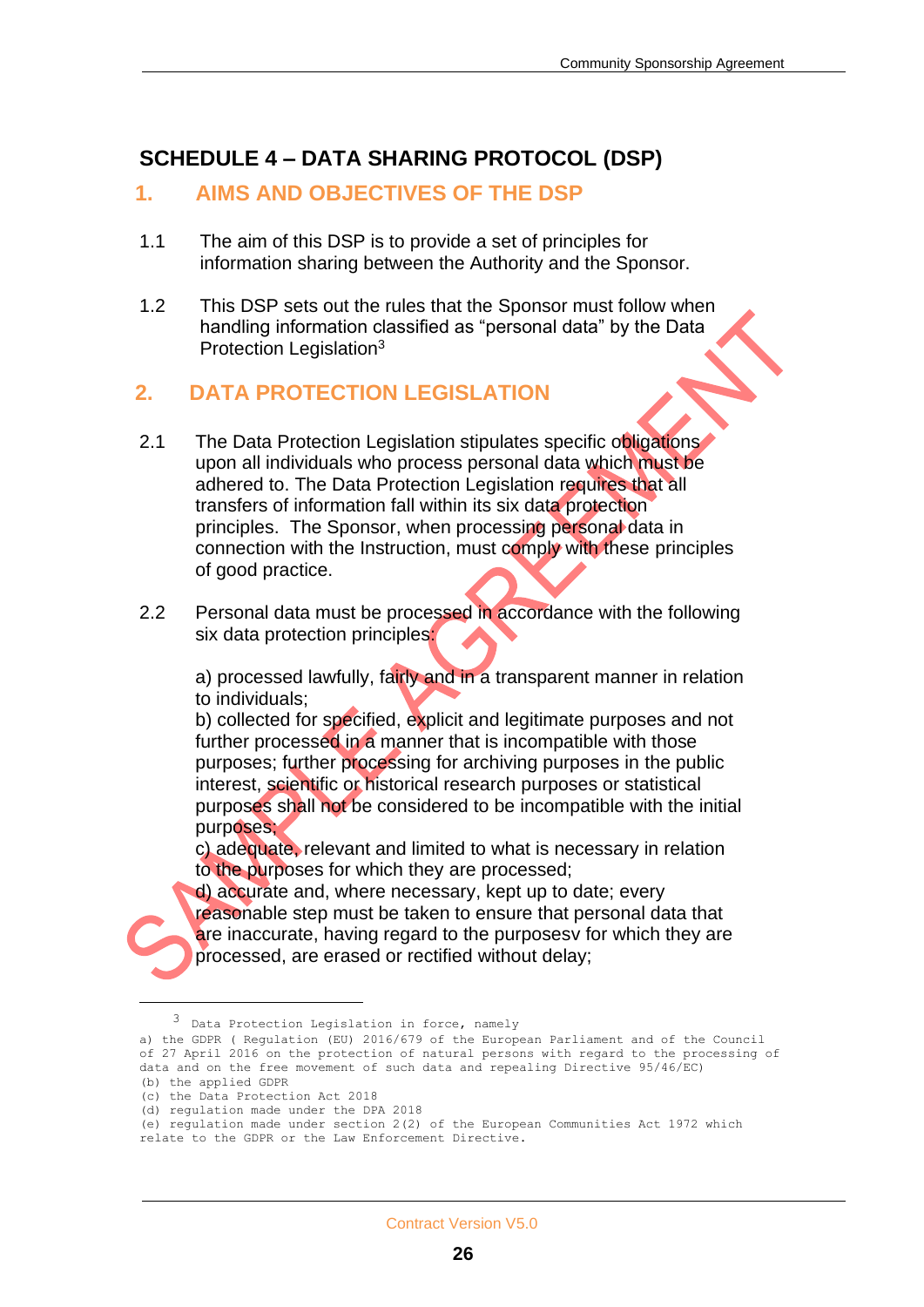e) kept in a form which permits identification of data subjects for no longer than is necessary for the purposes for which the personal data are processed; personal data may be stored for longer periods insofar as the personal data will be processed solely for archiving purposes in the public interest, scientific or historical research purposes or statistical purposes subject to implementation of the appropriate technical and organisational measures required by the GDPR in order to safeguard the rights and freedoms of individuals; and

f) processed in a manner that ensures appropriate security of the personal data, including protection against unauthorised or unlawful processing and against accidental loss, destruction or damage, using appropriate technical or organisational measures.

#### **3. SECURITY**

- 3.1 The Sponsor is required to exercise care in the use of information that they acquire by reason of this Contract and to protect information which is held by them in accordance with the Data Protection Legislation. Such measures include:
	- not discussing information about a Beneficiary in public; and
	- not disclosing information to parties who are not authorised to have access to the shared information.
- 3.2 In addition to the above, the Sponsor must ensure that:
	- personal data received is processed solely for the purposes of discharging their obligations under this Agreement;
	- all personal data received is stored securely on a work computer;
	- only people who have a genuine need to see the data will have access to it;
		- information is only retained while there is a need to keep it, and destroyed in line with government guidelines<sup>4</sup>;
	- all reasonable efforts have been taken to warrant that the Sponsor does not commit a personal data breach; and
	- any information losses, wrongful disclosures or personal data breaches of data originating from the Authority are reported **immediately** to the Community Sponsorship Team at [CommunitySponsorship@homeoffice.gov.uk.](mailto:CommunitySponsorship@homeoffice.gov.uk)

<sup>&</sup>lt;sup>4</sup> [https://assets.publishing.service.gov.uk/government/uploads/system/uploads/attachment\\_data/file/715778/May-](https://assets.publishing.service.gov.uk/government/uploads/system/uploads/attachment_data/file/715778/May-2018_Government-Security-Classifications-2.pdf)[2018\\_Government-Security-Classifications-2.pdf](https://assets.publishing.service.gov.uk/government/uploads/system/uploads/attachment_data/file/715778/May-2018_Government-Security-Classifications-2.pdf)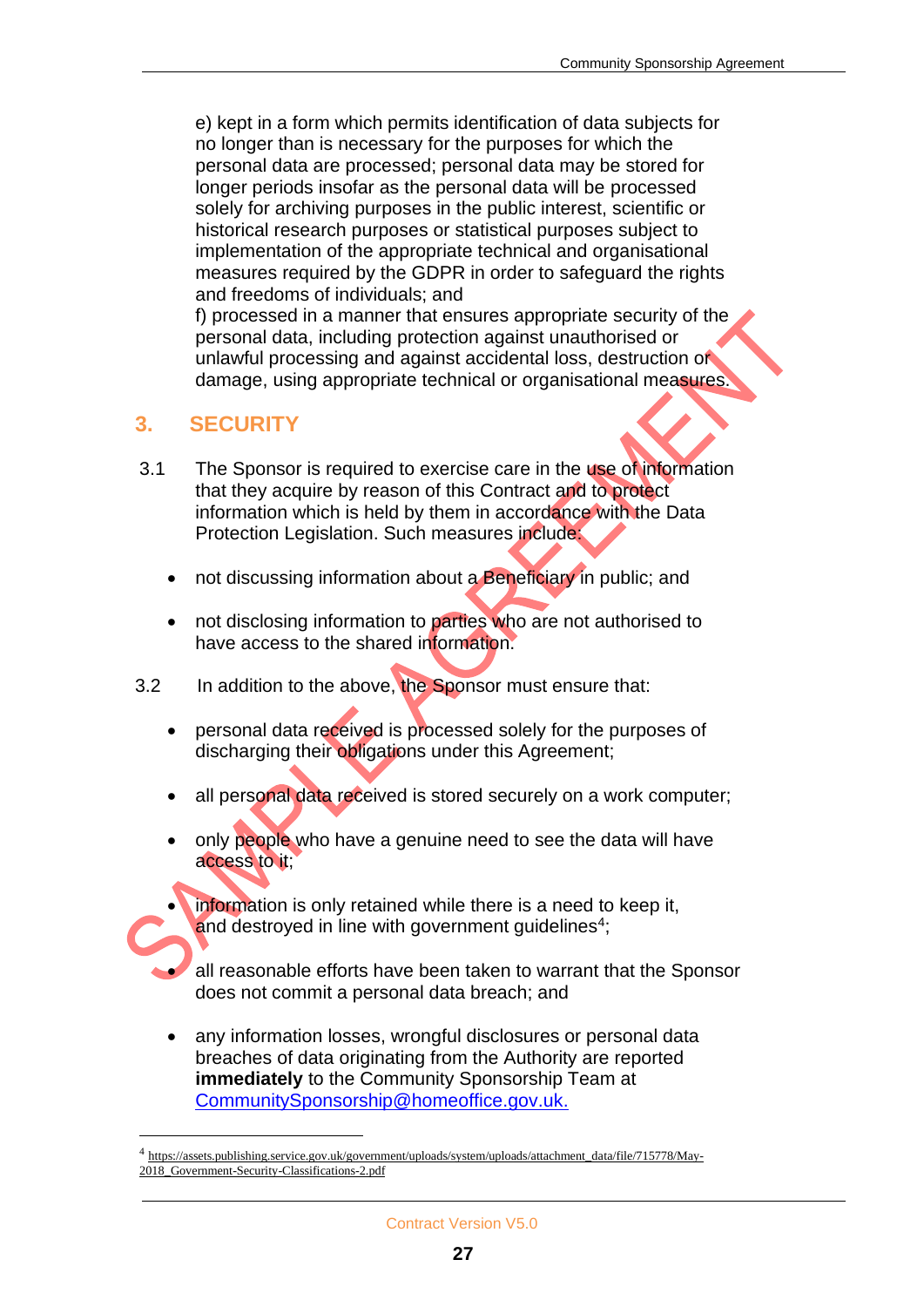3.3 Security breaches and incidents can result in government information being made available to those not authorised to have it or violate confidentiality. In the worst cases, a security incident or breach can jeopardise national security or endanger the safety of the public.

3.4 The Authority will make available further information as to what constitutes a personal data breach upon request.

## **4 PURPOSE OF DATA SHARING**

4.4 The Authority will share personal data described at Section 6 of this Schedule to inform the Sponsor of the specific needs of refugees and the development of the Resettlement Plan.

## **5 FREEDOM OF INFORMATION AND ACCESS REQUESTS**

- 5.1The Authority (Home Office) will answer any requests made under the Freedom of Information Act 2000 that it receives for information that it holds solely as a result of, or about, this data sharing arrangement. In such cases where such a request is received, both the Authority and the Sponsor shall:
	- consult the other before deciding whether or not to disclose the information;
	- allow the other a period of at least five (5) working days to respond to that consultation; and
	- not disclose any personal data that would breach the principles of the Data Protection legislation.
- 5.2 The Sponsor will answer any subject access or other requests made under the Data Protection Legislation that it receives for the data where it is the Controller for that data. In cases where such a request is received, both the Authority and the Sponsor shall:

• consult the other before deciding whether or not to disclose the information;

- allow the other a period of at least five (5) working days to respond to that consultation;
- not disclose any personal data that would breach the principles of the Data Protection Legislation; and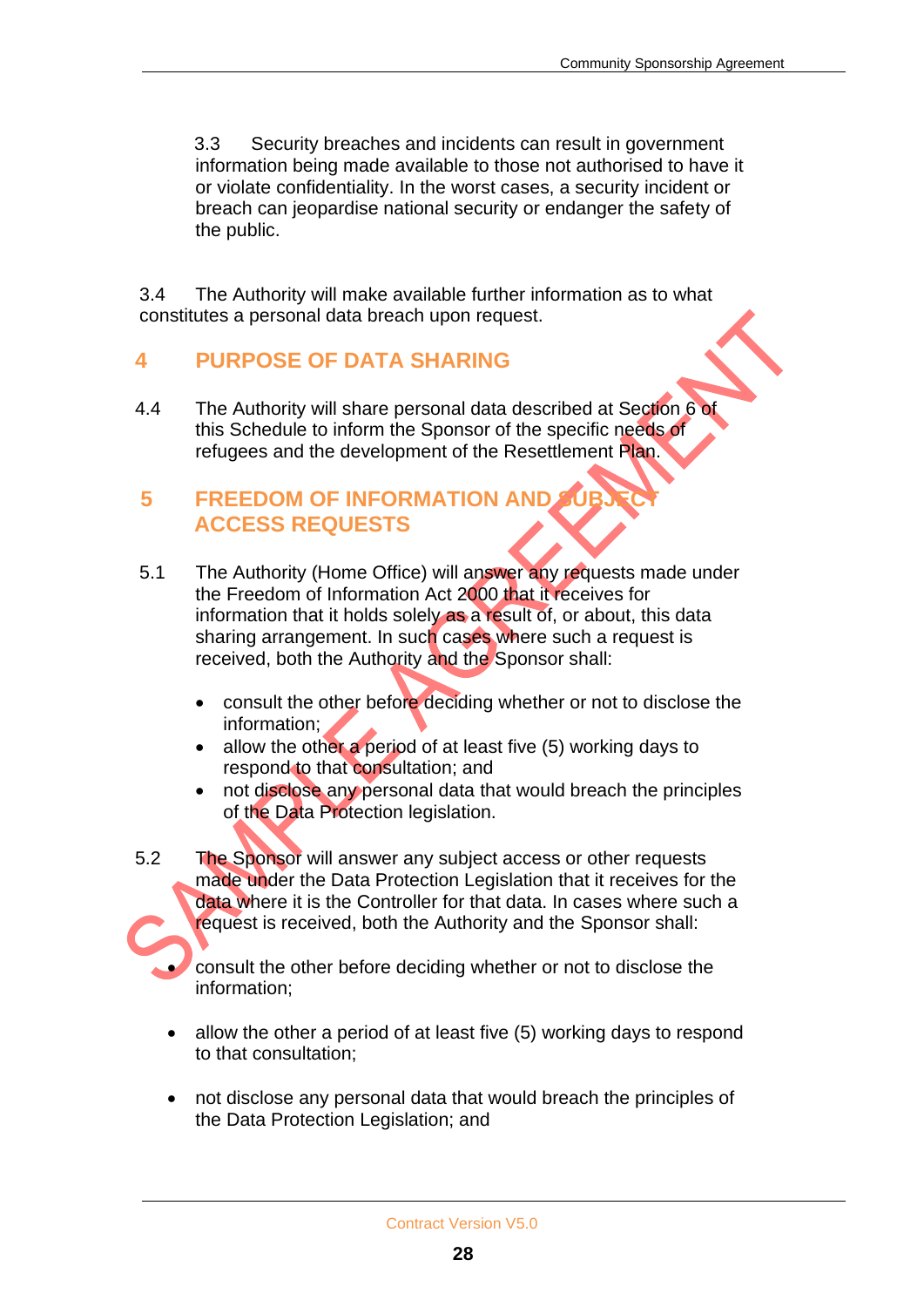give proper consideration to any arguments from the other as to why data should not be disclosed, and where possible reach agreement before any disclosure is made.

## **6 DATA TO BE SHARED**

- 6.1 The Authority will share with the Sponsor the following documents on a Refugee:
	- 6.1.1 UNHCR Resettlement Referral Form (RRF);
	- 6.1.2 IOM Migration Health Assessment form (MHA);

6.1.3 UNHCR Best Interest Assessments and Determinations (BID);

- 6.1.4 Video Interview Transcript
- 6.2 The above documents will contain the following personal information on a Refugee:

#### **UNHCR RRF**

- biographic data for each Refugee including contact details in host country;
- known relatives of the principal applicant and spouse not included in referrals submission;
- summary of the Basis of the Principal Applicant's Refugee Recognition<sup>5</sup>;
- Need for resettlement<sup>6</sup>;
- specific needs assessment<sup>7</sup>;
- the number of people within a family due to be resettled, age and gender or family members;
- the language spoken;
- ability to communicate in English; and
- $\bullet$  any known specific cultural or social issues<sup>8</sup>.

#### **MHA Form**

• consent from Refugee to conduct a medical examination;

<sup>&</sup>lt;sup>5</sup> classed as sensitive personal information under Data Protection Legislation.

<sup>&</sup>lt;sup>6</sup> classed as sensitive personal information under Data Protection Legislation.

 $<sup>7</sup>$  depending on the content, this could be classed as potentially sensitive personal information under</sup> Data Protection Legislation.

<sup>8</sup> depending on the content, this could be classed as potentially sensitive personal information under the Data Protection Legislation.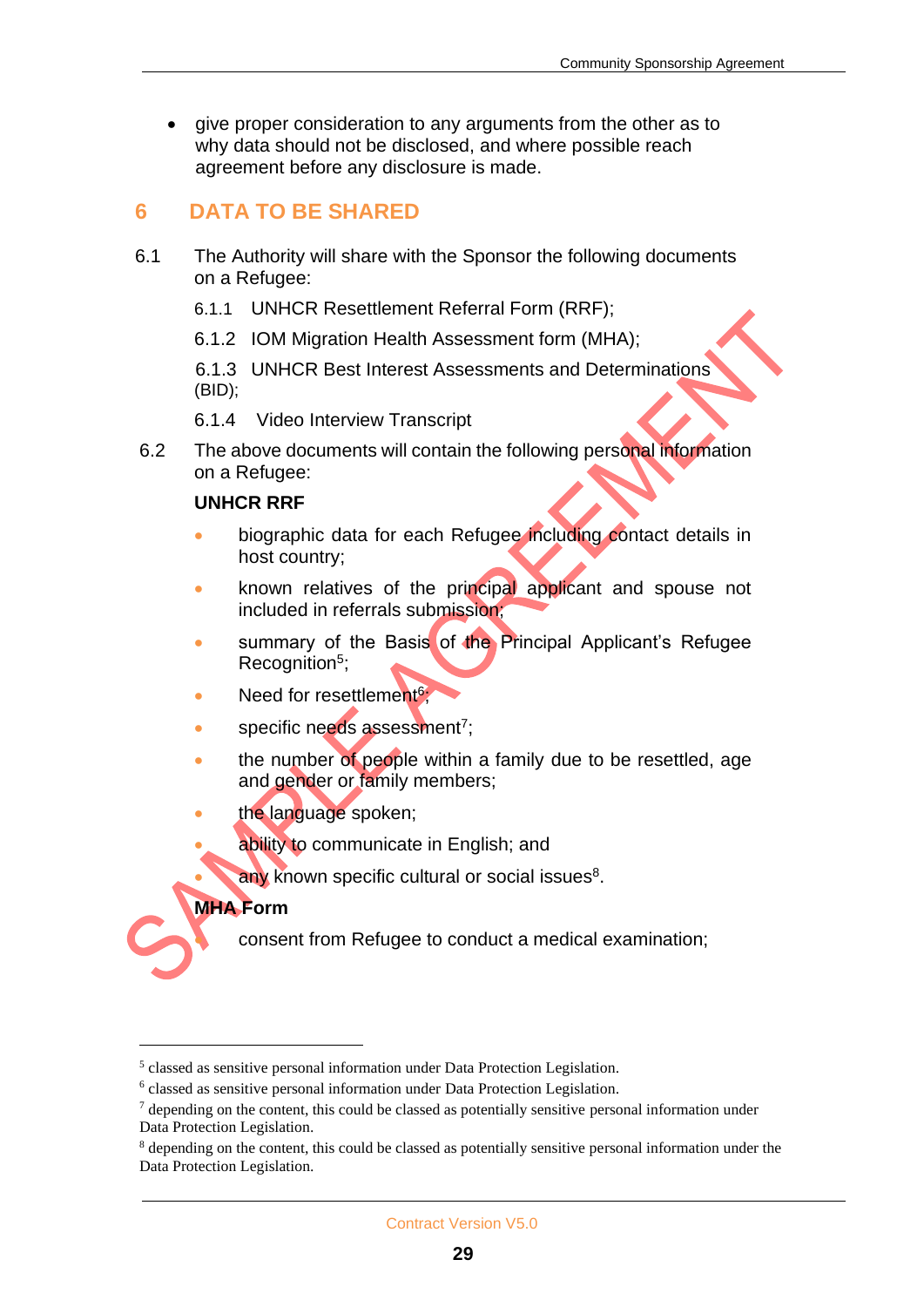• consent from the Refugee to Medical Advisors to disclose any existing medical conditions to the Authority necessary for the resettlement process<sup>9</sup>.

#### **Best Interest Assessments and Determinations**

- information about any particular safeguarding circumstances and an assessment of the best interests of the individuals affected<sup>10</sup>.
- 6.3 The RRF is provided to the Authority by e-mail from the UNHCR. Once received, the MOVEit portal will be used to share secure documents with the Sponsor.
- 6.4 The above documentation when shared with the Sponsor will be classified as "**OFFICIAL-SENSITIVE**" by the Authority in accordance with the Government Security Classification Scheme.

## **7 METHOD OF TRANSFER OF A BENEFICI PERSONAL DATA**

- 7.1 The Authority will use a secure process, known as MOVEit, to transfer the data which allows internal and external users to share files securely and shall provide the interaction between the parties.
- 7.2 The Sponsor shall be given access to MOVEit over a web-based browser. Once this arrangement is operative, the Sponsor shall, to the extent from time to time specified by the Authority, be required to use MOVEit for the purpose of its interface with the Authority under this Contract.
- 7.3 Where MOVEit is unavailable and personal data needs to reach an external party it may exceptionally be sent by post under double-cover with information being placed in a marked inner envelope only. The outer envelope must note a return address with no classification marking and be sent using Royal Mail's Special Delivery Guaranteed.

## **8 LEVEL OF ACCESS TO THE MOVE IT PORTAL**

- 8.1 The Sponsor will appoint a Local Administrator who will be responsible on behalf of the Sponsor for authorising access requests to the Sponsor's designated File Share Area within MOVEit.
- 8.2 Access must not be provided to third parties or other agencies to MOVEit or the Sponsor's designated File Share Area without prior consent from the Authority. All requests for access to the Sponsor's designated File Share Area received by third parties must be dealt with on a case-bycase basis and only granted if necessary for the for the purposes of the Sponsor discharging their obligations for supporting Beneficiaries in

<sup>&</sup>lt;sup>9</sup> classed as sensitive personal information under Data Protection Legislation.

 $10$  depending on the content, this could be classed as potentially sensitive personal information under Data Protection Legislation.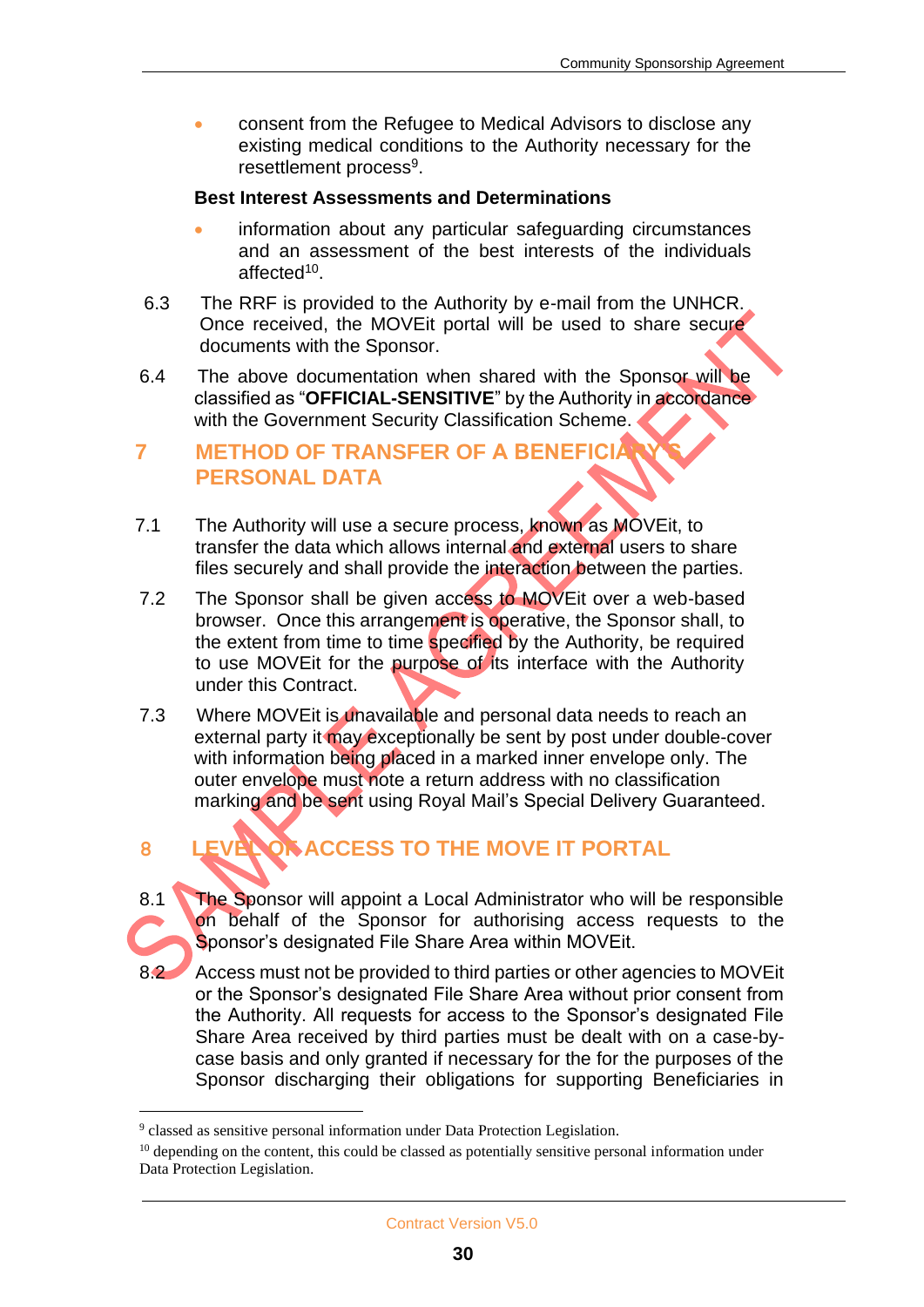accordance with the Contract. In the event of any doubt arising, the matter shall be referred to the Authority whose decision – in all instances – shall be final.

- 8.3 Access shall only be permitted to the Sponsor's Personnel where the:
	- Personnel concerned have a genuine "need to know" for the purpose of discharging the Sponsor's contractual obligations,
	- Personnel concerned are permitted to view the data as part of their official duties,
	- The Sponsor treats the personal data in accordance with its contractual obligations, in particular Clause 17 (Confidentiality) and Clause 18 (Data Sharing), unless the Sponsor has received prior written consent from the Authority;
	- Personnel have signed individual 'confidentiality agreements'.
- 8.4 An up-to-date list shall be kept by the Local Administrator of the Personnel who have been granted permission to access the Sponsor's designated File Share Area and the reason for granting access.
- 8.5 The Local Administrator must remove access immediately from a member of Personnel who no longer requires access to MOVEit and the FSA.
- 8.6 The list of authorised Personnel should be available for inspection upon request by the Authority

#### **Monitoring and Evaluation information**

- 8.7 The Sponsor will share with the Authority information that is requested for monitoring and evaluation purposes. This may include:
	- individual level information regarding each Beneficiary which they resettle, and
	- background information regarding the services and support being provided to beneficiaries.

## **9. PROTOCOLS FOR SPONSORS PROCESSING NSITIVE PERSONAL INFORMATION**

- 9.1 The Sponsor shall only access sensitive personal information pertaining to a Beneficiary's experience in their country of origin and medical health history in exceptional circumstances and if deemed as absolutely necessary for the purposes of discharging their obligations in accordance with the Contract i.e. to fully assess the specific physical and psychological needs of a Beneficiary where it is not possible to obtain prior consent from the Authority/Beneficiary
- 9.2 The Sponsor must document how any sensitive personal information pertaining to a Beneficiary's experience in their country of origin and medical records was used by the Sponsor for the purposes of discharging their obligations in accordance with the Contract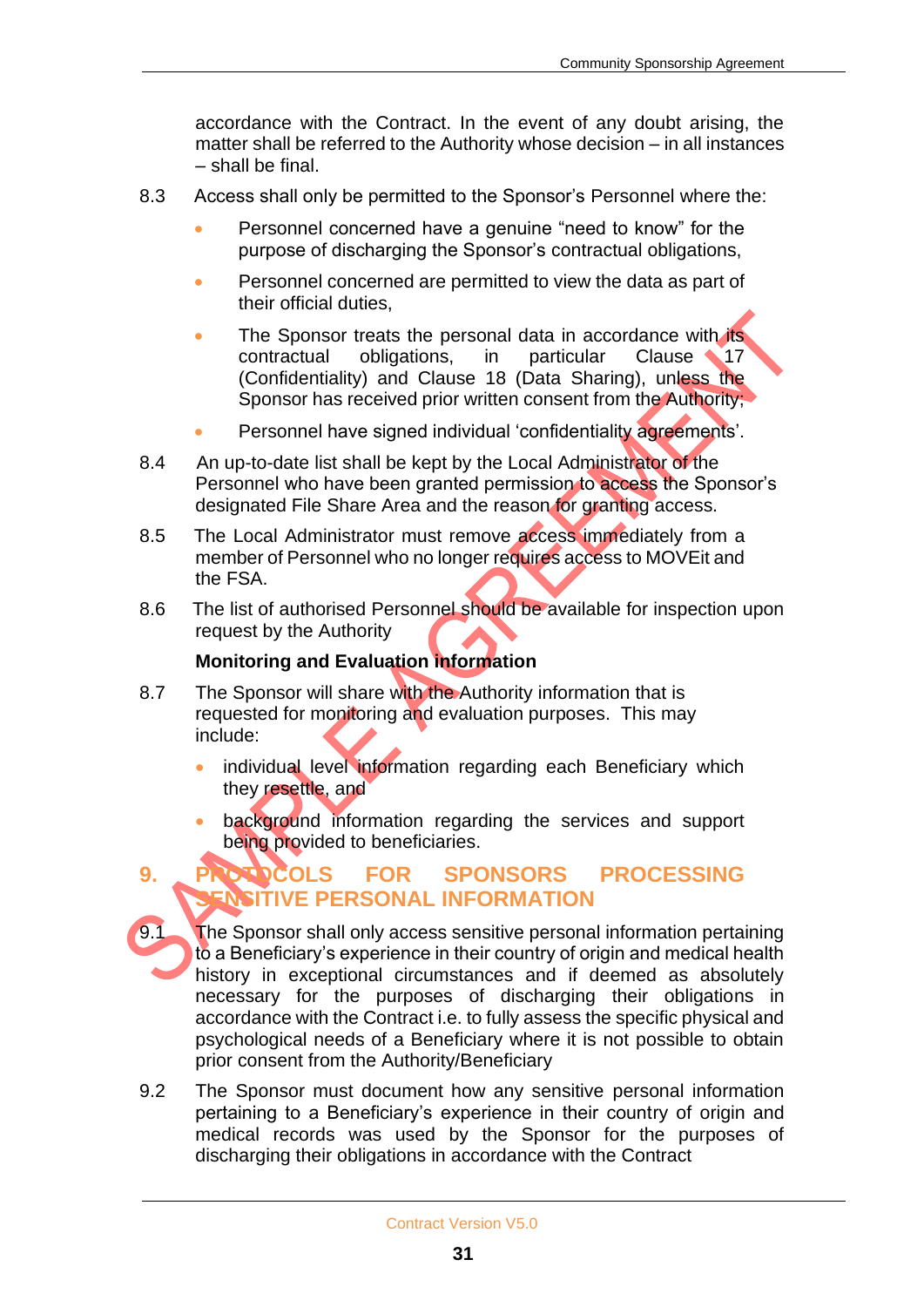- 9.3 In circumstances where it is deemed necessary to share the sensitive personal information with third parties, the Sponsor must administer additional instructions for handling the data which must be agreed by the Authority.
- 9.4 The Authority shall make available its own Handling Instructions as a guide upon request.
- 9.5 The UNHCR Resettlement Registration Form (RRF) or any other related document created by UNHCR about a refugee, must be shared only on a strict need to know basis.
- 9.6 The RRF and related documents must not be shared with the refugee concerned,
- **10 STORAGE PROCEDURES FOR A BENEFI FILES**
- 10.1 The Sponsor will be required to: 10.1.1 download the personal documentation specified at Paragraph 5.2 onto their system, and
	- 10.1.2 ensure that the system has an appropriate level of security.
- 10.2 Sponsors must **not** download data from MOVEit onto unsecure or personal systems, networks, computers etc.
- 10.3 The following data security measures must be in place as a minimum:
	- personal devices must not be used for handling, storing or processing the Authority's information,
	- all devices are protected by a user login that is only used by one authorised individual,
	- an Anti-Virus product is installed and is kept up to date,
	- the operating system and all software is updated with all relevant security patches at least once a month,
		- Internet use is limited to sites considered acceptable to the business use of the device,



USB devices are only used if from a trusted source and are scanned with Anti-Virus when inserted,

- wherever possible, documents are password protected or stored within a password protected Zip or RAR archive<sup>11</sup>,
- when downloading files, the Sponsor must be connected to secure wifi (if using a wifi connection); and,

 $<sup>11</sup> RAR$  (Roshal ARchive) is a compressed file format, similar to ZIP but with better compression</sup> ratios. The most commonly used RAR tool is WinRAR which also handles ZIP files.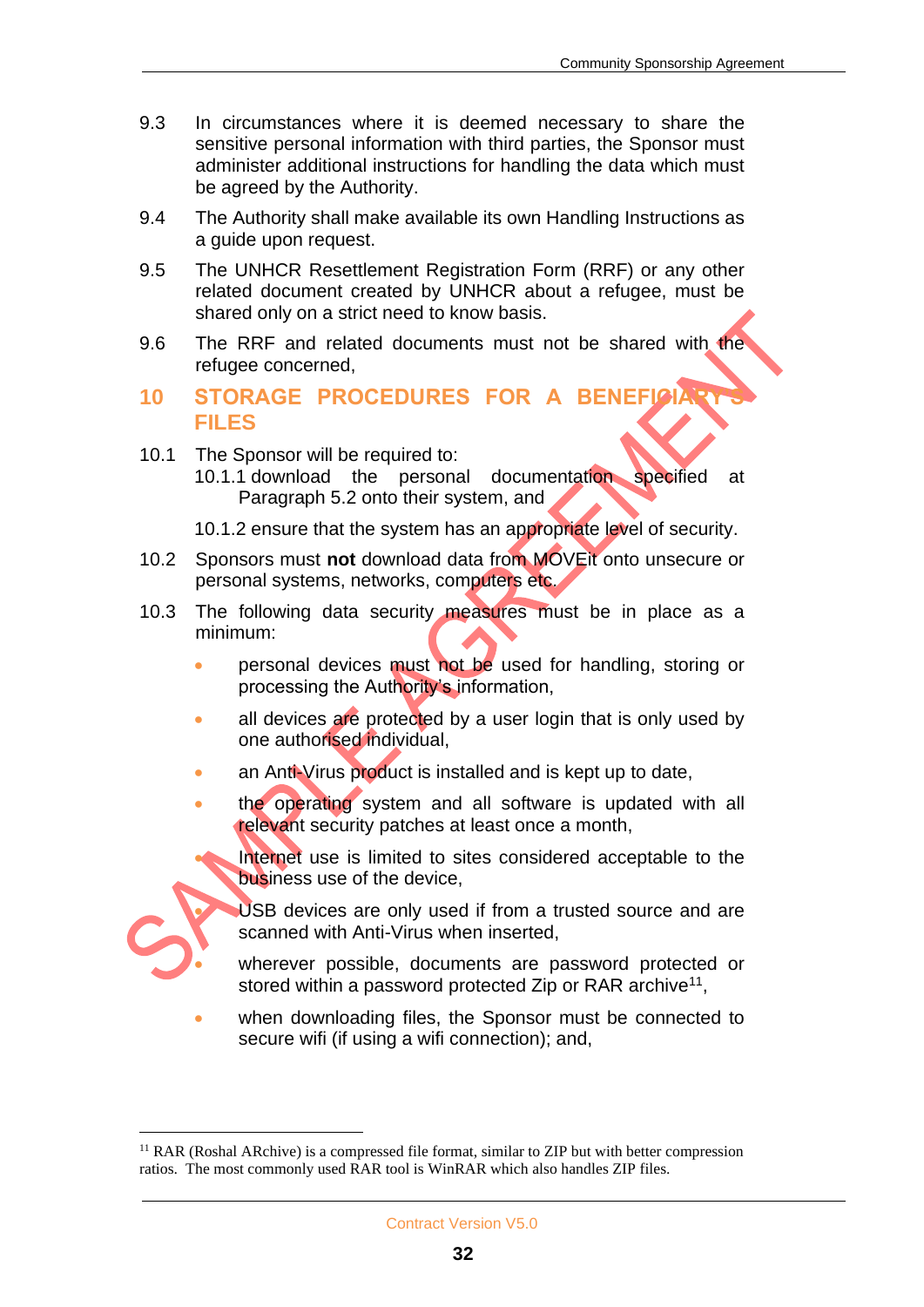• if the device is used in a public area the user is aware of their surroundings and vigilant about people observing the screens or reading papers over the shoulder.

Whilst the Beneficiary's file(s) is/are in stored on a Sponsors system, the Sponsor and its Personnel must follow the rules provided below:

#### **In the office:**

- A. Never access information unless it is part of your job and you have a need to do so. The Sponsor should only open the files on MOVEit that are relevant to their case. The Authority monitors MOVEit downloads and will check for unauthorised downloading,
- B. Observe a clear desk policy and always 'lock' your computer using the control  $+$  alt  $+$  delete function before leaving your desk,
- C. The authorised individual must choose their password carefully and never let anyone else know it,
- D. Be vigilant when accessing information within the working environment, for example, challenge anybody in your building who – is unknown to you, or does not possess visible ID,
- E. Always make sure you know what classification the information should have and stick to the rules for that level of protection. For the purposes of the Contract the classification of the data is **OFFICIAL-SENSITIVE.** This means Sponsors must not share any of this information or discuss individual cases outside their business area.
- F. The Sponsor must only download information on the cases for which they are monitoring.
- G. **On the move:**
- H. Never take sensitive information (in this context the personal data relating to the Beneficiary) out of the office or home,
- I. Never use removable media to store/move this information,
- J. Keep your laptop, blackberry, phone secure at all times,
- K. No not work in public areas to ensure that you are not overheard and that information cannot be seen by others.

#### **Sharing data:**

- L. Never give out sensitive information (in this context the personal data relating to a Beneficiary) or any information over the phone or in any other way unless you are absolutely sure who you are giving it to and that they are entitled to that information,
- M. Do not send any personal information, or information that could identify a Beneficiary by unsecure e-mail. The Sponsor and authorised Personnel should be able to download the case file separately from MOVEit so there should be no need to send the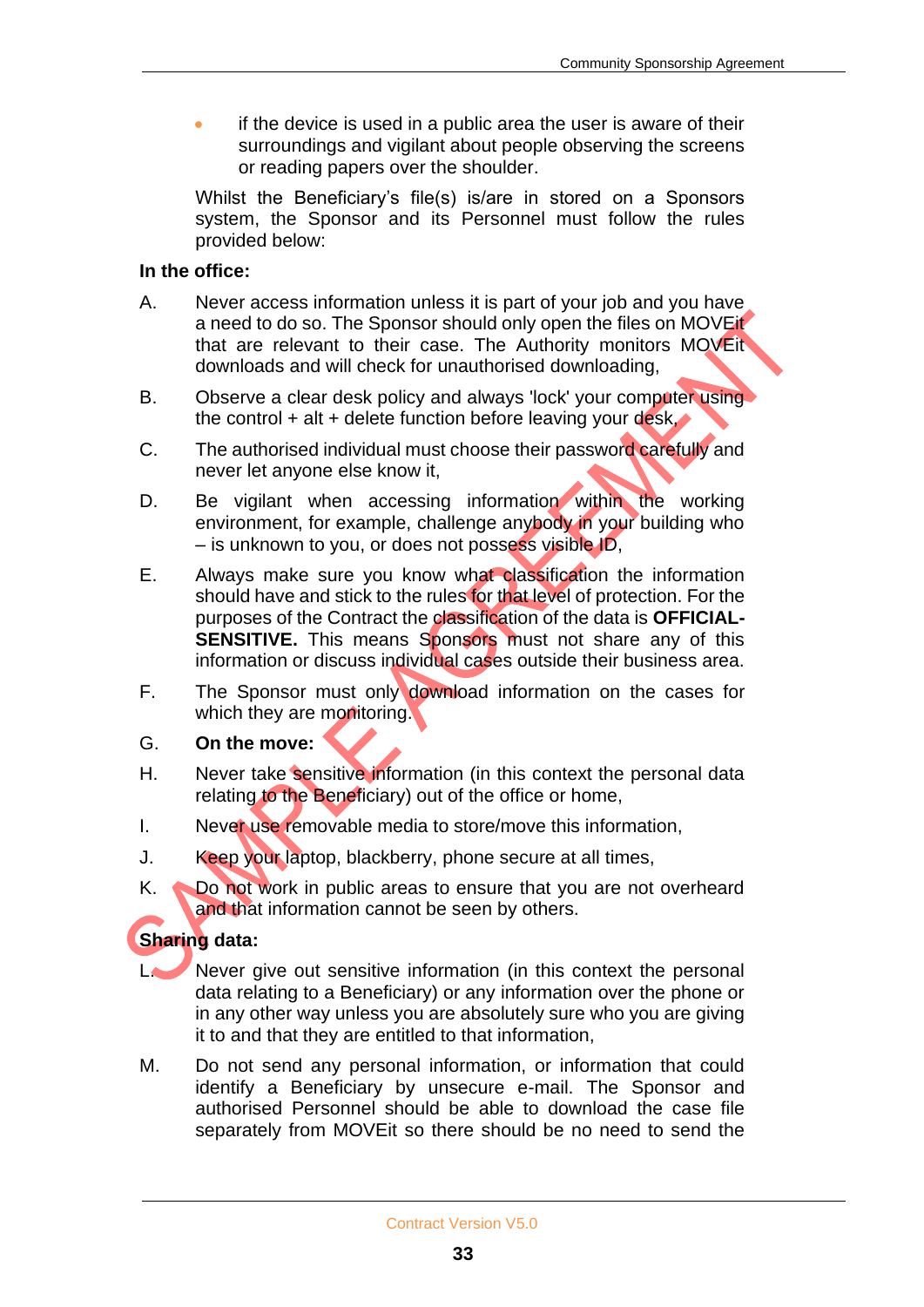Beneficiary's personal information between Personnel within their organisation by e-mail.

## **11 INDIVIDUAL RESPONSIBILITIES**

- 11.1 Each member of Personnel who has been authorised to access a Beneficiary's personal data shall themselves be personally responsible for the safekeeping of any information they obtain, handle, use and disclose.
- 11.2 Every member of Personnel should know how to obtain, use and share information they legitimately need to do their job.
- 11.3 Every member of Personnel has an obligation to request proof of identity, or takes steps to validate the authorisation of another before disclosing any information requested under this DSP
- 11.4 Every member of Personnel must uphold the general principles of confidentiality, follow the guide-lines set out in this DSP and seek advice when necessary.
- 11.5 Every member of Personnel should be aware that any violation of privacy or breach of confidentiality is unlawful and a matter that must be dealt with in accordance with the Sponsor's disciplinary process. Criminal proceedings might also be brought against a member of Personnel as well as the Sponsor.
- 11.6 Every member of Personnel should be made aware that the sharing of information as part of this agreement only relates to the Beneficiaries and the Authority cannot enter into dialogue or information exchange about other immigration related matters or cases.

## **12 RETENTION PERIOD**

- 12.1 Any files relating to a Beneficiary **must** only be retained until the Beneficiary's full support needs are fully considered and implemented after which it must be deleted.
- 12.2 The Sponsor must carry out a regular review to confirm the necessity of retaining files, be they paper or electronic or other medium, pertaining to each Beneficiary along with the needs of the Beneficiary. The first review should be carried out within two (2) months of the Beneficiary's arrival.

## **13 DESTRUCTION PROCEDURES**

- 13.1 It is the Sponsor's responsibility to ensure that any information provided by the Authority are securely destroyed once all obligations flowing from the Contract have been discharged.
- 13.2 The Sponsor **must** delete the Beneficiary's electronic case file and any associated documentation from their computers once support needs are assessed and implementing this means deleting the case file from the holding location, followed by deleting the case file from the secondary holding location e.g. the Recycle Bin.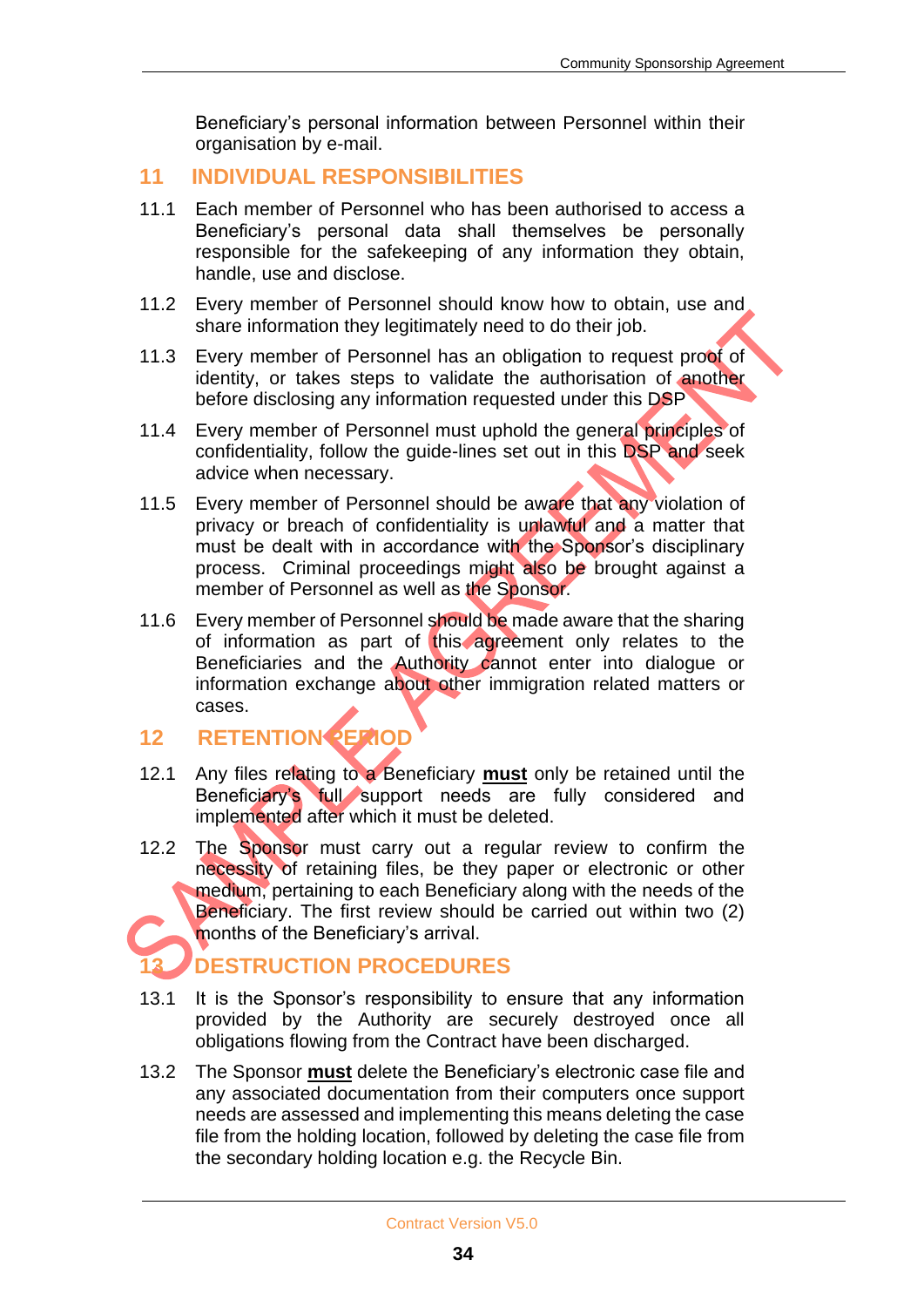13.3 If storing any paper files, the paper file should be destroyed using a confidential paper shredder and disposed of securely.

## **14 CENTRAL POINTS OF CONTACT FOR ISSUES, DISPUTES AND RESOLUTION**

- 14.1 The Sponsor shall provide the Authority with reasonable cooperation and assistance in relation to any complaint or request made in respect of any data shared under this data sharing arrangement, including providing the Authority with any other relevant information reasonably requested by the Authority.
- 14.2 Any operational issues or disputes that arise as a result of this DSP must be directed to the relevant contact points noted on Annex A - Authorised Representatives.

## **15 RESTRICTIONS ON USE OF THE SHAR INFORMATION**

- 15.1 All information on a Refugee that has been shared by the Authority must only be used for the purposes defined in Section 4 of this DSP, unless obliged under statute or regulation or under the instructions of a court. Therefore any further uses made of the personal data will not be lawful or covered by this DSP.
- 15.2 Restrictions may also apply to any further use of personal information, such as commercial sensitivity or prejudice to others caused by the information's release, and this should be considered when considering secondary use of personal information. In the event of any doubt arising, the matter shall be referred to the Authority whose decision – in all instances – shall be final.
- 15.3 A full record of any secondary disclosure(s) must be made if required by law or a court order on the Beneficiary's case file and must include the following information as a minimum:

date of disclosure;

- details of requesting organisation;
- reason for request:
- what type(s) of data has been requested;
- details of authorising person;
- means of transfer (must be by secure); and
- justification of disclosure.
- 15.4 The restrictions on secondary disclosures as set out in paragraph 11.1 and 11.2 of this DSP apply equally to third party recipients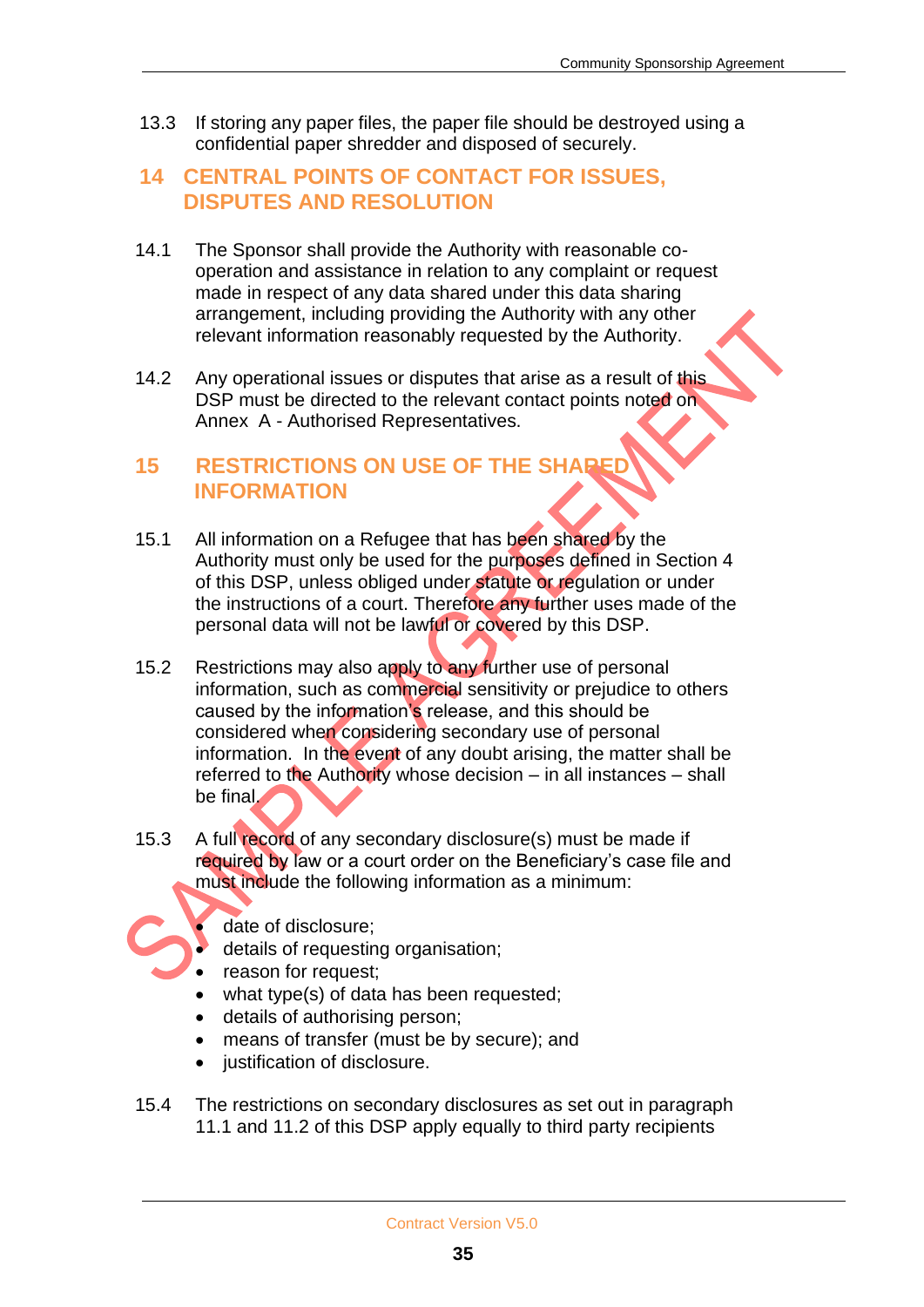based in the UK and third-party recipients based outside the UK such as international enforcement agencies.

### **16 AUDITS**

- 16.1 The Sponsor agrees that it may be audited at the request of the Authority to ensure that the personal data has been stored and/or deleted appropriately, and that they have conformed to the security protocols set out in this DSP.
- 16.2 The Authority confirms that no other information would be reviewed or audited or this purpose.

RIVER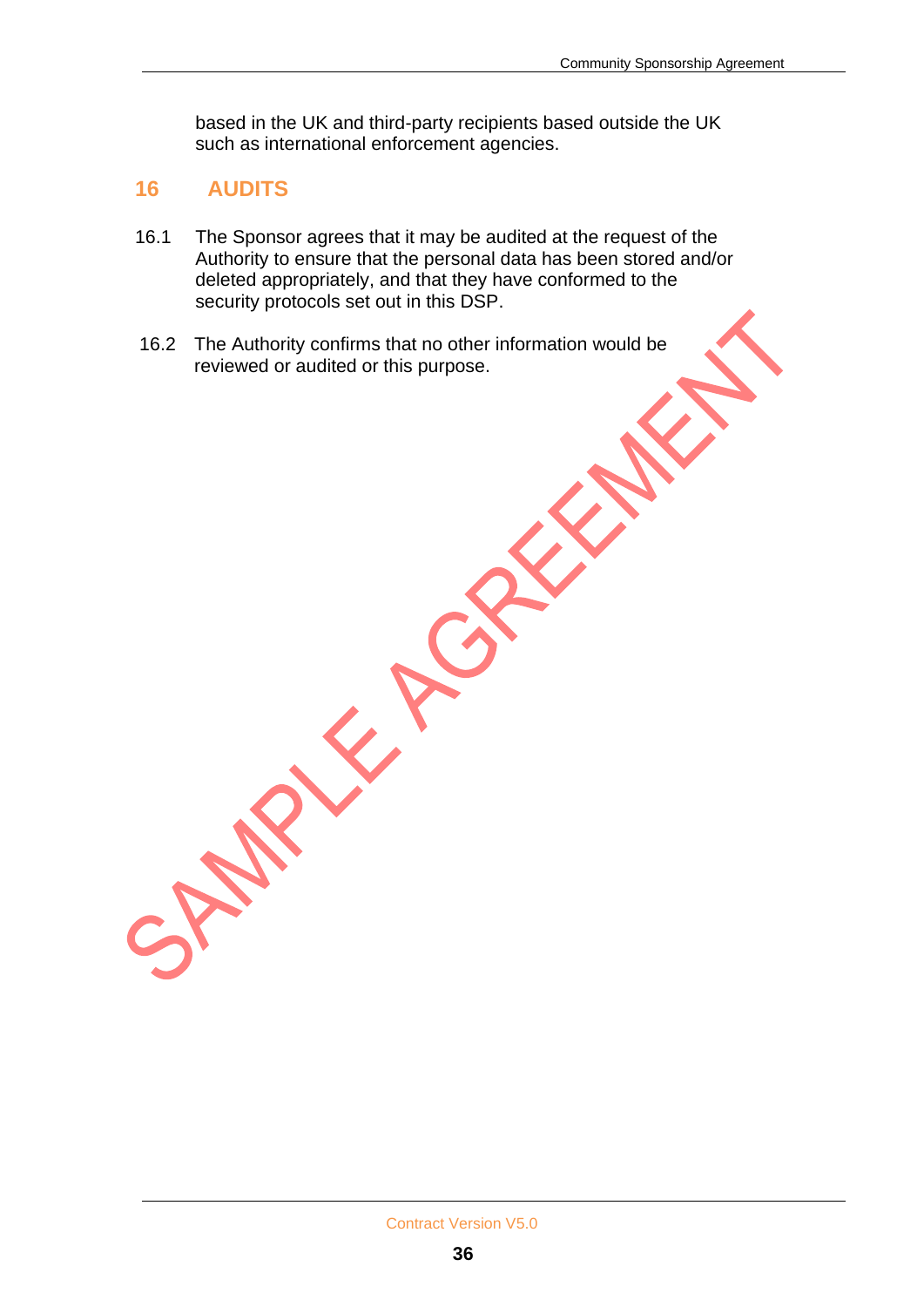## **SCHEDULE 5 – PART ONE: FEES AND PAYMENT**

| Service                                                             | Fee   |
|---------------------------------------------------------------------|-------|
| <b>Provision of Community</b><br><b>Sponsorship (excluding VAT)</b> | £1.00 |

- 1. All fees stated are exclusive of VAT which will be applied at the prevailing rate when invoiced.
- 2. The Community Sponsor may invoice the Authority. Each invoice shall include such supporting information required by the Authority to verify the accuracy of the invoice, including the relevant Purchase Order Number and a breakdown of the Services supplied in the invoice period.
- 3. In consideration of the supply of the Services by the Community Sponsor, the Authority shall pay the Community Sponsor the invoiced amount no later than 30 days after receipt of a valid invoice which includes a valid Purchase Order Number.
- 4. All amounts stated are exclusive of VAT which shall be charged at the prevailing rate. The Authority shall, following the receipt of a valid VAT invoice, pay to the Community Sponsor a sum equal to the VAT chargeable in respect of the Services.
- 5. In order to receive payment, including Void Costs (see Schedule 1 para 3.4.2) your organisation will need to be set up on the Authority's payment system. In order to for us do this we will need you to send us a letter (**PDF format**) written on the Community Sponsor letterheaded paper with the following information:

#### Payment Details

Name of bank

• Branch name and full address (including post code)

• Bank Account name

- Bank Account sort code
- Back Account number
- Email address for remittance advice
- Telephone number for payment/invoice queries

The letter needs to be signed (not electronically) by a senior accounts manager or someone of similar standing in the Sponsor's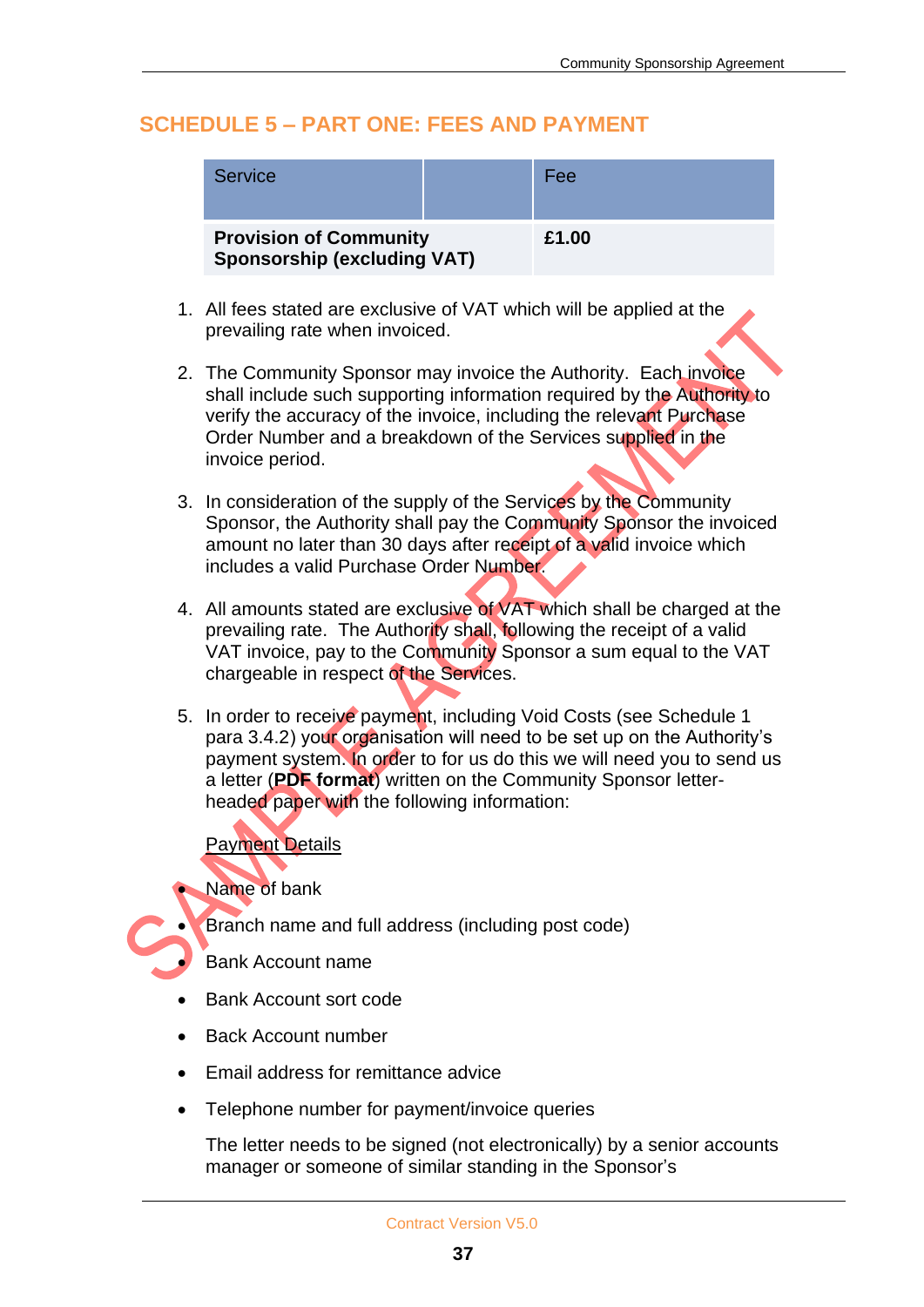**REATA** 

organisation.

6. The scanned letter should be sent with your claim by email to: [communitysponsorship@homeoffice.gov.uk](mailto:communitysponsorship@homeoffice.gov.uk)

REFERE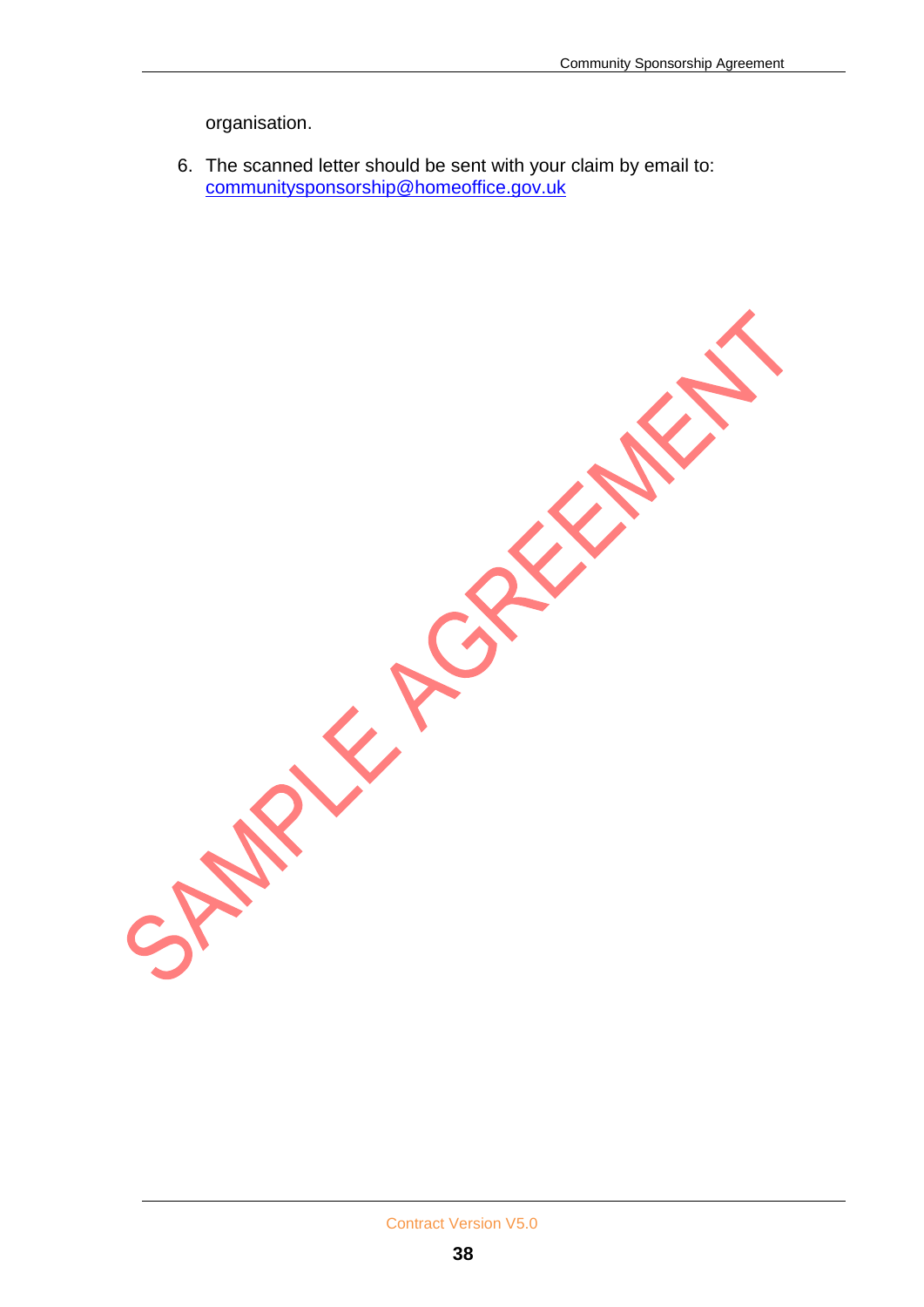## **SCHEDULE 5: PART TWO**

#### **ACCESS TO ENGLISH FOR SPEAKERS OF OTHER LANGUAGES (ESOL): ADDITIONAL PAYMENTS TO SUPPORT ENGLISH LANGUAGE PROVISION FOR BENEFICIARIES**

Community Sponsors can claim Additional Funding to support English Language provision for Adult Refugees as per Schedule 1 Part 4 of the "Funding Instruction for local authorities in support of the United Kingdom's resettlement schemes" online publication.

For details on what the terms and conditions are for claiming, what the rates to claim are and how to claim please refer to the "Funding Instruction for local authorities in support of the United Kingdom's resettlement schemes" available on the gov.uk website.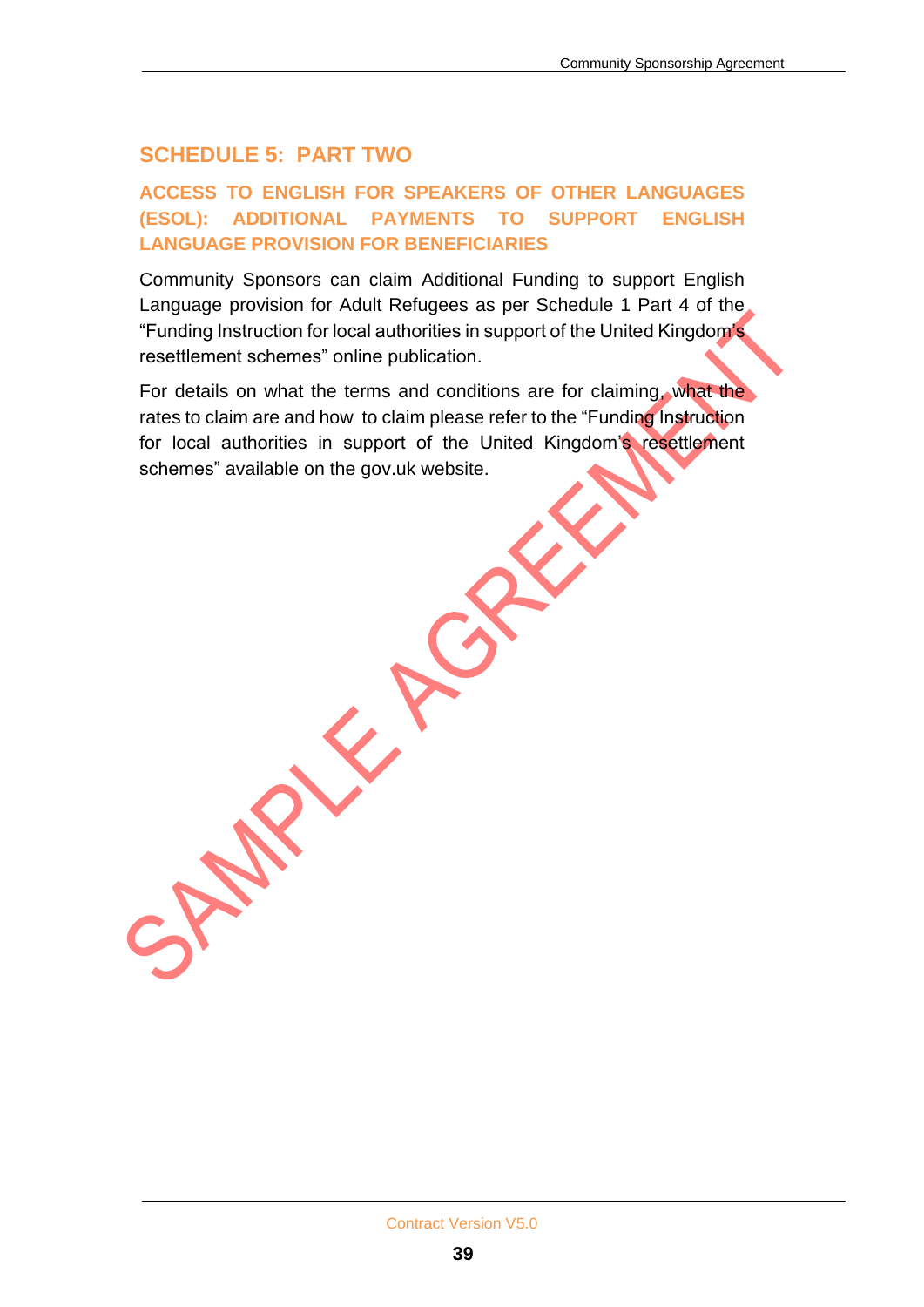#### **ANNEX A – AUTHORISED REPRESENTATIVES**

ANNEX A – AUTHORISED REPRESENTATIVES<br>The following are the current list of the Authority's staff designated as Authorised Representatives:

| For the<br><b>Authority</b> | <b>Position</b>                  | <b>Telephone</b> | E-mail                                                                     |
|-----------------------------|----------------------------------|------------------|----------------------------------------------------------------------------|
| Jane Kennedy                | <b>Lead Officer</b>              | 07818562385      | Jane.Kennedy@homeoffice.gov.uk                                             |
| Deborah<br>Tynan            | Community<br>Sponsorship<br>Team | 07789397926      | CommunitySponsorship@bomeoffice.gov.uk                                     |
| Jonothan Frost              | Commercial<br>Manager            | 07770 584 737    | Jonothan.Rost@homeoffice.gov.uk                                            |
| John Wise                   | <b>Commercial Lead</b>           | 0777 4775001     | John Wise1@homeoffice.gov.uk<br>RASICommercialGrantsTeam@homeoffice.gov.uk |

The following are the current list of the Sponsor's Personnel designated as Authorised Representatives:

| For the Sponsor   Position |                        | <b>Address</b> | <b>Telephone</b> | E-mail |
|----------------------------|------------------------|----------------|------------------|--------|
|                            | <b>Lead Sponsor</b>    |                |                  |        |
|                            | <b>Project Manager</b> |                |                  |        |
|                            |                        |                |                  |        |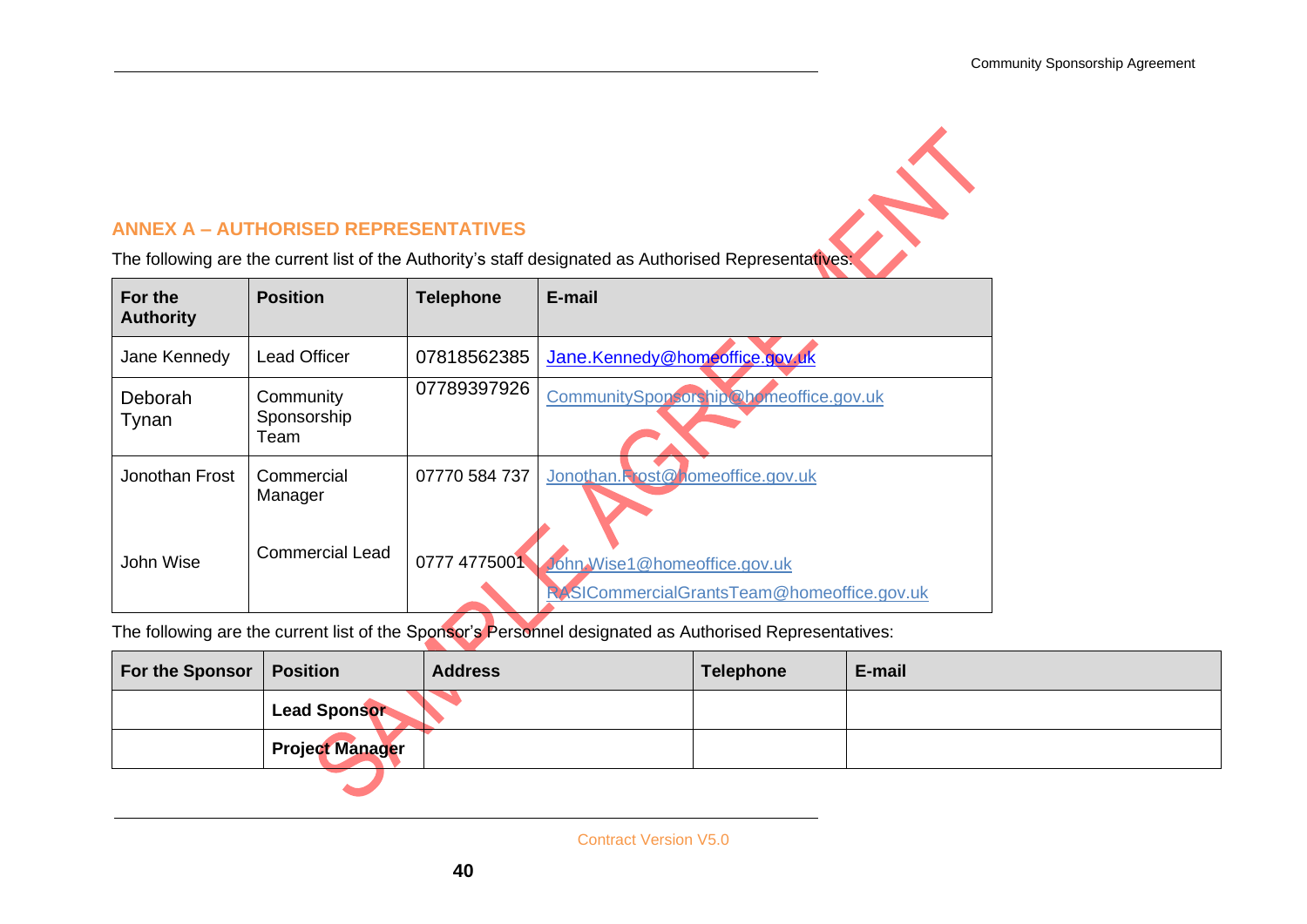## **Annex B – UNHCR Resettlement Submission Categories**

The Authority is responsible for identifying suitable Beneficiaries for resettlement to the UK in liaison with the United Nations High Commission for Refugees (UNHCR) based upon the following seven vulnerability criteria<sup>12</sup>

- Legal and or Physical Protection Needs;
- Survivors of Torture and/or Violence;
- Medical Needs;
- Women and Girls at Risk;
- Family Reunification;
- Children and Adolescents at Risk
- Lack of Foreseeable Alternative Durable Solutions

#### \***UNHCR's Categories of Children and Adolescents at Risk**

- **Unaccompanied children (UAC):** are those children who have been separated from both parents and other relatives and are not being cared for by an adult who, by law or custom, is responsible for doing so.
- **Separated children (SC): are those separated from both parents, or** from their previous legal or customary primary care-giver, but not necessarily from other relatives. These may, therefore, include children accompanied by other adult family members.
- *Children without legal documentation*: this would include children without legal documentation to prove their legal identity, and who may be particularly vulnerable and considered for resettlement, including:

1. children aged 0-4 year who lack evidence of their birth (no birth certificate, no birth notification passport or family booklet), and where one parent is not present (in particular, where the parent who has the right to pass nationality is not present), or

2. children aged 12-17 who lack documentation to prove their age and who face other protection risks (child labour, child marriage, child recruitment, children detained or in conflict with the law) who are at particular risk because they lack proof of their status as children, and are therefore unable to prove their right to agespecific child protection under the law.

<sup>12</sup> As defined in the UNHCR's Resettlement Handbook [\(http://www.unhcr.org/46f7c0ee2.pdf/\)](http://www.unhcr.org/46f7c0ee2.pdf/)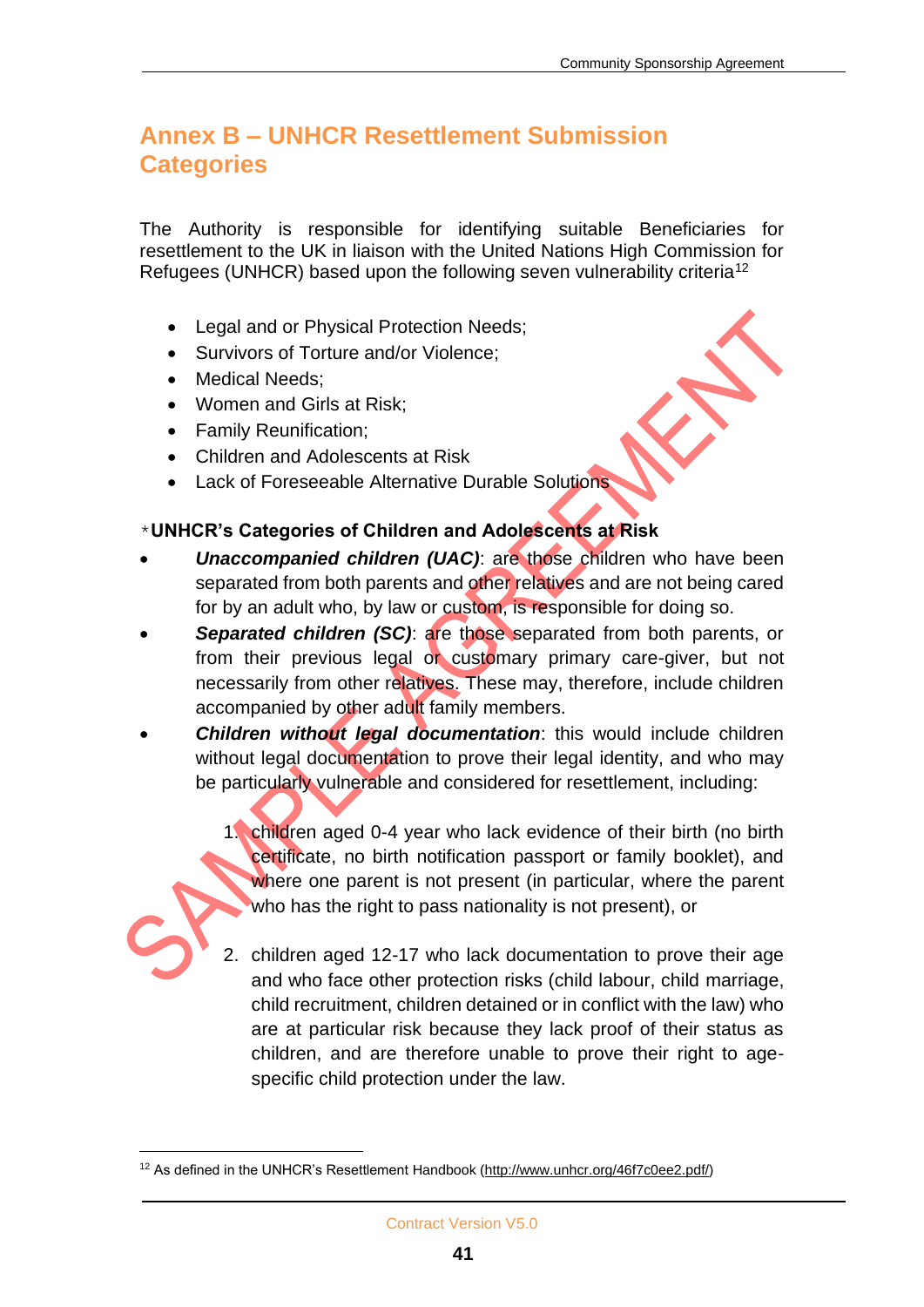- *Children with specific medical needs*: Child with serious medical condition is a person below the age of 18 that requires assistance, in terms of treatment or provision of nutritional and non-food items, in the country of asylum.
- *Children with disabilities*: A child with disability is a person below the age of 18 who has physical, mental, intellectual or sensory impairments from birth, or resulting from illness, infection, injury or trauma. These may hinder full and effective participation in society on an equal basis with others.
- *Child carers*: The Child Carer category includes a person below the age of 18, who is not an unaccompanied child and who has assumed responsibility as head of household. This could include, for example, a child who still lives with his/her parents, but has taken on the role of caring for them (and possible siblings) due to the fact that the parents are ill, disabled etc.
- *Children at risk of harmful traditional practices, including child marriage and female genital mutilation:* Person below the age of 18 years of age who is at risk of, or us a victim/survivor of a harmful traditional practice. Every social grouping has specific traditional practices and beliefs, some of which are beneficial to all members while others are harmful to a specific group, such as women. Such harmful traditional practices include for instance, female genital mutilation, early marriage, dowry price, widow inheritance, female force feeding, witch hunting, female infanticide, son preference and its implications for the girl child. Depending on the circumstances, certain forms of male circumcision, scarring or tattooing fall also under this category.
- **Child labour:** Includes children engaged in:
	- (i) the worst forms of child labour: Person below the age of 18 who is engaged in the worst forms of child labour, which include all forms of slavery or practices similar slavery (such as the sale and trafficking of children, debt bondage and serfdom and forced or compulsory labour, including forced or compulsory recruitment of children for use in armed conflict): the use, procuring or offering of a child for prostitution, for the production of pornography or for pornographic performances; the use, procuring or offering a child for illicit activities, in particular for the production and trafficking of drugs as defined in the relevant international treaties; work which, by its nature or the circumstances in which it is carried out, is likely to harm the health, safety or morals of children; and
	- (ii) other forms of child labour: Person below the age of 18 who is engaged in forms of child labour other than the worst forms, such as work that is likely to be hazardous or to interfere with his/her education, or to be harmful to his/her health or physical, mental,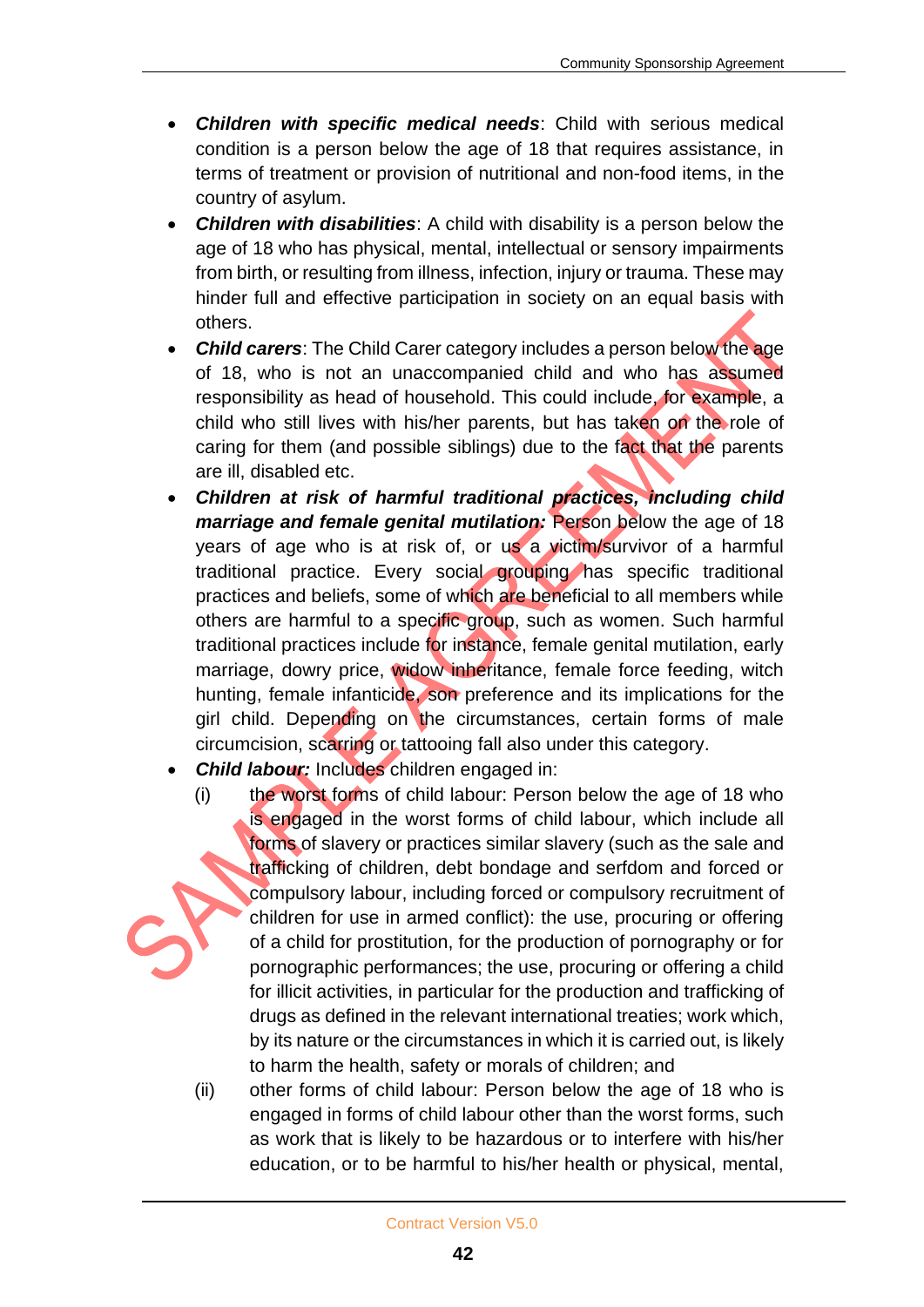spiritual, moral or social development. UNICEF defines child labour as work that exceeds a minimum number of hours, depending on the age of a child and on the type of work. Such work is considered harmful to the child; ages 5-11: at least one hour of economic labour or 28 hours of domestic labour per week; ages 12-14: at least 14 hours of economic labour or 28 hours of domestic labour per week; ages 15-17: at least 43 hours of economic or domestic work per week.

- *Children associated with armed forces or armed groups:* are persons below the age of 18 who are or have been recruited into, or used by, an armed force or armed group in any capacity, including fighter, cook, porter, messenger, spy, or for sexual purposes or forced marriage. It does not only refer to a child who is taking or has taken a direct part in hostilities.
- *Children in detention and/or in conflict with the law:* Person below the age of 18 who is, or has been, charged or convicted for an infringement of the law.
- *Children at risk of refoulement* <sup>13</sup> Person below the age of 18 who is at risk of being returned to the frontiers or territories where his/her life or freedom would be threatened, or where he/she is at risk of persecution for one or more grounds of the 1951 Refugee Convention, including interception, rejection at the frontier or indirect refoulement.
- **Children at risk of not attending school:** Person below the age of 18 who is unable or unwilling to attend school, or is at heightened risk of interruption or discontinuation of his/her education.
- *Children survivors of (or at risk of) violence, abuse or exploitation, including Sexual and Gender-Based Violence (SGBV):* Person below 18 years of age, who is at risk of physical and/or psychological violence, abuse, neglect or exploitation. The perpetrator may be any person, group or institution, including both state and non-state actors.

 $13$  Refoulement means the expulsion of persons who have the right to be recognised as refugees.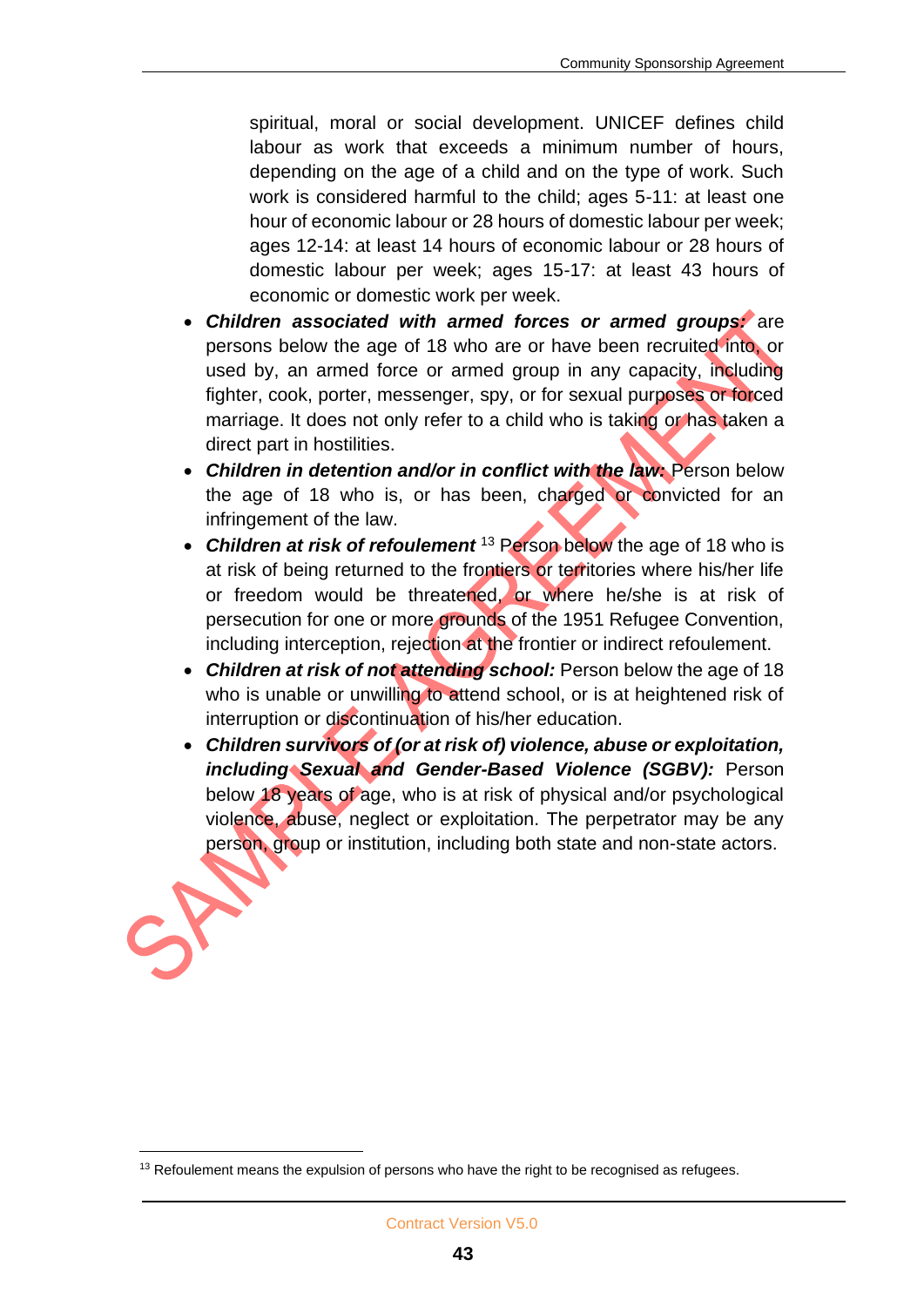**STANDARY** 

## **Annex C – Application Form**

[INSERT RESETTLEMENT PLAN HERE]

ERE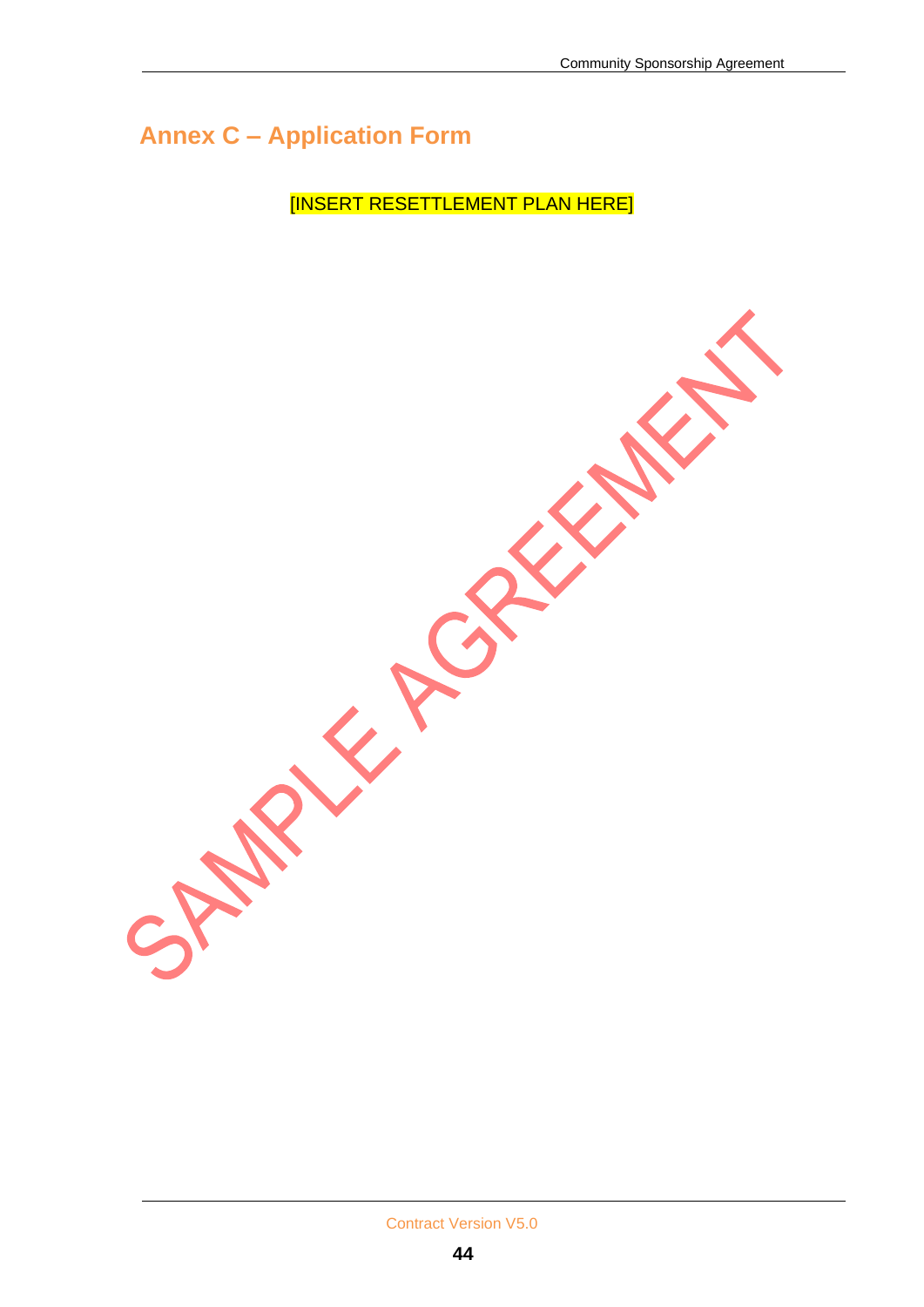# **ANNEX D – Version Control Record**

| Contract<br>Version | Variation<br>Reference | Agreed      | <b>Dated</b> |
|---------------------|------------------------|-------------|--------------|
| V4.0                | Not applicable         | DD MMM YYYY | DD MMM YYYY  |
|                     |                        |             |              |
|                     |                        |             |              |
|                     |                        |             |              |
|                     |                        |             |              |
|                     |                        |             |              |
|                     |                        |             |              |
| SA                  |                        |             |              |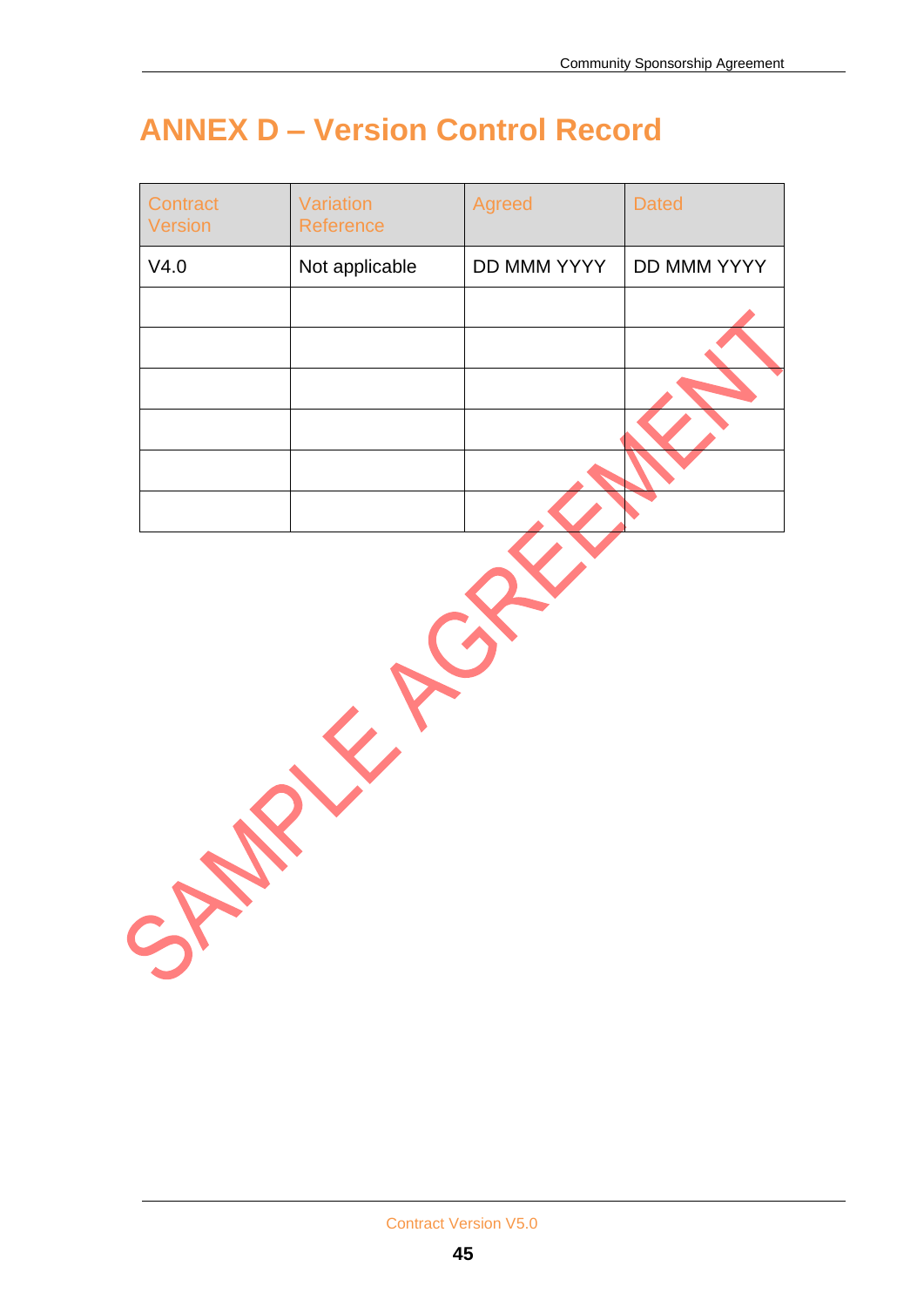# **ANNEX E – Template Variation of Agreement Form**

| Agreement Title         | The Provision of Community sponsorship for the Period DD-MMM-<br><b>YYYY to DD-MMM-YYYY</b>                                                        |
|-------------------------|----------------------------------------------------------------------------------------------------------------------------------------------------|
| <b>Between</b>          | The Secretary of State for the Home Department, (hereinafter called<br>"the Authority") &<br>[Insert Name Here] (hereinafter called "the Sponsor") |
| <b>Variation Number</b> | 001-2022                                                                                                                                           |
| Variation               | Means the amendments to the Agreement contained in this form                                                                                       |
| Date Effective From     | <b>DD-MMM-YYYY</b>                                                                                                                                 |

In accordance with Clause 15.2, the Authority has hereby varied the Agreement as follows:

| No. | <b>Document</b> | Location   | <b>Variation</b>                                                  |
|-----|-----------------|------------|-------------------------------------------------------------------|
| EG  | Front Page      | Front Page | To confirm the term of the agreement:<br>DD-MM-YYYY - DD-MMM-YYYY |
|     |                 |            |                                                                   |
| 2   |                 |            |                                                                   |
| 3   |                 |            |                                                                   |
|     |                 |            |                                                                   |